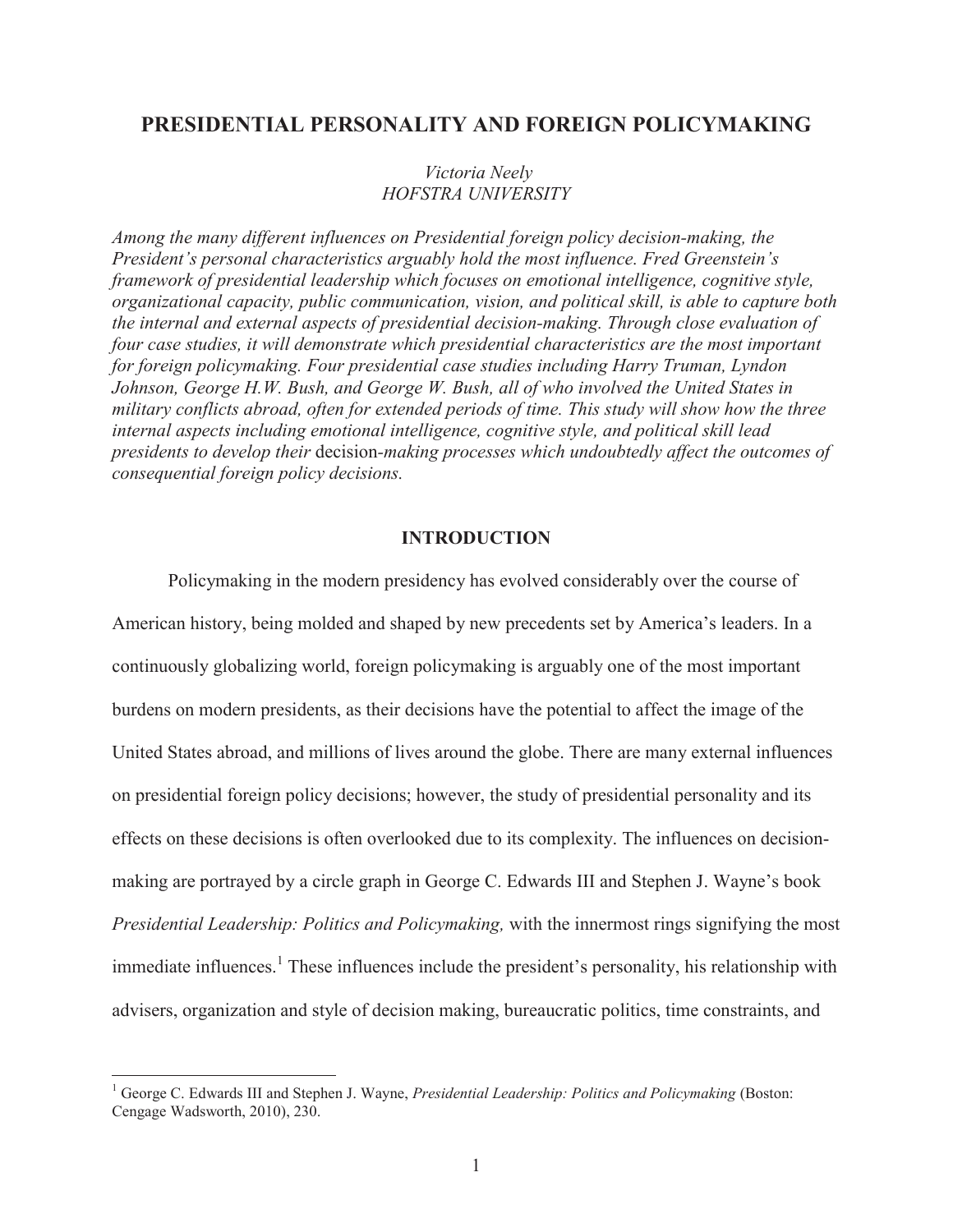the government's previous decisions and commitments. The president's personality resides within the innermost ring of this graph in order to indicate that it is ultimately the president's personality that makes each president, and therefore his decisions, unique to his presidency in conjunction with the inevitable external influences.

 Fred Greenstein's framework of six qualities that relate to presidential job performance includes emotional intelligence, cognitive style, organizational capacity, public communication, vision, and political skill. Emotional intelligence evaluates the way in which presidents separate their emotions from policymaking, keeping personal qualms or tendencies from affecting their judgment. Cognitive style is the way in which presidents absorb the vast amount of information available to them, as well as their ability to understand complex foreign conflicts and the implications of their decisions. Organizational capacity is the way in which a president manages his staff, structures his advisory system, manages the flow of information, and produces an environment for both formal and informal policy formation, discussion, and analysis that ensures every decision is carefully weighed. Public communication measures how presidents employ rhetoric in order to educate the public, the international community, and Congress about foreign policy decisions. Vision will serve to show what goals each president sought to achieve through involvement in each conflict, as well as a proposed timetable for involvement and how he perceived the potential outcome of the situation. Political skill is the president's ability to maneuver through the various institutional and political constraints of the office, and to garner support for his policies from the public, international community, Congress, and even his inner decision-making circle.

There are limitations to this model, including the inability to factor in many of the other external influences touched upon by in the previously mentioned ring graph. Along with this,

2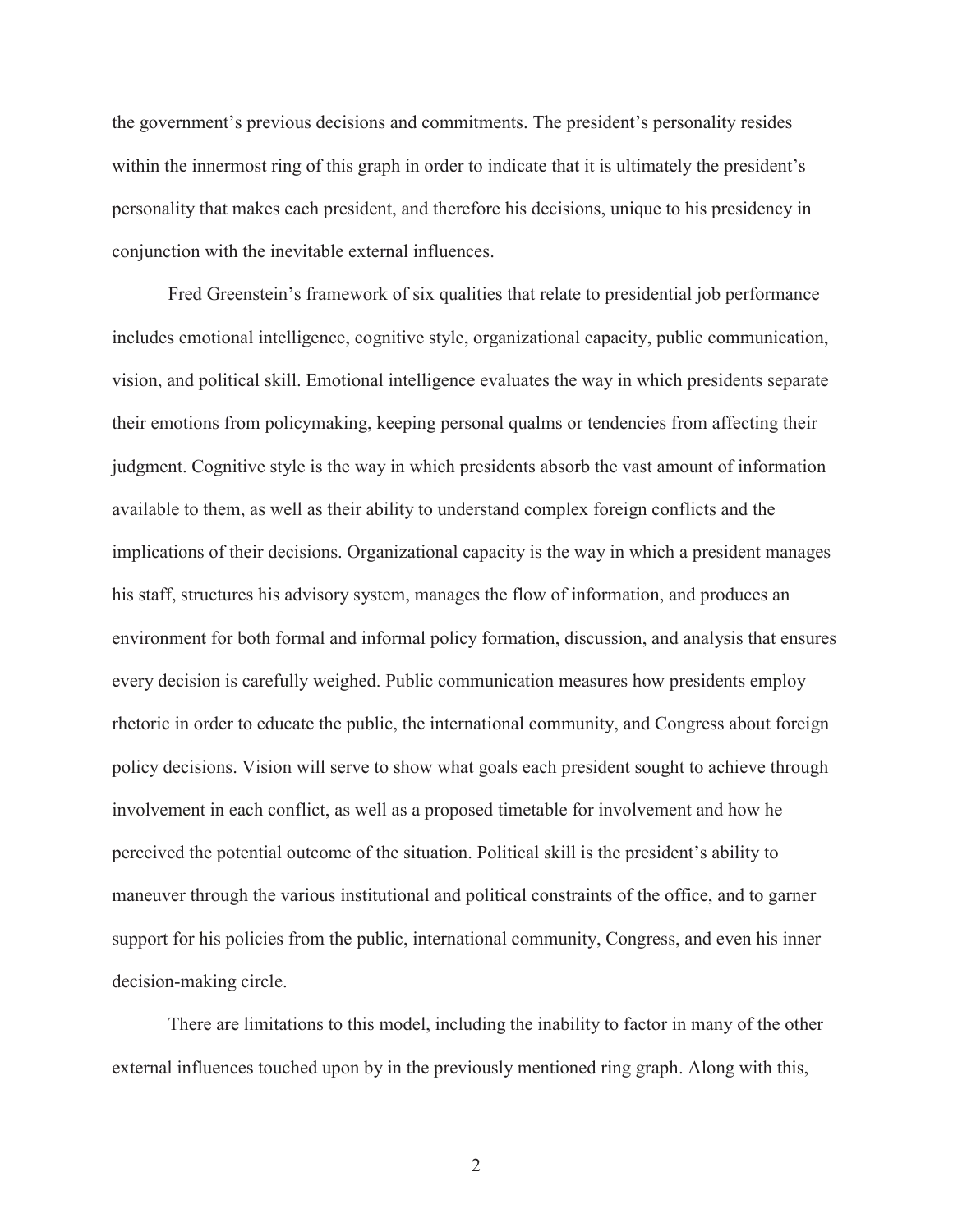evaluating personality characteristics presents many difficulties, as there are different layers to understanding presidential psychology and it is impossible to succinctly categorize any president. However, Greenstein's framework is successful at taking into account public and private aspects of presidential leadership, and it provides a basis for complete evaluation of foreign policy decision-making. By examining the foreign policy decisions of four presidents who presided over the United States during times of war, this framework will demonstrate how the three more internal aspects of leadership including organizational capacity, cognitive style, and emotional intelligence, are the most important traits to ensure a successful decision-making process exists. The three more external characteristics still remain important for an overall examination of leadership, but it is ultimately the president's internal leadership traits that shape the structure, advisory system, flow of information, and decision-making environment in the White House.

The four case studies chosen in chronological order include Harry S. Truman and the Korean War, Lyndon B. Johnson and the Vietnam War, George H. W. Bush and the Persian Gulf War, and George W. Bush and the Iraq War. George H. W. Bush will serve as an example of deliberative policymaking with the Persian Gulf War, while the other three case studies will stand as warnings for future presidents of how personal characteristics and leadership qualities can produce a perceivably ill-suited decision-making process. These cases feature some similarities and very significant differences, as they range from the early outset of the Cold War, all the way to the post-9/11 anti-terrorism world. It is important to note the brevity of the Persian Gulf War in comparison to the three other case studies, perceived as a positive outcome of George Bush Sr.'s decision-making. These case studies were chosen in order to demonstrate how lacking certain aspects of internal leadership qualities contributed to presidents making costly

3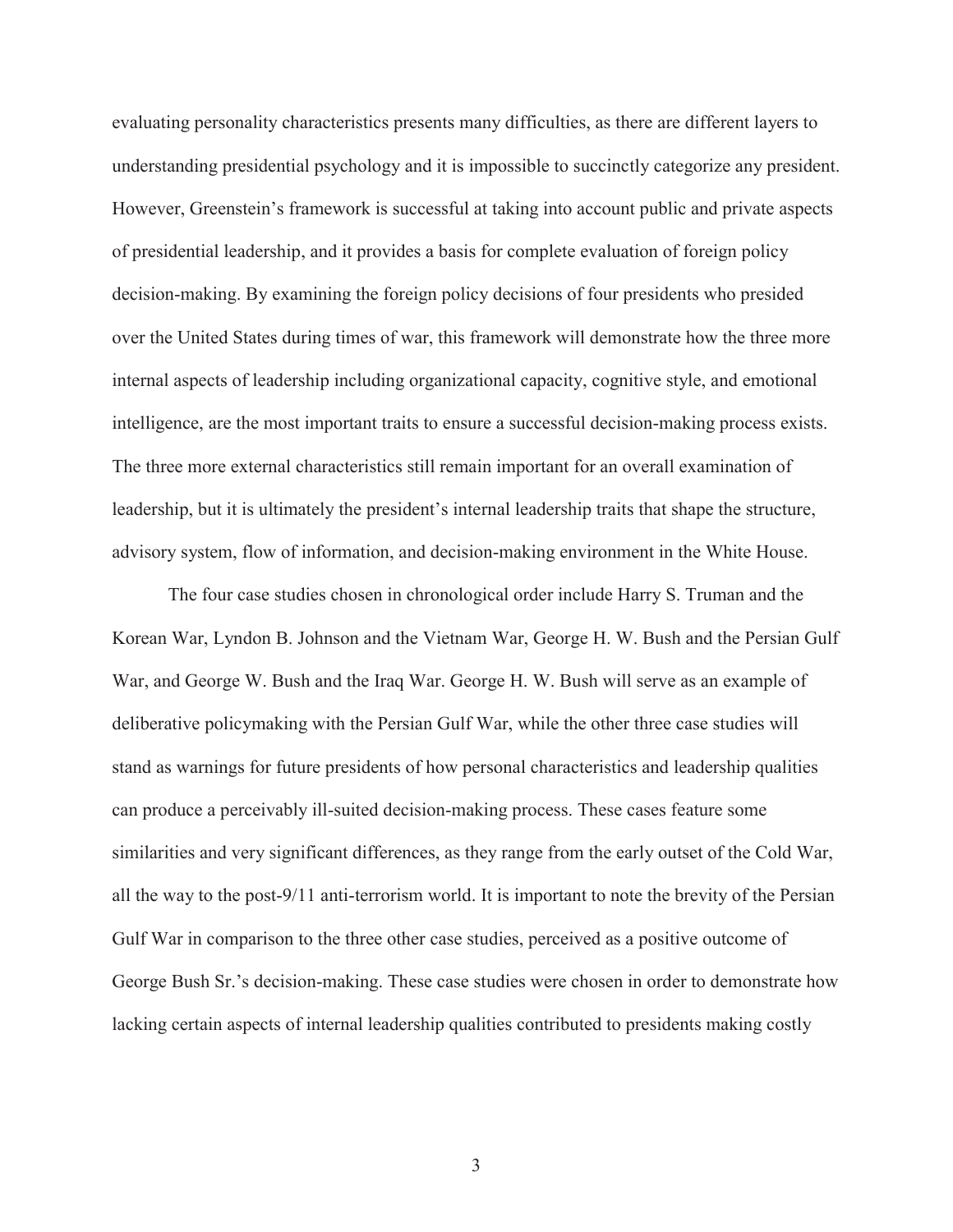foreign policy decisions with long lasting effects, including extended engagement in conflicts abroad.

For each case study, analysis will begin with a brief historical background of the foreign conflict that pertains to each president's decision-making. James David Barber's definition of worldview, or "the politically relevant beliefs that condition perceptions, thinking, and judgment,"<sup>2</sup> will introduce the analysis of each president. Understanding the international and political environment that each president operated in will facilitate understanding of other potential influences on his decisions, along with ideas that may have affected his thinking and perception of the role of the United States in the world. By evaluating the four case studies, and tailoring Greenstein's framework to the process leading up to large foreign policy decisions, analysis will demonstrate how emotional intelligence, cognitive style, and organizational capacity hold the most influence over presidential decision-making, and therefore, their outcomes. The ability to form an environment conducive to complex policy debate, analysis, and questioning ultimately benefits United States foreign policy, preventing decisions that were not weighed carefully enough from being made.

#### **THE KOREAN WAR**

Harry Truman made his unexpected accession to the executive office on April 12, 1945, following the death of President Franklin Roosevelt. During his many turbulent years in office, he made the decisions which facilitated the ending of WWII, committed to a policy of communist containment with the Truman and Marshall Plans, and engaged the U.S. military in combat operations in Korea. He oversaw the ratification of the United Nations Charter by the U.S. Senate, and furthermore, the UN Participation Act of 1945 which was designed to "protect congressional prerogatives over war and peace," explicitly outlining when military action in the

<sup>2</sup> Edwards and Wayne, *Presidential Leadership*, 271.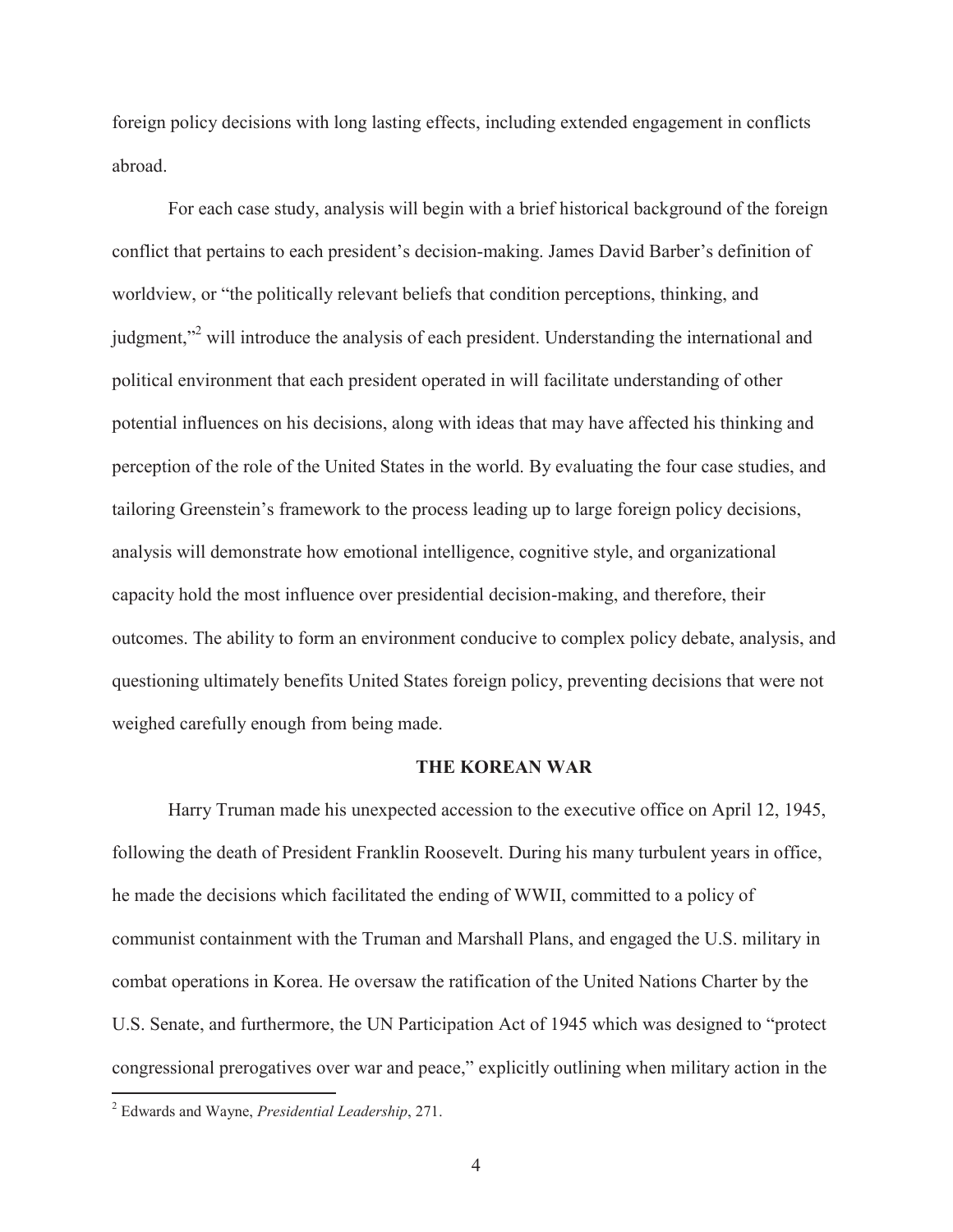name of UN Charters were within the President's power.<sup>3</sup> The case of Harry Truman's presidency is particularly unique, as he oversaw the creation of critical components for foreign policymaking bodies in the executive branch, a significant contribution to the institution of the presidency that ultimately transformed it. The National Security Act was passed in 1947, which unified the heads of military branches under the National Military Establishment (NME) with a leading Secretary of Defense, created the National Security Council (NSC) with a purpose of advising the president on foreign policy issues, and established the Central Intelligence Agency  $(CIA)<sup>4</sup>$  In 1949, the importance of centralized policy cooperation between the military branches became clear, leading to an amendment of the National Security Act which established the NME as an executive department: the Department of Defense.<sup>5</sup>

The United States was at a critical standpoint during Truman's years in office, featuring an infantile United Nations serving as a platform for international discourse as the country entered into the early Cold War years. Tensions with the Soviet Union were continuously growing, and reached a peak after Communist leader Mao Zedong's forces successfully took control of China, founding the People's Republic of China in October, 1949.<sup>6</sup> This "loss" of China implanted a growing fear of communism's spread in Truman and his policy advisers, setting the stage for what came to follow. At the end of WWII, Japan was forced to surrender its authority over Korea, where North Korea was designated as a Soviet Union zone, and South Korea as the American Zone.<sup>7</sup> This division was set at the 38<sup>th</sup> parallel, "almost exactly mid-way

<sup>&</sup>lt;sup>3</sup> Louis Fisher, "The Korean War: On What Legal Basis Did Truman Act?" *The American Journal of International Law* 89, no.1 (1995): 31, accessed March 6, 2015, http://www.jstor.org/stable/2203888.

<sup>&</sup>lt;sup>4</sup> "American President: A Reference Resource," Miller Center, accessed March 4, 2015, http://millercenter.org/president/truman/essays/biography/5.

<sup>&</sup>lt;sup>5</sup> "About the Department of Defense (DOD)," U.S. Department of Defense, accessed March 4, 2015, http://www.defense.gov/about/#history.

<sup>&</sup>lt;sup>6</sup> "American President: A Reference Resource."

<sup>7</sup> "Korea: A Chronology of Principal Events, 1945-50," *The World Today* 6, no. 8 (1950): 319, accessed March 10, 2015, http://www.jstor.org/stable/40392341.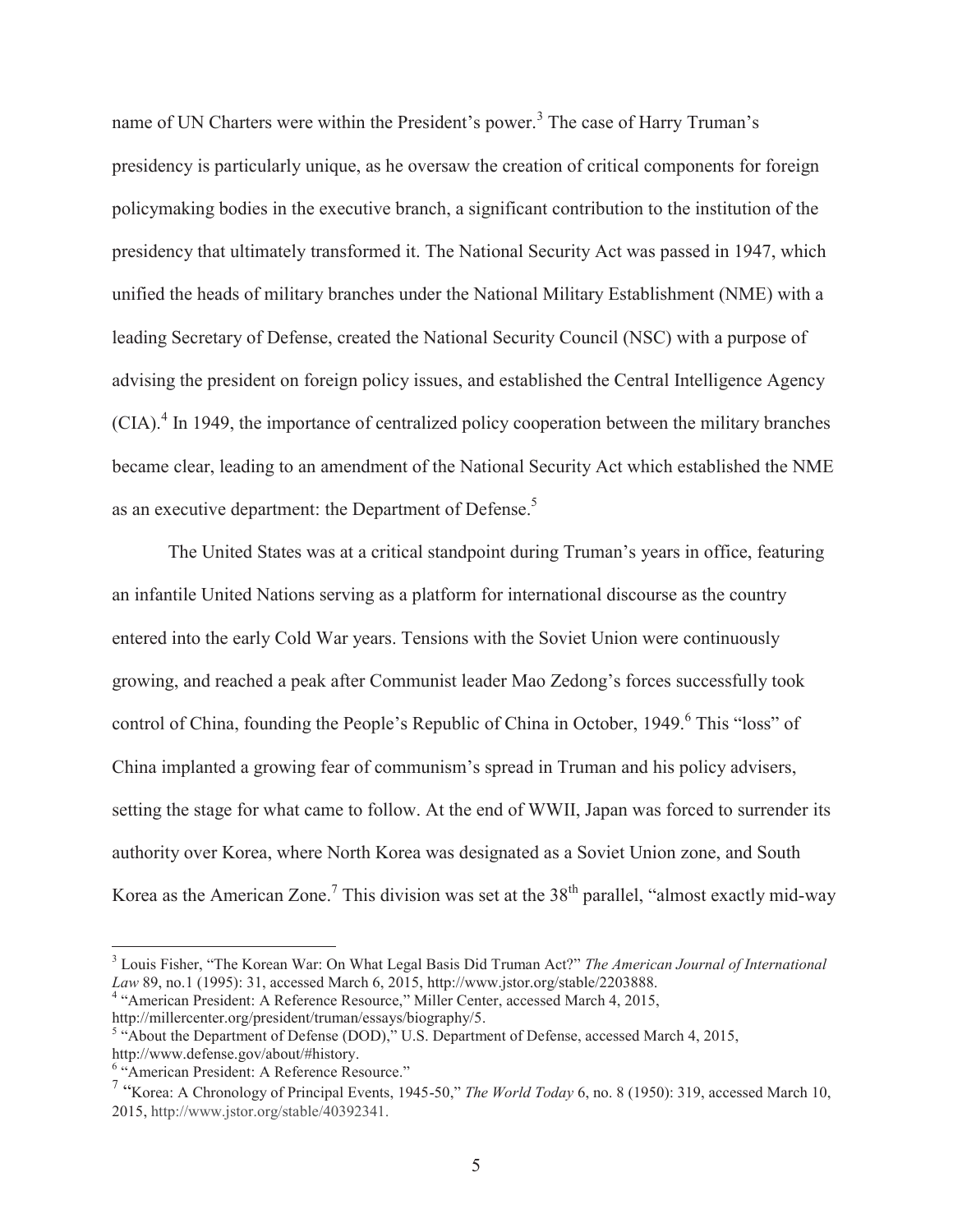between the Yalu River in the north and the Korean Straits in the south,"<sup>8</sup> forcing Japan to surrender to Soviet Union forces in the north and U.S. forces in the south which was agreed upon at the Potsdam Conference.

 The situation in Korea exploded on June 25, 1950 when North Korea unexpectedly invaded South Korea, leading to the UN Security Council to issue Resolution 82, calling this invasion "a breach of the peace" and ordering "the immediate cessation of hostilities."<sup>9</sup> President Truman made a statement on June 26, affirming that "the United States will vigorously support the effort of the Council to terminate this serious breach of the peace" and provide "assistance of the type being furnished under the Mutual Defense Assistance Program."10 Two days after North Korea's invasion, the Security Council passed Resolution 83 upon confirmation that North Korean authorities had not withdrawn their forces to the  $38<sup>th</sup>$  parallel. Resolution 83 invoked the language of police action, recommending member nations to assist the Republic of Korea "as may be necessary to repel the armed attack and to restore international peace and security in the area."11 On the very same day, Truman officially announced his orders for "air and sea forces to give the Korean Government troops cover and support," the  $7<sup>th</sup>$  fleet to prevent any attacks on the island of Formosa, and forces in the Philippines to be strengthened.<sup>12</sup> The days following his decision, the situation in Korea rapidly deteriorated, leading Truman's decision on June 30, 1950 to permit ground forces in Korea. Truman had engaged the U.S. into a war without formal Congressional approval.

# **HARRY TRUMAN**

8 Ibid.

<sup>&</sup>lt;sup>9</sup> "82 (1950). Resolution of 25 June 1950," United Nations Security Council, accessed March 4, 2015,

http://www.un.org/en/ga/search/view\_doc.asp?symbol=S/RES/82(1950).

<sup>&</sup>lt;sup>10</sup> "Statement by the President on the Violation of the 38<sup>th</sup> Parallel in Korea," Harry S. Truman Library & Museum, accessed March 6, 2015, http://trumanlibrary.org/publicpapers/index.php?pid=799&st=&st1=.<br><sup>11</sup> "82 (1950). Resolution of 25 June 1950."

<sup>&</sup>lt;sup>12</sup> "Statement by the President on the Situation in Korea," Harry S. Truman Library & Museum, accessed March 6, 2015, http://trumanlibrary.org/publicpapers/index.php?pid=800&st=&st1=.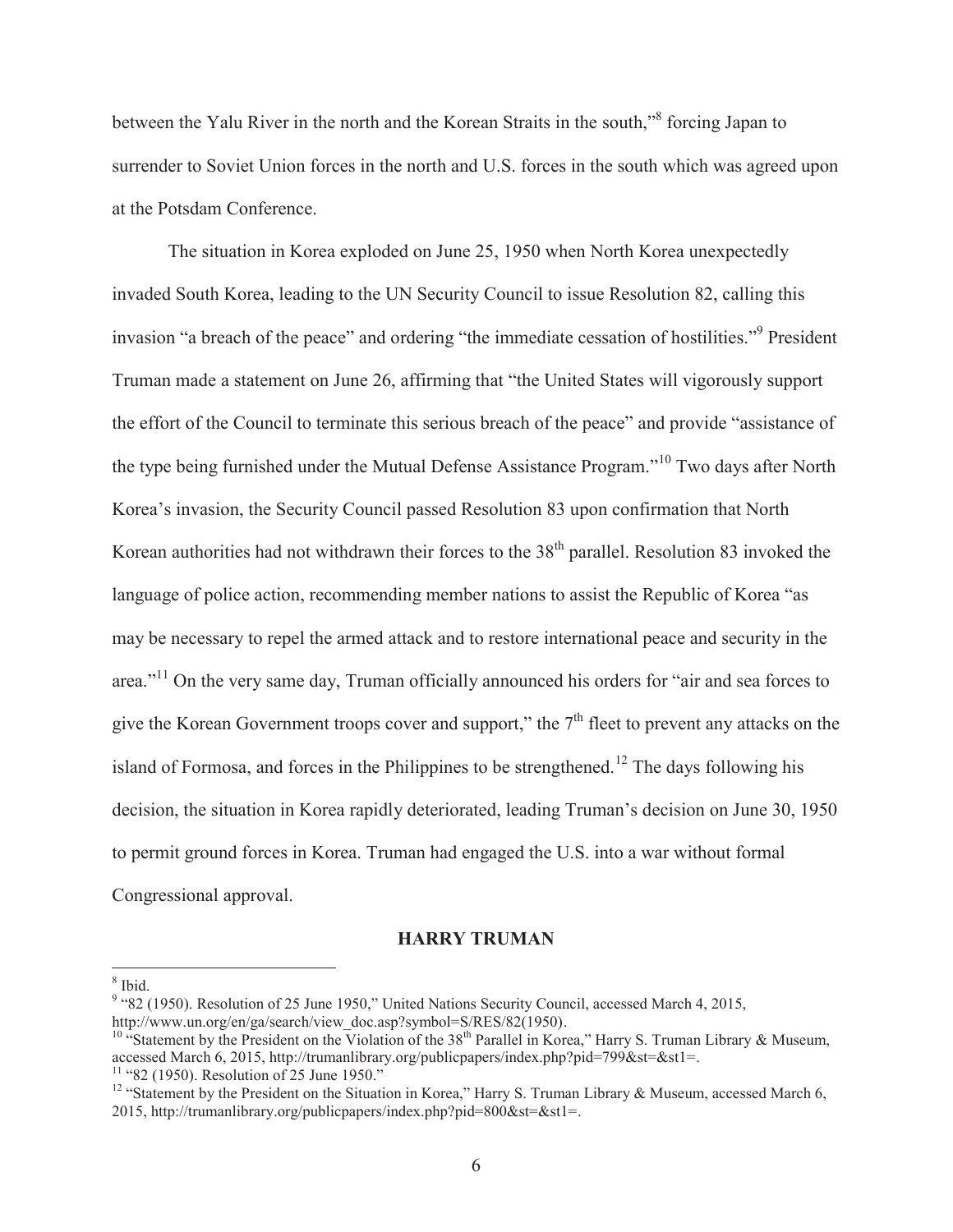Truman's worldview was undoubtedly influenced by the global tension of previous decades, culminating in an attempt to create a global platform for diplomacy, also known as the United Nations. Truman deviated from the policies of his predecessors, as his "policy was global in scope" and he "addressed the meaning of America in a globalized world."13 After witnessing the destruction and devastation of wars and communist aggression, Truman acted on a basis of preemption rather than reaction in order to avoid the most certain "domino effect" of communist takeover. Truman's worldview provided the foundation for the Truman Doctrine and his containment policies, of which he perfectly described around three years before the start of the Korean conflict: "it must be the policy of the United States to support free peoples who are resisting attempted subjugation by armed minorities or by outside pressures."<sup>14</sup> This statement, originally given to Congress in order to grant aid to Greece and Turkey to withstand the pressures of communism, ultimately translated into every aspect of his foreign policy. It was Truman's worldview that formed the basis for U.S. foreign policy in the modern world, originally a deviation from the accepted isolationist policies, ultimately transforming America's role in the world.

## **Emotional Intelligence**

 $\overline{a}$ 

Harry Truman was a man who had to reign in his inclination toward angry outbursts, and was described by Administrative Assistant George Elsey to have a quick temper, who occasionally "snapped back, sometimes too fast, in press conferences on domestic as well as foreign matters."<sup>15</sup> This tendency, while sometimes causing him to be dangerously

<sup>13</sup> Dennis Merrill, "The Truman Doctrine: Containing Communism and Modernity," *Presidential Studies Quarterly*  36, no.1 (2006): 28, accessed March 10, 2015, http://www.jstor.org/stable/27552744. 14 "Transcript of Truman Doctrine (1947)," OurDocuments.gov, accessed March 19, 2015,

http://www.ourdocuments.gov/doc.php?flash=true&doc=81&page=transcript.

<sup>&</sup>lt;sup>15</sup> "Oral History Interview with George M. Elsey," Harry S. Truman Library & Museum, accessed March 16, 2015, http://www.trumanlibrary.org/oralhist/elsey3.htm#113.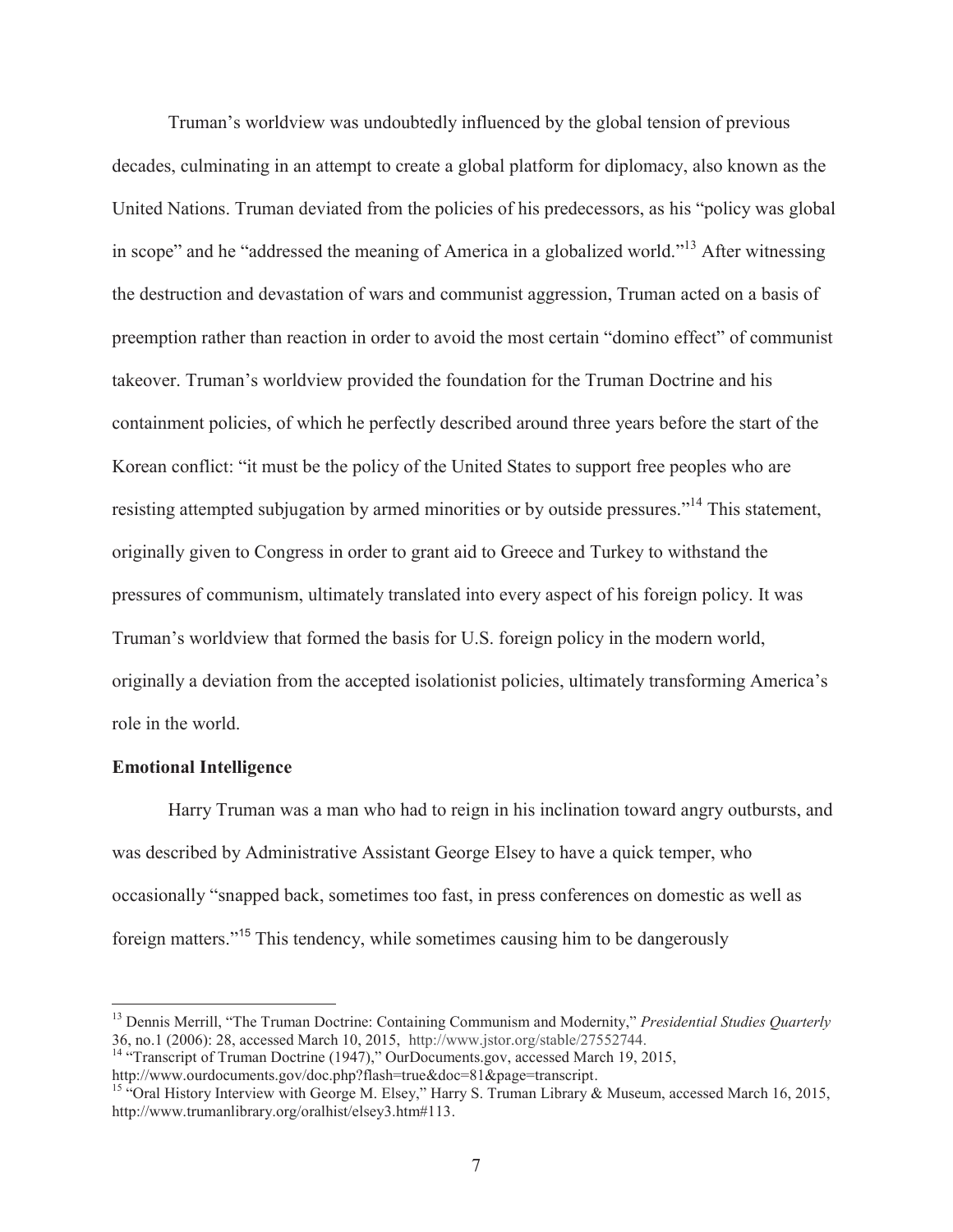misunderstood,<sup>16</sup> did not appear to have an effect on his decision-making. Transcripts of conversations that too k place in the days following North Korea invading South Korea show that every major decision "was the product of careful political or diplomatic planning and group consensus, not individual whim."17 Truman understood the political repercussions for him as president "if the 'loss' of China were to be followed by the 'loss' of Korea"18 and undoubtedly took the attack as "an affront to his country and to himself."19 During a conversation with Elsey on June 26, Truman described Korea as "the Greece of the Far East," appearing "sincerely determined to go very much further than the initial orders that he had approved for General MacArthur...<sup>"20</sup> Despite more than enough influence to cause Truman's tendency toward anger or acting on a whim, the Truman portrayed through various conversations and moments of decision--making following the Korean invasion displays a judicious and rational president who weighed every decision carefully.

 Despite his understanding that action had to be made immediately in order to prevent the "fall" of South Korea to communism, Truman understand the constraints he operated within at that time. Engaging troops into action without formal Congressional approval was justified by UN Security Council resolutions, something he stressed during a meeting at Blair House on June 25, urging his closest advisors and Cabinet members, "we are working entirely for the United

<sup>&</sup>lt;sup>16</sup> During a press conference, his comments were dangerously misconstrued as him saying the US planned to use nuclear weapons in Korea, causing the British Prime Minister to fly out immediately in order to diffuse the situation.<br><sup>17</sup> Alonzo L. Hamby, "An American Democrat: A Reevaluation of the Personality of Harry S. Truman," *Po* 

<sup>&</sup>lt;sup>18</sup> Robert J. Donovan, *Tumultuous Years: The Presidency of Harry S. Truman, 1949-1953* (New York: Norton, 1982) Google eBooks, accessed March 5, 2015, 202.

 $19$  Ibid.

<sup>&</sup>lt;sup>20</sup> "Memo of Conversation between Harry S. Truman and George Elsey, June 26, 1950," Harry S. Truman Library & Museum, accessed March 10, 2015,

http://www.trumanlibrary.org/exhibit\_documents/index.php?collectionid=korea&groupid=3434&tldate=1950-06- 26.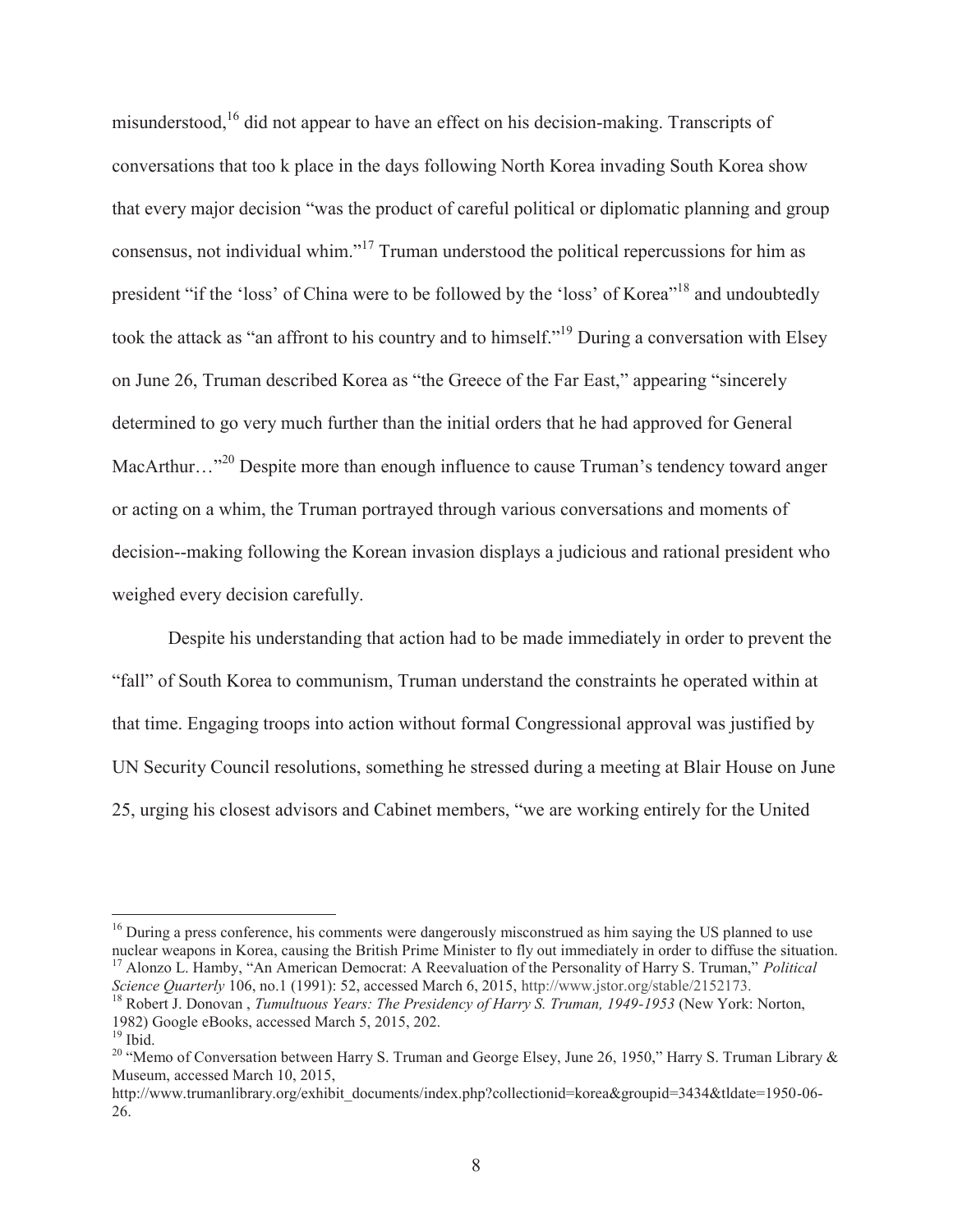Nations. We would wait for further action until the UN order is flouted."<sup>21</sup> During another meeting at Blair House on June 26 to discuss the country's next steps and logistics of military action, Truman exuded a degree of prudence and measured countenance, shown in the notes of the conversation: "The president said he had done everything he could for five years to prevent this kind of situation. Now the situation is here and we must do what we can to meet it." $^{22}$ Despite his image of being predisposed to embarrassing and sometimes imprudent lapses in judgment, potentially attributed to a moment of fleeting passion or anger, it is somewhat clear that "on the important matters, he was a rational decision maker who displayed a good mind and measured judgment."<sup>23</sup>

# **Cognitive Style**

 $\overline{a}$ 

Harry Truman, notorious for being the only U.S. President without a college degree, was an avid reader of history, although he is charged with the fact that "his reading of history was often uncritical and idiosyncratic…" and he "was noted for his simplicity of thought and style…"<sup>24</sup> Although Truman could be described as a workaholic, a president who "could not abandon the urge to immerse himself in detail,"25 his ability to absorb the heavy details regarding the situation in Korea could have been skewed by comparing it to the German aggression in the 1930s.26 In a message to Congress almost a month after the initial invasion, Truman justified the need for prompt military action when he said, "The fateful events of the 1930's, when aggression

<sup>&</sup>lt;sup>21</sup> "Department of State Memorandum of Conversation, June 25, 1950," Harry S. Truman Library & Museum, accessed March 7, 2015,

http://www.trumanlibrary.org/whistlestop/study\_collections/achesonmemos/view.php?documentid=ki-12- 1&documentYear=1950&documentVersion=both.

<sup>&</sup>lt;sup>22</sup> "Memorandum of Conversation, June 26, 1950," Harry S. Truman Library & Museum, accessed March 10, 2015, http://www.trumanlibrary.org/whistlestop/study\_collections/koreanwar/documents/index.php?pagenumber=7&docu mentdate=1950-06-26&documentid=ki-12-3.<br><sup>23</sup> Hamby, "An American Democrat," 52.

<sup>&</sup>lt;sup>24</sup> Donald R. McCoy, "Harry S. Truman: Personality, Politics, and Presidency," *Presidential Studies Quarterly* 12, no. 2 (1982): 217, accessed March 19, 2015, http://www.jstor.org/stable/27547807.

<sup>&</sup>lt;sup>25</sup> Hamby, "An American Democrat," 51.<br><sup>26</sup> Scot Macdonald, *Rolling the Iron Dice: Historical Analogies and Decisions to Use Military Force in Regional Contingencies* (Westport: Greenwood Press, 2000), Google eBooks, accessed March 15, 2015, 59.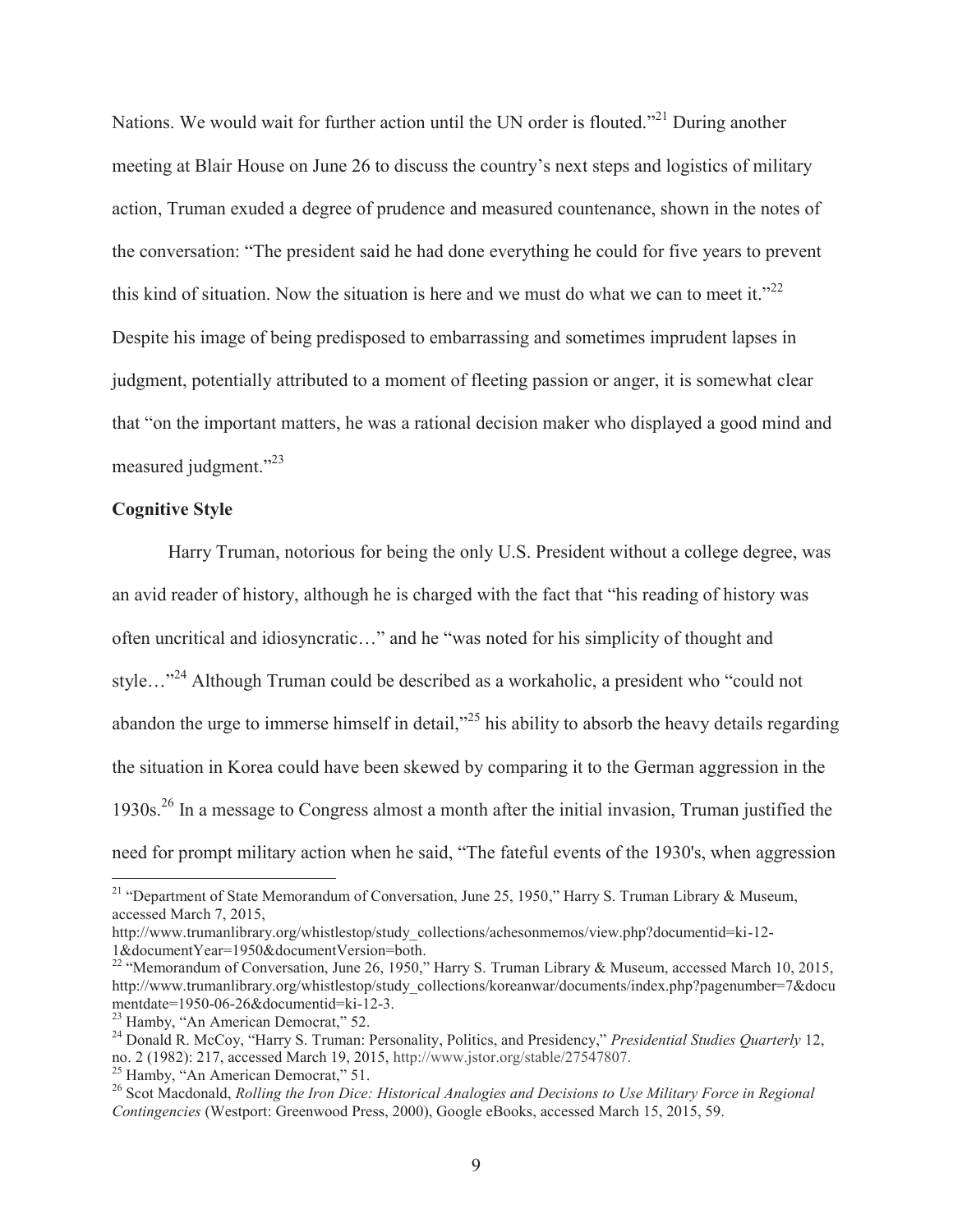unopposed bred more aggression and eventually war, were fresh in our memory."<sup>27</sup> The "lesson" of the 1930's was against the use of appeasement to nondemocratic nations, a sentiment that was widely shared in Truman's decision making circle. His fears of a repeat of history were amplified by early Cold War sentiments, that the U.S. and free nations would lose credibility "if they did not respond effectively to what was perceived to be a Soviet probe to test the West's resolve against unprovoked aggression."28 His understanding of the situation in Korea through the prism of historical occurrences he was familiar with could have contributed to his over simplification of the problem, eventually leading to serious political backlash.

In the early days following North Korea's initial invasion of its southern neighbor, it was clear that Truman initially underestimated the military might of South Korea's communist foe. During a news conference on June 29, 1950, Truman stated: "And the members of the United Nations are going to the relief of the Korean Republic to suppress a bandit raid on the Republic of Korea."<sup>29</sup> His referring to the aggressors as "bandits" significantly downplayed the severity of the situation that American and South Korean forces faced in the region, as they learned through the rapid deterioration of their ability to fend off the enemy's continued aggression. During the same news conference, he affirmed that U.S. involvement in the conflict amounted solely to "police action under the United Nations,"<sup>30</sup> something he stressed during a private meeting with Congressional leaders on June 27, leaving the door open to operate under the authority of the United Nations without a formal declaration of war. Overall, Truman's generalized understanding of the Korean invasion inhibited his ability to accurately understand the

<sup>&</sup>lt;sup>27</sup> "Special Message to the Congress Reporting on the Situation in Korea (July 19, 1950)," The American Presidency Project, accessed March 19, 2015, http://www.presidency.ucsb.edu/ws/?pid=13560.<br><sup>28</sup> Macdonald, *Rolling the Iron Dice*, 60.

<sup>&</sup>lt;sup>29</sup> "The President's News Conference (June 29, 1950)," Harry S. Truman Library & Museum, accessed March 24, 2015, http://trumanlibrary.org/publicpapers/index.php?pid=806&st=&st1=.  $30$  Ibid.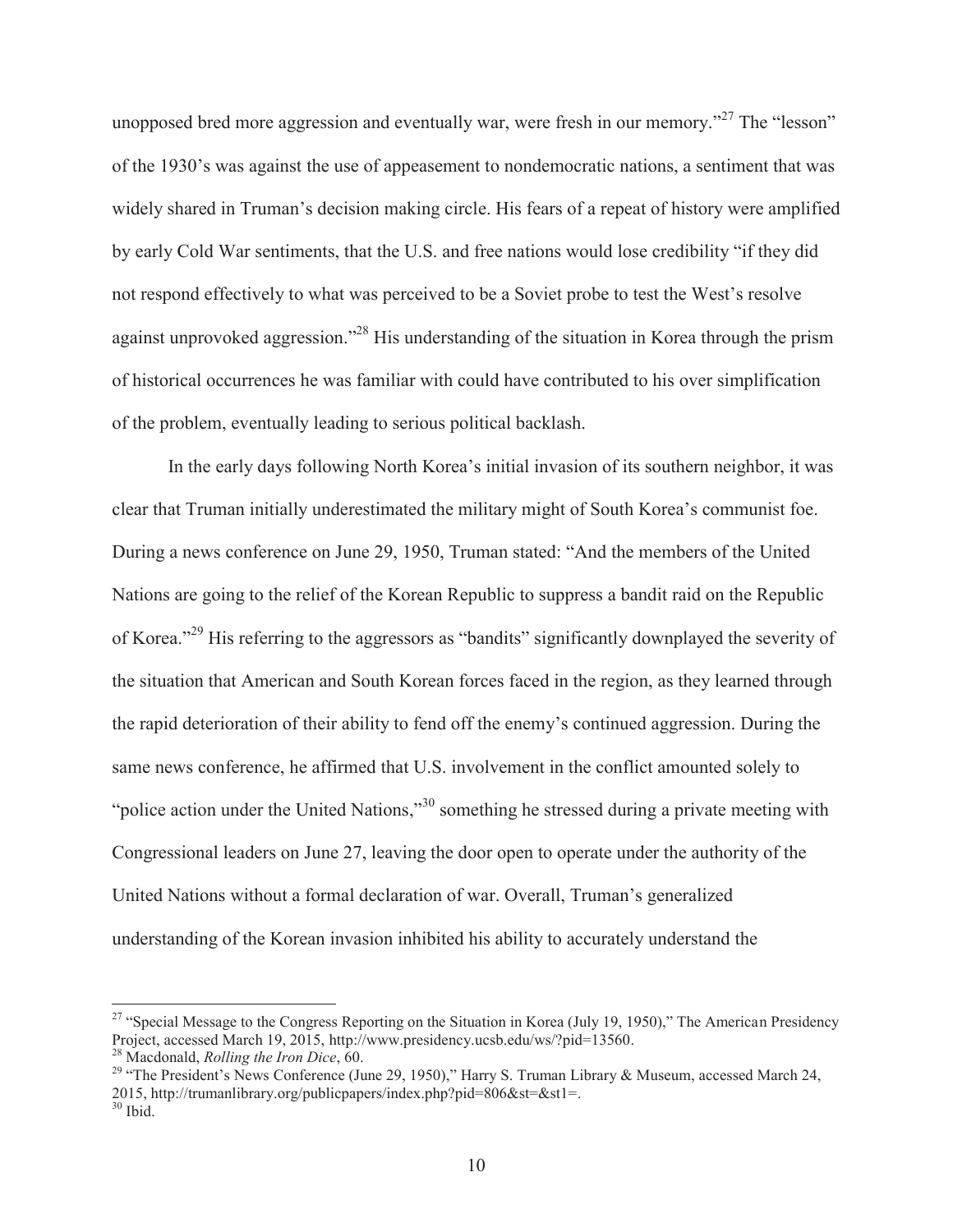implications of military action in Korea, both internationally and politically. His understanding of the situation to be something similar to communist aggression in the 1930s fueled his dead-set intent to act swiftly and without restraint in the region—a costly decision that put the U.S. past the point of no return with regards to defending South Vietnam.

## **Organizational Capacity**

During Truman's time in office, "the Office of the President was still a small and simple organization,"31 where many important decisions regarding the Korean War were made by the President, "in consultation with Acheson, Louis Johnson, members of the Joint Chiefs of Staff, and—over the wires—MacArthur."<sup>32</sup> In 1950, the NSC was less than three-years-old, and while it had done significant work in its early years of existence, it did not become a critical component of foreign policymaking until the early days of the Korean War. Truman typically favored a less structured advisory system, and preferred to "turn to other advisers, in the Cabinet or executive office, or to solicit the advice of members of the Council as individuals in preference to the corporate recommendations of the entire group."33 While Truman favored personal discussions with the heads of departments to discuss policy planning, he understood the need for formalized, structured meetings. During the first few days of the conflict in Korea, Truman directed for regular NSC meetings, and "that all major national security recommendations would be coordinated through the Council and its staff."34 Truman relied heavily on his staff and advisors when it came to decision-making, and was "superb at delegating authority,"<sup>35</sup> on matters relating to foreign policy, and especially the Korean War.

<sup>&</sup>lt;sup>31</sup> Donovan, *Tumultuous Years, 1*93.<br><sup>32</sup> Ibid.

<sup>33</sup> Stanley L. Falk, "National Security Council Under Truman, Eisenhower, and Kennedy," *Political Science Quarterly* 79, no. 3 (1964): 412, accessed March 25, 2015, http://www.jstor.org/stable/2145907.<br><sup>34</sup> Falk, "National Security Council," 414.<br><sup>35</sup> McCoy, "Personality, Politics, and Presidency," 217.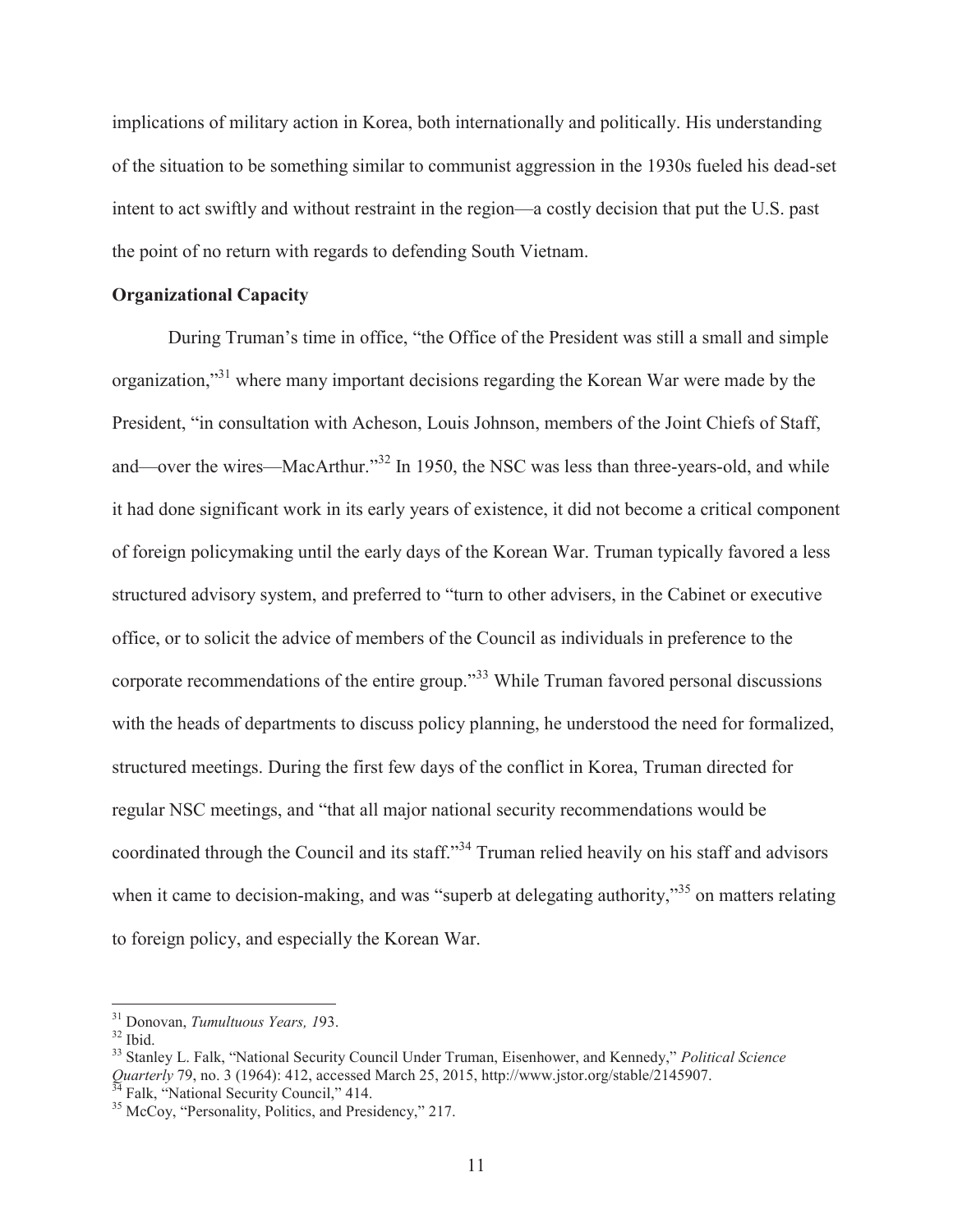During various meetings where key decisions were made, it was clear that "he worked effectively with the groups he had to associate with,"<sup>36</sup> and adamantly "sought a variety of views before coming to official decisions."<sup>37</sup> Frank Pace described him as "an excellent administrator," who "asked the opinion of everyone in the room without expressing any opinion himself at all."<sup>38</sup> This description accurately describes Truman's style of decision-making, spurred by his complete reliance on his carefully selected staff, and acknowledgment that the President sharing his views first created a potential for groupthink. The week of June 25 to July 1, 1950, following the North Korean invasion South Korea, was a critical turning point in Truman's presidency, forcing him to partake in an entirely new realm of decision-making with the urgency that a crisis required. With severe time constraints and the concern of leaks causing mass hysteria in the U.S., the decisions made between June  $25<sup>th</sup>$  and July 1<sup>st</sup> were made without much outside consultation, mostly limited to the views of his Cabinet and members of the Joint Chiefs of Staff. By June 30, when the situation in Korea had deteriorated to a point where ground troops were necessary to prevent the fall of South Korea, "he had already gone too far to pull back without high embarrassment to himself, to the United States, and to the United Nations…"39

The days preceding Truman's approval of MacArthur's suggestion to commit ground troops featured Truman's increased "stake from diplomatic approach up through military action on a rising scale,<sup> $140$ </sup> proving to be unsuccessful in stopping the invasion. While Truman's ability to foster debate within his decision-making circle was beneficial in gaining a consensus within the executive department, not enough policy options were presented nor discussed during the

<sup>&</sup>lt;sup>36</sup> McCoy, "Personality, Politics, and Presidency," 217.<br><sup>37</sup> Ibid

<sup>&</sup>lt;sup>38</sup> "Oral History Interview with Frank Pace Jr.," Harry S. Truman Library & Museum, accessed March 19, 2015, http://www.trumanlibrary.org/oralhist/pacefj3.htm#76.

<sup>39</sup> Donovan, *Tumultuous Years,* 215. 40 Ibid.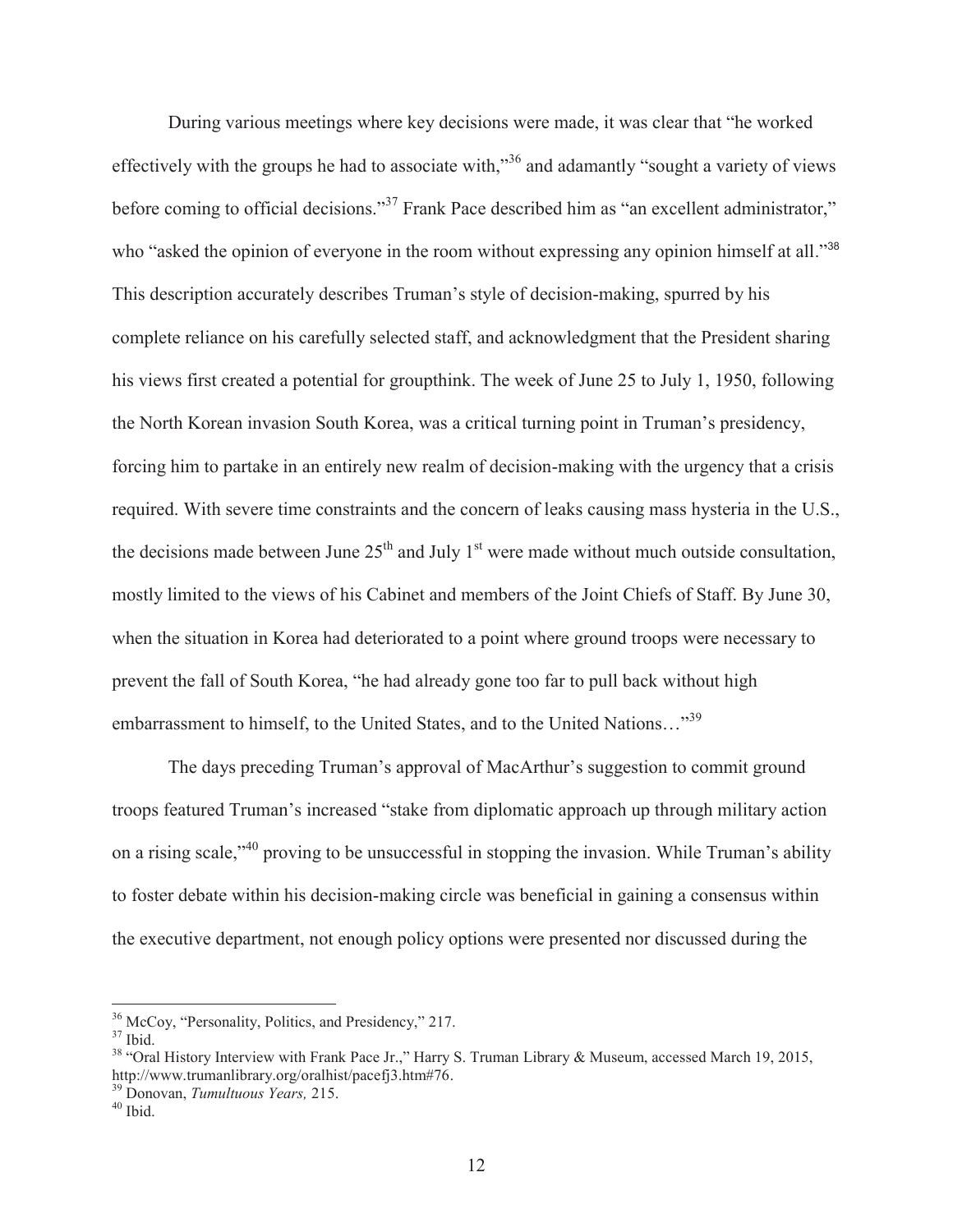critical meetings following the Korean invasion. During one of the first meetings on June 25, 1950, Truman ordered for MacArthur to send a survey group to Korea and assess the situation that they faced.<sup>41</sup> However, due to time constraints and the available information at this time, most of the information that was utilized in making major decisions came through this channel alone. Truman delegated a lot of authority to his counterparts to make sure that all details were understood by them and taken into account when making decisions, but in the case of the Korean War, his decision-making would have benefitted from the expansion of his information channels. Operating during a time of apparent crisis, "The course of action proposed by Acheson at the outset was acceptable to Truman and his advisors; therefore, the search to find alternatives was never begun."<sup>42</sup> In this case, Truman was a successful leader who trusted his advisors to deal with the details of their respected fields of expertise; however, the Korean Conflict serves as a possible case for over-delegation. A closer understanding of the limitations, implications, and potential unintended consequences would have lead him to ask more questions and search for alternatives, instead of committing U.S. power to support South Korea to a point of no return, without a formal Congressional declaration of war.

## **Public Communication**

 $\overline{a}$ 

 As president, Truman did not enjoy the role of public communicator with either scripted speeches or non-scripted news conferences, and was vulnerable to the occasional blunder.<sup>43</sup> His speeches were straightforward, avoiding flowery or grandiose language, a stark contrast from his predecessor. Truman was by no means an eloquent or notable speech giver, and he faced a

<sup>&</sup>lt;sup>41</sup> "Memorandum of Conversation, June 25, 1950," Harry S. Truman Library & Museum, accessed March 12, 2015, http://www.trumanlibrary.org/whistlestop/study\_collections/koreanwar/documents/index.php?pagenumber=4&docu mentdate=1950-06-25&documentid=ki-12-1.

<sup>42</sup> Charles F. Hermann, *Crises in Foreign Policy: A Simulation Analysis* (Indianapolis: Bobbs-Merrill Company, Inc., 1969): 130.

<sup>&</sup>lt;sup>43</sup> One famous blunder during a November 30 press conference where he insinuated that the administration planned to use nuclear weapons in Korea, causing the PM of England to fly out immediately and diffuse the situation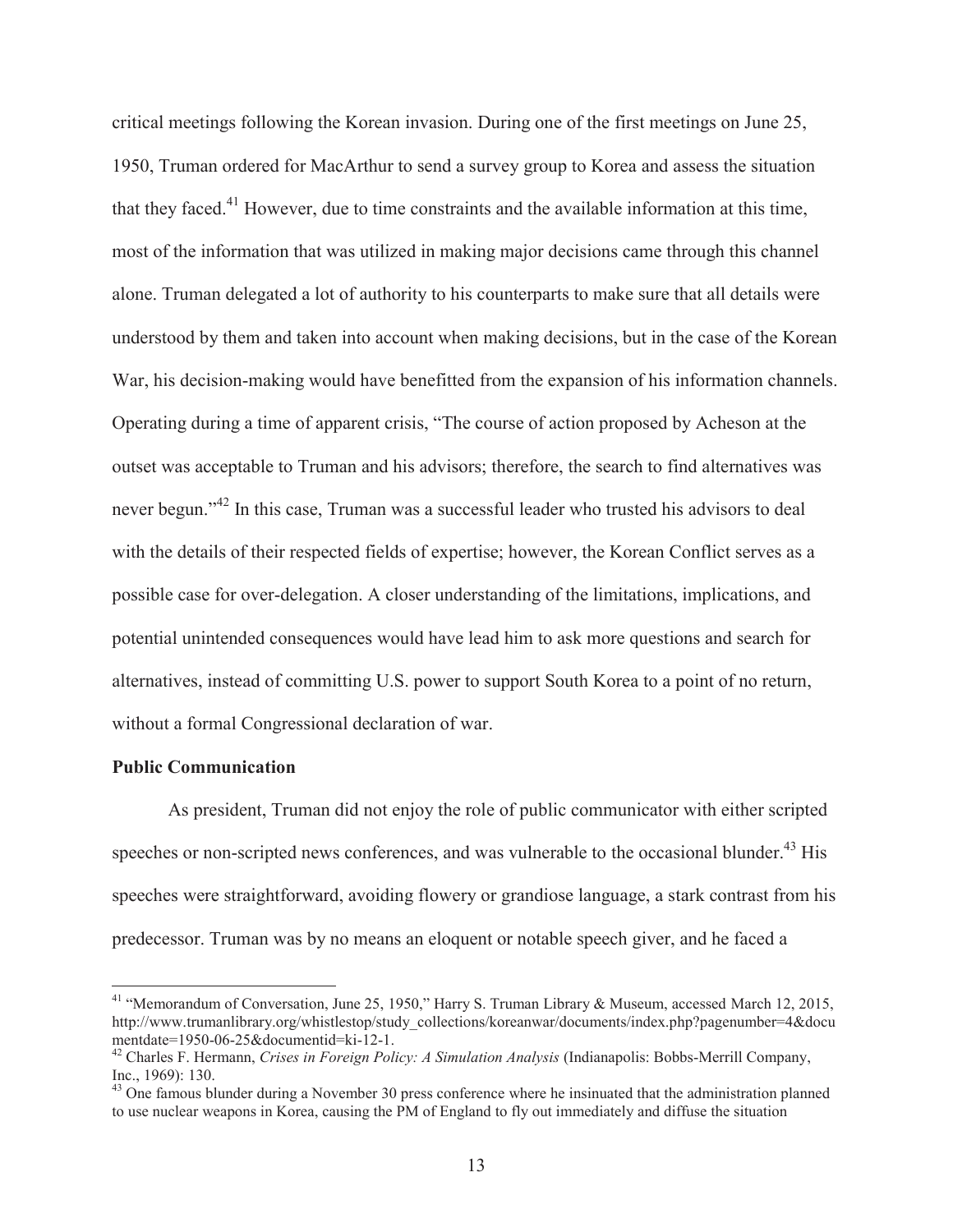significant challenge when crisis struck in North Korea, as it was understood that public opinion and American morale over his foreign policy decisions were half the battle. His speeches and public statements made during the month following the Korean invasion, most especially those made in the first week, served to place "Korea squarely in the context of the global struggle against communism,"<sup>44</sup> without causing mass war hysteria among the people. He publicly justified U.S. engagement in the Far East through the authority of the UN, invoking the language of multilateralism and "police action" in order to diffuse any opinions against a formal Congressional declaration of war. In a statement he made on June 27, 1950, he portrayed the threat to the U.S. of non-action by invoking Cold War rhetoric when he said, "…communism has passed beyond the use of subversion to conquer independent nations and will now use armed invasion and war."<sup>45</sup> During a time of crisis, and due to his forging a "limited war" in the early Cold War era, Truman faced many constraints for public communication, and "was keen to counterbalance his use of crisis imagery with reassuring words and phrases."46 However, his lackluster delivery, infrequent public addresses, and usually non-informative news conferences failed to create a public narrative for the situation in Korea that could ease the minds of Americans.

## **Vision**

 $\overline{a}$ 

Truman's commitments in the Far East region were the result of a series of reactive policies following the initial Korean invasion, which transformed from "police action" "into an issue of American security and world peace."<sup>47</sup> Truman lacked a clear vision for U.S.

<sup>44</sup> Steven Casey, "White House Publicity Operations during the Korean War, June 1950-June 1951," *Presidential*  Studies Quarterly 35, no. 4 (2005): 702-703, accessed March 24, 2015, http://www.jstor.org/stable/27552724.<br><sup>45</sup> "Statement by the President on the Situation in Korea."<br><sup>46</sup> Casey, "White House Publicity," 703.<br><sup>47</sup> Arnold

*Diplomatic History* 23, no. 2 (1999): 149, accessed March 16, 2015, http://www.ucd.ie/~history/postgraduate/coldwar/Offner.pdf.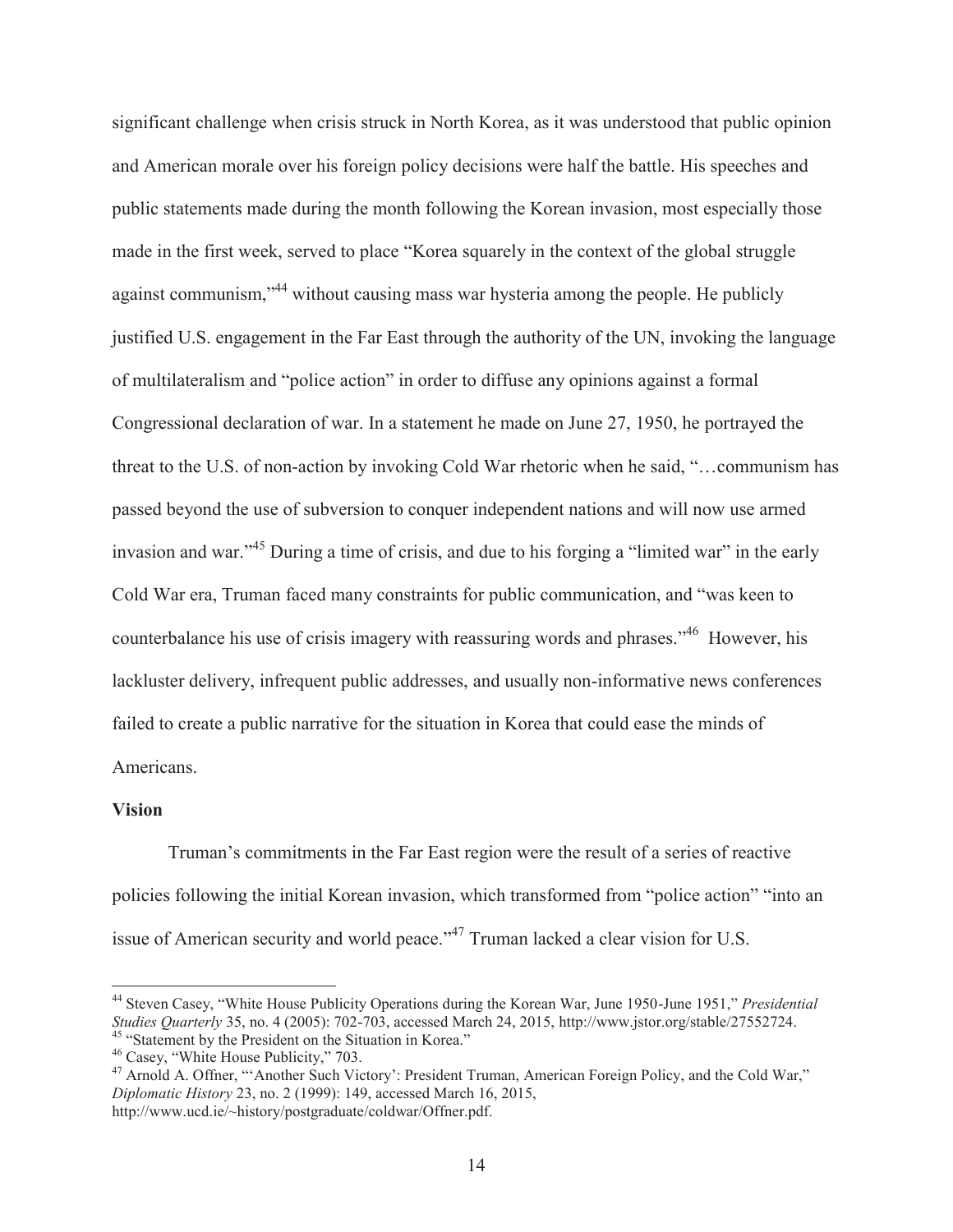involvement in the conflict, signified by his shift from the defensive policies of containment spurred by his Truman Doctrine, to the fateful decision of utilizing an offensive strategy, sending forces "across the 38<sup>th</sup> parallel to vanquish North Korea and to unify the Korean peninsula militarily."<sup>48</sup> Truman left the question of to what extent the U.S. would be involved almost a month after the June 24 invasion when he delivered a special message to Congress: "We and the other members of the United Nations who have joined in the effort to restore peace in Korea must expect a hard and costly military operation."<sup>49</sup> This was a significant turnaround from his clear statement, "We are not at war,"50 on June 29, 1950. During the early unfolding events of the Korean conflict, Truman's vision changed to frame U.S. and UN involvement in the region as a war between the "free world" and unlawful aggressors, a threat to the future of democracy and peace in the world if it was not met with considerable force. His stance on the issue obviously extended elements of his Truman Doctrine to the Far East when he said, "We seek a world where all men may live in peace and freedom, with steadily improving living conditions, under governments of their own free choice."<sup>51</sup> Had Truman possessed a more clear vision of the goals he wished to achieve in the region rather than taking a more reactive course which lead him into continuous military escalation, his legacy regarding the Korean War might have been looked upon by historians as a success, falling in line with his other containment policies.

#### **Political Skill**

 $\overline{a}$ 

Truman, once being a Senator from Missouri, was well acquainted with the politics associated with the legislative process, as well as the relationship between the legislative and executive branches. Due to various time constraints during the unfolding of the Korean crisis,

<sup>&</sup>lt;sup>48</sup> Offner, "Another Such Victory," 149-150.<br><sup>49</sup> "Special Message to the Congress Reporting on the Situation in Korea (July 19, 1950)."<br><sup>50</sup> "The President's News Conference (June 29, 1950)."<br><sup>51</sup> "Special Message to th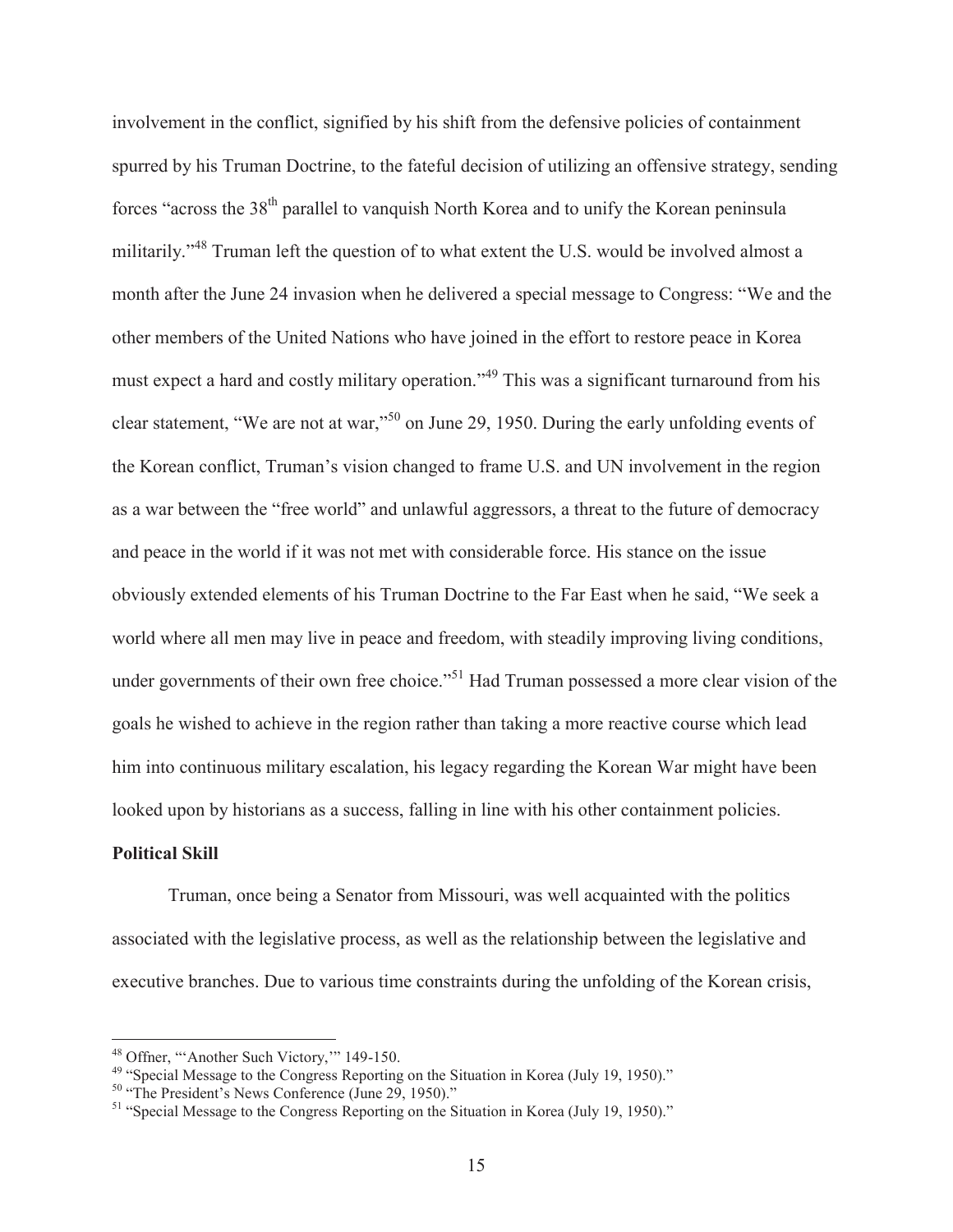"his anxiety to maintain a strong presidency led him to circumvent Congress as much as possible in times of emergency."52 He was adamant about frequent meetings with his Cabinet and the Joint Chiefs of Staff, as well as the "Big Four" in Congress, along with a few others mentioned during a meeting on June 26, 1950.<sup>53</sup> During his assembled meeting with several Congressional leaders on June 27, his personal style of politics shone through when he "made a circuit of the room, shaking hands with those present and exchanging a few words of personal greeting with each Member..."<sup>54</sup> While he made sure to inform Members of Congress of his important decisions, he never formally "requested" permission for authority to intervene militarily in Korea, causing a lot of political backlash over his unilateral executive action that was arguably a violation of the U.S. Constitution. In order to gain Congressional support for his policies, he portrayed the threat posed in the Far East as a direct threat to U.S. national security interests, invoking Cold War language when he said: "If we were to let Asia go, the Near East would collapse and no telling what would happen in Europe.<sup>555</sup> His ability to justify police actions and immediate military involvement through the prism of UN multilateral action and immediate need for prompt, strong resistance garnered support within his Cabinet, and with Congressional leaders of doing everything in their power to fully support and conform with the Security Council of the United Nations.<sup>56</sup>

## **Conclusion**

 $\overline{a}$ 

<sup>53</sup> "Memorandum of Conversation, June 26, 1950," Harry S. Truman Library & Museum, accessed March 22, 2015, http://www.trumanlibrary.org/whistlestop/study\_collections/achesonmemos/view.php?documentid=ki-12- 3&documentYear=1950&documentVersion=both.

<sup>52</sup> H. Wayne Morgan, "History and the Presidency: Harry S. Truman," *The Phylon Quarterly* 19, no. 2 (1958): 168, accessed March 16, 2015, http://www.jstor.org/stable/272942.

<sup>&</sup>lt;sup>54</sup> "Notes Regarding Meeting With Congressional Leaders, June 27, 1950," Harry S. Truman Library & Museum, accessed March 22, 2015,

http://www.trumanlibrary.org/whistlestop/study\_collections/koreanwar/documents/index.php?pagenumber=2&docu mentdate=1950-06-27&documentid=ki-2-40.

 $55$  Ibid.

 $56$  Ibid.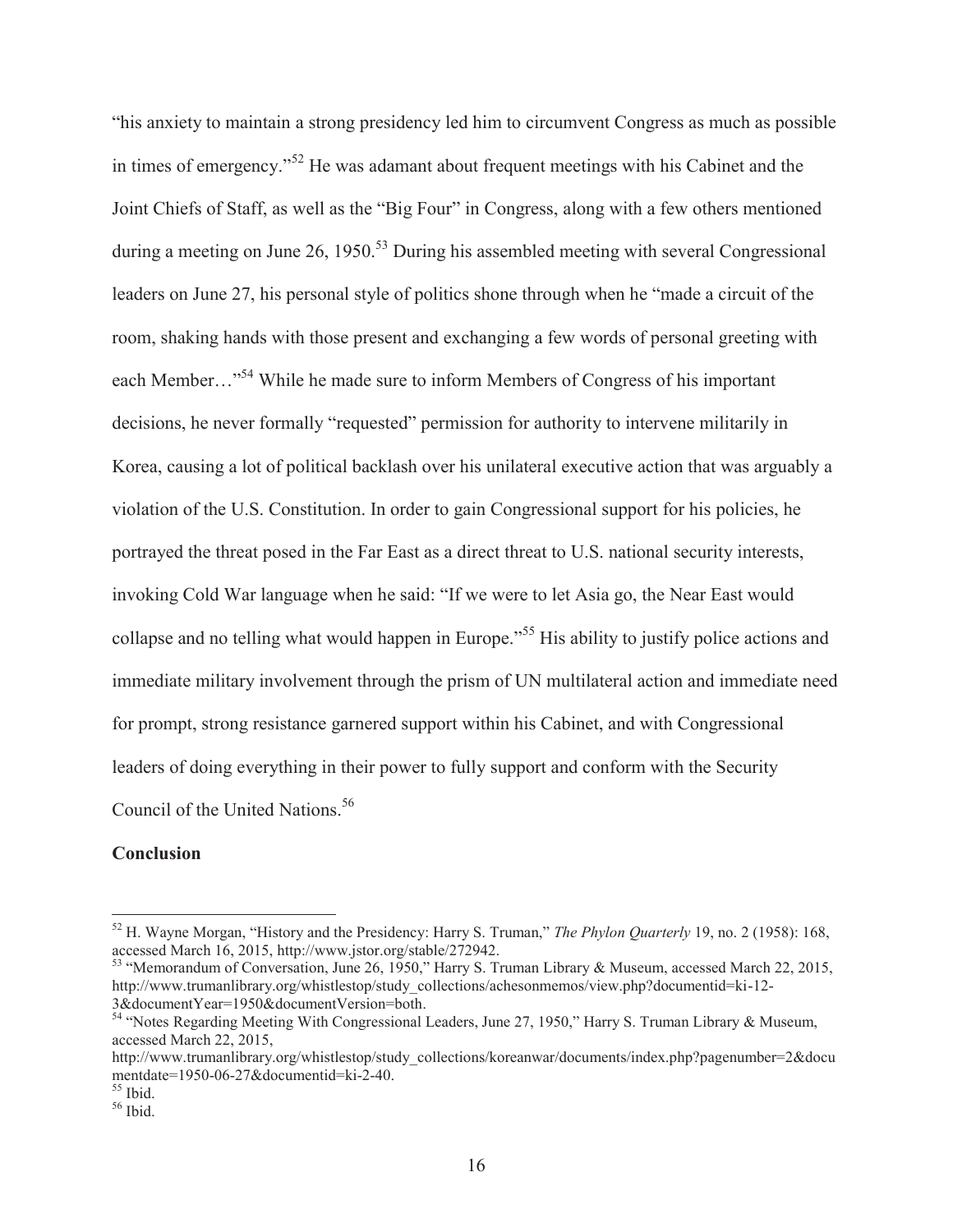Without ignoring the obvious external influences including the early Cold War environment, South Korea being a U.S. ally, belief in the domino theory, and a brand new United Nations striving to establish and maintain legitimacy as an international diplomatic body, the influence of internal aspects of Truman's leadership is undeniable. Factors such as the South Korean invasion being a clear breach of UN Charter and South Korea's sovereignty created a crisis situation, limiting the president's time to act. Truman exemplified sound emotional intelligence in the realm of foreign policymaking, but was his cognitive style and organizational capacity that contributed to his lack of attention to long-term implications in Korea, which kept him from presenting a clear vision for U.S. involvement in the region. His ability to delegate to his staff was a positive aspect of his presidential leadership in many ways, but he erred on the side of over-delegation in this situation, fostered by his lack of deeper probing into the options presented to him by his staff. Had Truman possessed stronger organizational capacity and cognitive style, his style of decision-making may have been more deliberative and analytical, creating an environment where deliberation and analysis took place over long-term and shortterm goals, strategies, and implications of the conflict.

#### **THE VIETNAM WAR**

United States involvement in Vietnam began as early as 1954 under the authority of Dwight Eisenhower. The defeat of French Forces by the communist Viet Minh forces on May 7, 1954 was a catalyzing event, setting the stage for the Geneva Accords and division of North and South Vietnam.<sup>57</sup> When the two countries split at the  $17<sup>th</sup>$  parallel, the U.S. came to the side of the new Southern Vietnam, continuing to provide aid to prevent a communist take over from

<sup>57</sup> Andrew A. Wiest, *The Vietnam War, 1956-1975* (Oxford: Osprey Publishing, 2002), Google eBooks, accessed November 10, 2014, 12.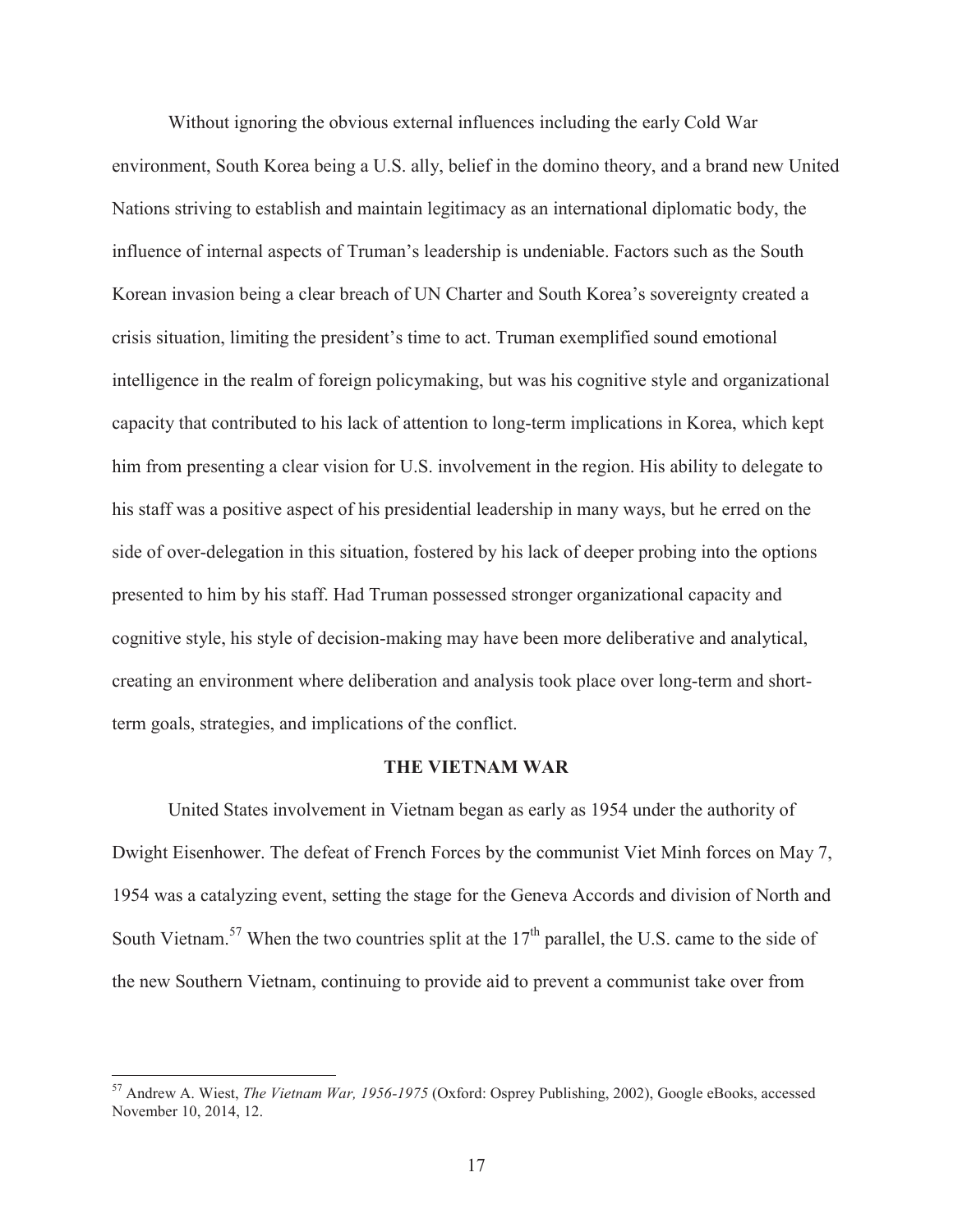Northern Vietnam.58 During Eisenhower's presidency, he supplied South Vietnam with hundreds of military advisers, monetary funding, and weaponry. Aside from that, the Southeast Asia Treaty Organization (SEATO) was created in 1955 to prevent communist expansion to the rest of Southeast Asia.

Throughout the winter and spring of 1961 under Kennedy's administration, there were increased amounts of aid to South Vietnam and the rest of the region, the creation of task forces and counterinsurgency teams in all neighboring countries, and continuous assessments of the amount of troops necessary to succeed. Ultimately, Kennedy sent over 16,000 U.S. military advisers to assist the South Vietnam military forces, but no combat troops were committed during his administration.<sup>59</sup> Kennedy was committed to a policy of containment and assistance to the countries facing the threat of communist invasion rather than engaging in a war that he believed other countries should be fighting themselves. He affirmed this stance in an interview in 1963, when he said, "We can help them, we can give them equipment, we can send our men out there as advisers, but they have to win it, the people of Viet-Nam, against the Communists."<sup>60</sup>

 When Lyndon B. Johnson unexpectedly took office after the assassination of President Kennedy on November 22, 1963, he inherited Kennedy's foreign policy advisers, as well as a large stalemate with no end in sight. His heavy reliance on his advisers and lack of confidence in the arena of foreign policy drove him to initially commit to continuing Kennedy's policies, both domestically and abroad. The Gulf of Tonkin incident that took place on August 2 and August 4, 1964, when two U.S. destroyer ships were attacked by Vietnamese gunboats, paved the way for

58 Ibid.

<sup>59</sup> "Vietnam," John F. Kennedy Presidential Library and Museum, accessed November 10, 2014, http://www.jfklibrary.org/JFK/JFK-in-History/Vietnam.aspx.

<sup>&</sup>lt;sup>60</sup> "John F. Kennedy Transcript of Broadcast with Walter Cronkite (September 2, 1963)", The American Presidency Project, accessed November 11, 2014, http://www.presidency.ucsb.edu/ws/?pid=9388.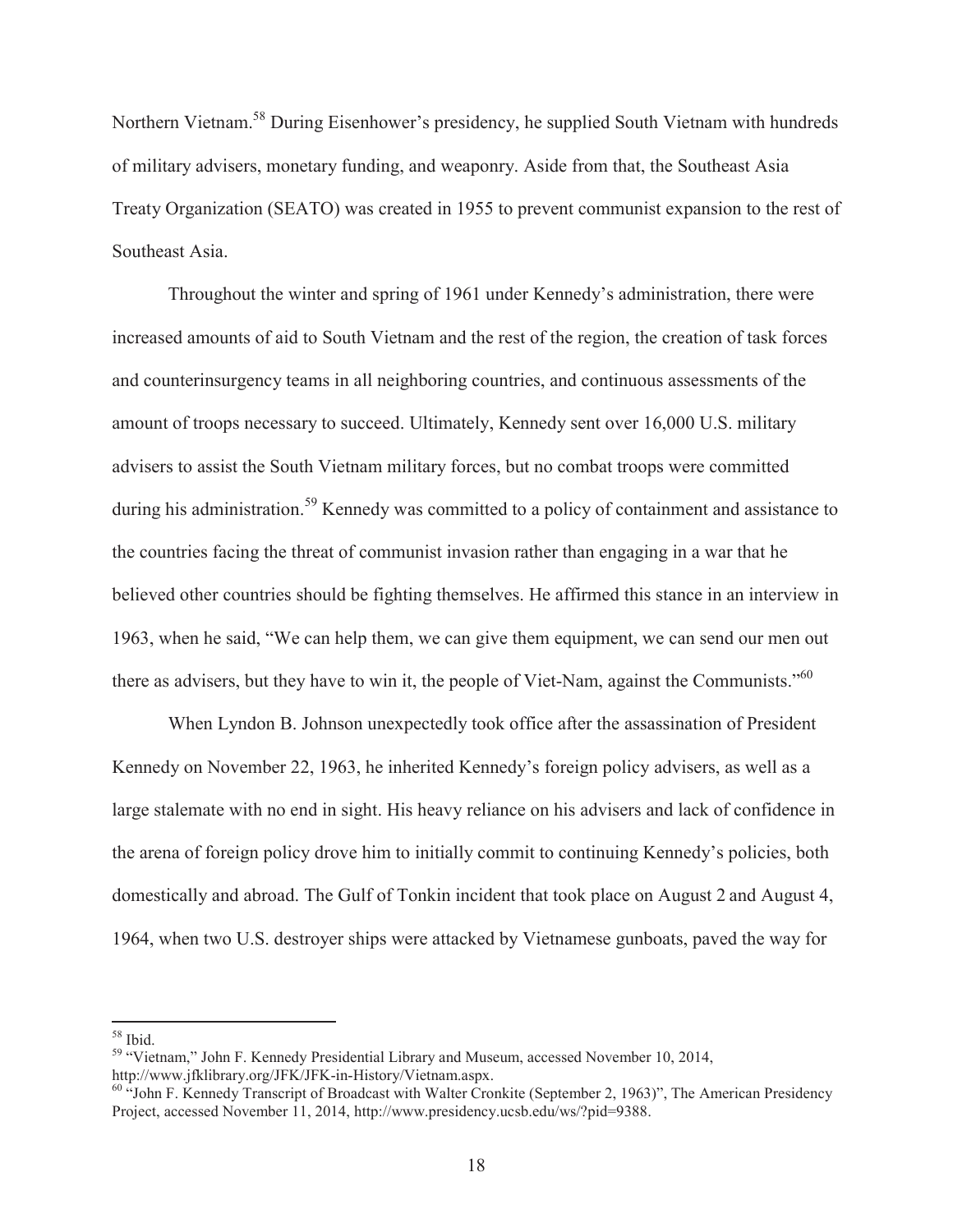increasingly escalated military involvement that occurred over the rest of Johnson's presidency.<sup>61</sup> Congress responded to the urgent situation, resulting in the passage of the Gulf of Tonkin Resolution on August 7, 1964.<sup>62</sup> This resolution granted the president significant authority over the course of the Vietnam War, stating that Congress supports the president, "to take all necessary measures to repel any armed attack against the forces of the United States and to prevent further aggression."63 Over the course of his presidency, Johnson referred back to this resolution, which passed in Congress with a vote of  $88-2^{64}$  to justify his policies toward Vietnam and multiple troop increases.

 During his years in office, Johnson increased the troop count from 23,000 by the end of 1964<sup>65</sup> to around 536,000 troops in 1968.<sup>66</sup> As a president who inherited the free-form White House that Kennedy created, Johnson struggled to adapt to this new realm of decision-making, due to his general disinterest in policy discussion and disorganized advisory system. On various instances, he understood the difficulties of the situation in Vietnam, relating his concerns to Senator Richard Russell on March 6, 1965, "But there ain't no daylight in Vietnam. There's not a bit."67 The structure of his White House, coupled with his tendency to command policy discussions and discourage dissent, did not grant Johnson the avenues through which to voice his concerns and the concerns of his closest advisers. Rather than digging deep into potential strategies with various policy experts, Johnson relied mostly on his closest advisers for guidance

<sup>&</sup>lt;sup>61</sup> Brian VanDeMark, *Into the Quagmire: Lyndon Johnson and the Escalation of the Vietnam War* (New York: Oxford University Press, 1991), Google eBooks, accessed November 11, 2014, 17.<br><sup>62</sup> VanDeMark, *Into the Quagmire*, 18.

<sup>&</sup>lt;sup>63</sup> "Transcript of Tonkin Gulf Resolution (1964)," OurDocuments.gov, accessed November 12, 2014, http://www.ourdocuments.gov/doc.php?doc=98&page=transcript.  $64$  Ibid.

<sup>65</sup> Sidney M. Milkis and Michael Nelson, *The American Presidency: Origins & Development, 1776-2011*  (Washington, DC: CQ Press, 2012), 347.

<sup>&</sup>lt;sup>66</sup> "Vietnam War Allied Troop Levels 1960-73," The American War Library, accessed November 12, 2014, http://www.americanwarlibrary.com/vietnam/vwatl.htm.

 $67$  "There Ain't no Daylight in Vietnam (March 6, 1965)," Miller Center, accessed November 14, 2014, http://millercenter.org/presidentialclassroom/exhibits/there-aint-no-daylight-in-vietnam.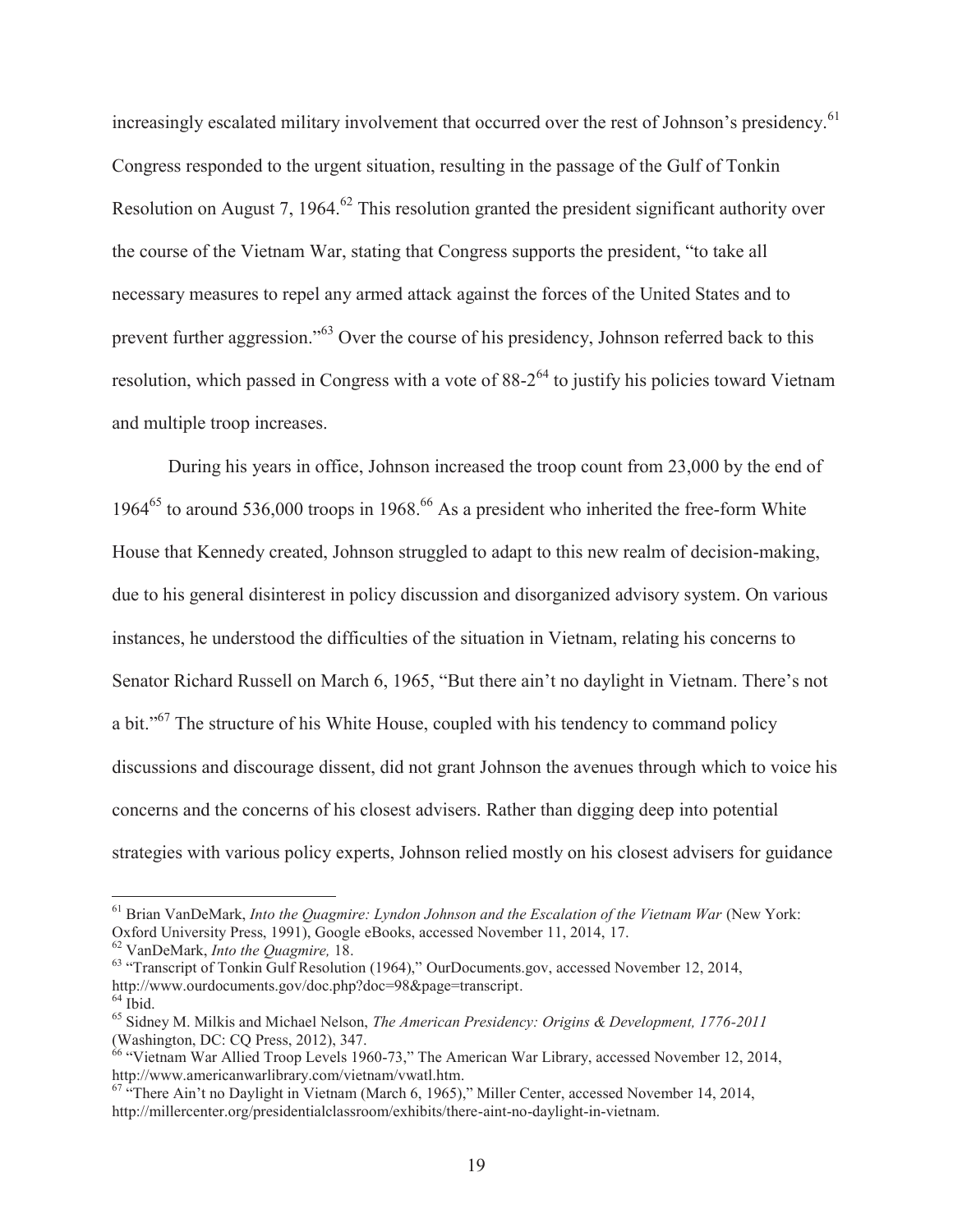on the war, evident by the notoriously small and informal "Tuesday Lunches" where many important Vietnam decisions were made.<sup>68</sup> He preferred to keep his decision-making circle small, which may have potentially shielded him from much-needed policy discussions regarding the Vietnam War.

# **LYNDON JOHNSON**

Lyndon B. Johnson held a strong conviction in his antipoverty agenda, and in many ways he extended this belief into his foreign policy as well. During his July 28, 1965 speech, he relayed his vision for the country, stating, "As battle rages, we will continue as best we can to help the good people of South Viet-Nam enrich the condition of their life, to feed the hungry and to tend the sick, and teach the young, and shelter the homeless...."<sup>69</sup> He viewed the basic necessities as something every human being had the right to, further influencing his policy decisions to remain in Vietnam, which was at risk of falling under communism without American assistance. Furthermore, he understood to be true that a communist Vietnam could be a threat to national security. He saw the United States as the world's bodyguard and protector of more vulnerable nations, and the power of the U.S. as a "very vital shield."<sup>70</sup> Ultimately, Johnson's worldview of the U.S. being a strong, reliable nation committed to the betterment and protection of people continuously pushed his decisions to escalate the war, as he saw no other choice. Johnson's understanding of the world around him, undoubtedly influenced by his own knowledge and experiences, contributed to his many consequential policy decisions throughout the Vietnam War.

# **Emotional Intelligence**

<sup>&</sup>lt;sup>68</sup> George C. Herring, *LBJ and Vietnam: A Different Kind of War* (Austin: University of Texas, 1994), 10, Google eBooks, accessed November 13, 2014.

 $69$  http://www.presidency.ucsb.edu/ws/?pid=27116

 $70$  Ibid.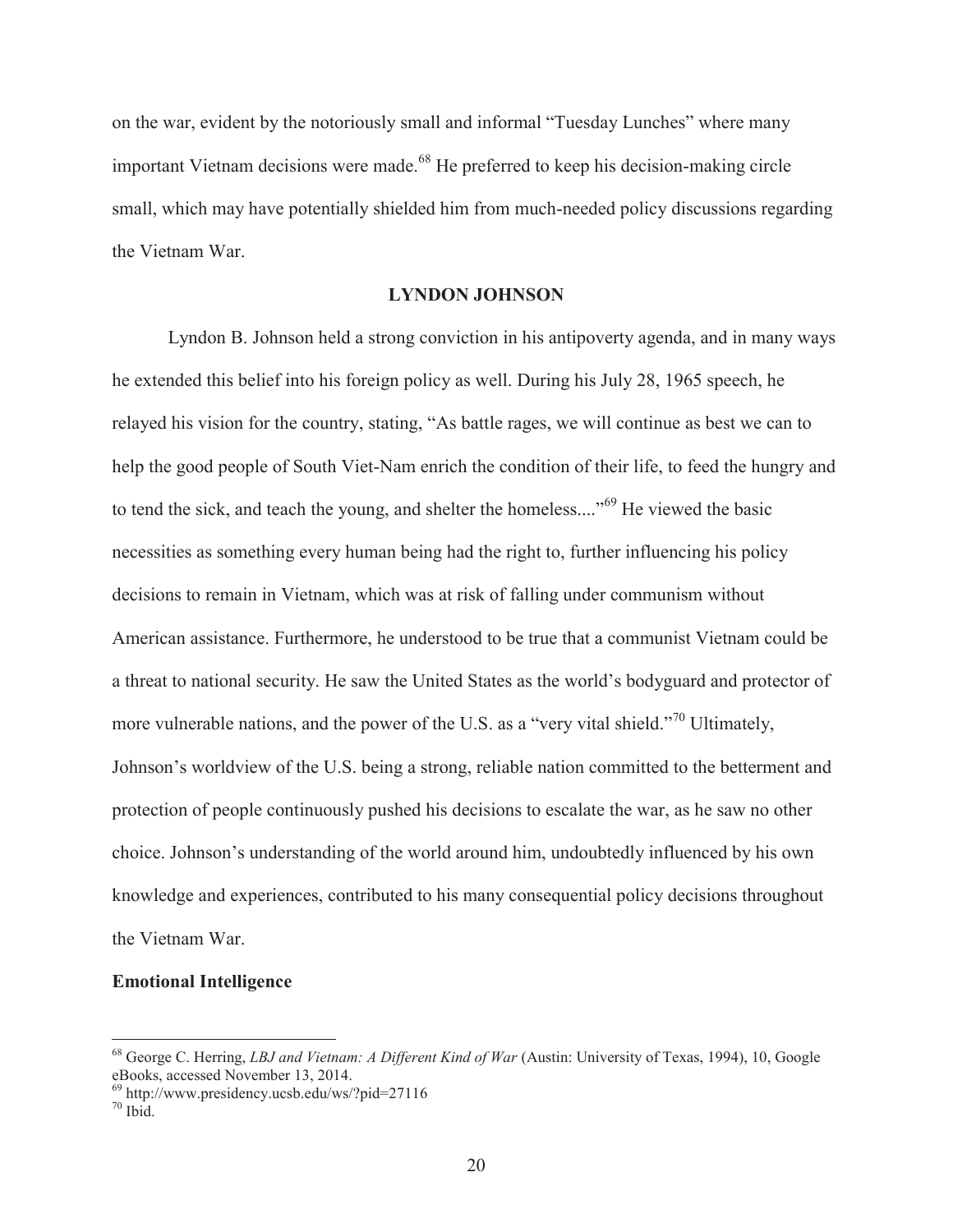Johnson is as an exceptional example of a president whose keen political skill and strong cognitive capabilities were overshadowed by emotional shortcomings. He serves as a warning for future presidents on the importance of emotional intelligence, as he was known to have "major mood swings that affected his policy judgments."<sup>71</sup> Insecurities over his policymaking, especially when it came to the Vietnam War, drove Johnson to endlessly pry his aides and advisers for information, potentially distorting information he received. The existence of the notorious Tuesday Lunch Groups shows how Johnson preferred to personally consult those who he believed were loyal, although "He forced top aides and officials who dissented on Vietnam to leave his administration."<sup>72</sup> Johnson was not very open to criticism or dissenting opinions, and this may have had an impact on his disorganized advisory structure. He equated policy dissent with disloyalty, and "he was secretive, hypersensitive to criticism, demanding of total loyalty from his staff, and willing to manipulate people as it served his purpose.<sup>73</sup>

His emotional intelligence encumbered his leadership, as he was not able to separate his feelings and emotions from the policymaking itself, and often responded to criticism by discrediting its source.<sup>74</sup> In the case of the Vietnam War, he saw the war as a personal challenge and feared that failure in Vietnam would equate his leadership with failure. In a conversation with Eugene McCarthy on February 1, 1966, he said, "...I know we oughtn't to be there, but I can't get out. I just can't be the architect of surrender."<sup>75</sup>

# **Cognitive Style**

<sup>&</sup>lt;sup>71</sup> Edwards and Wayne, *Presidential Leadership*, 287.<br><sup>72</sup> Edwards and Wayne, *Presidential Leadership*, 242.<br><sup>73</sup> Robert W. Sellen, "Old Assumptions versus New Realities: Lyndon Johnson and Foreign Policy," *Internatio* Journal 28, no. 2 (1973): 208, accessed November 11, 2014, http://www.jstor.org/stable/40201113.<br><sup>74</sup> Edwards and Wayne, *Presidential Leadership*, 283.<br><sup>75</sup> "Johnson Conversation with Eugene McCarthy on Feb 01, 1966." Mil

http://millercenter.org/presidentialrecordings/lbj-wh6602.01-9602.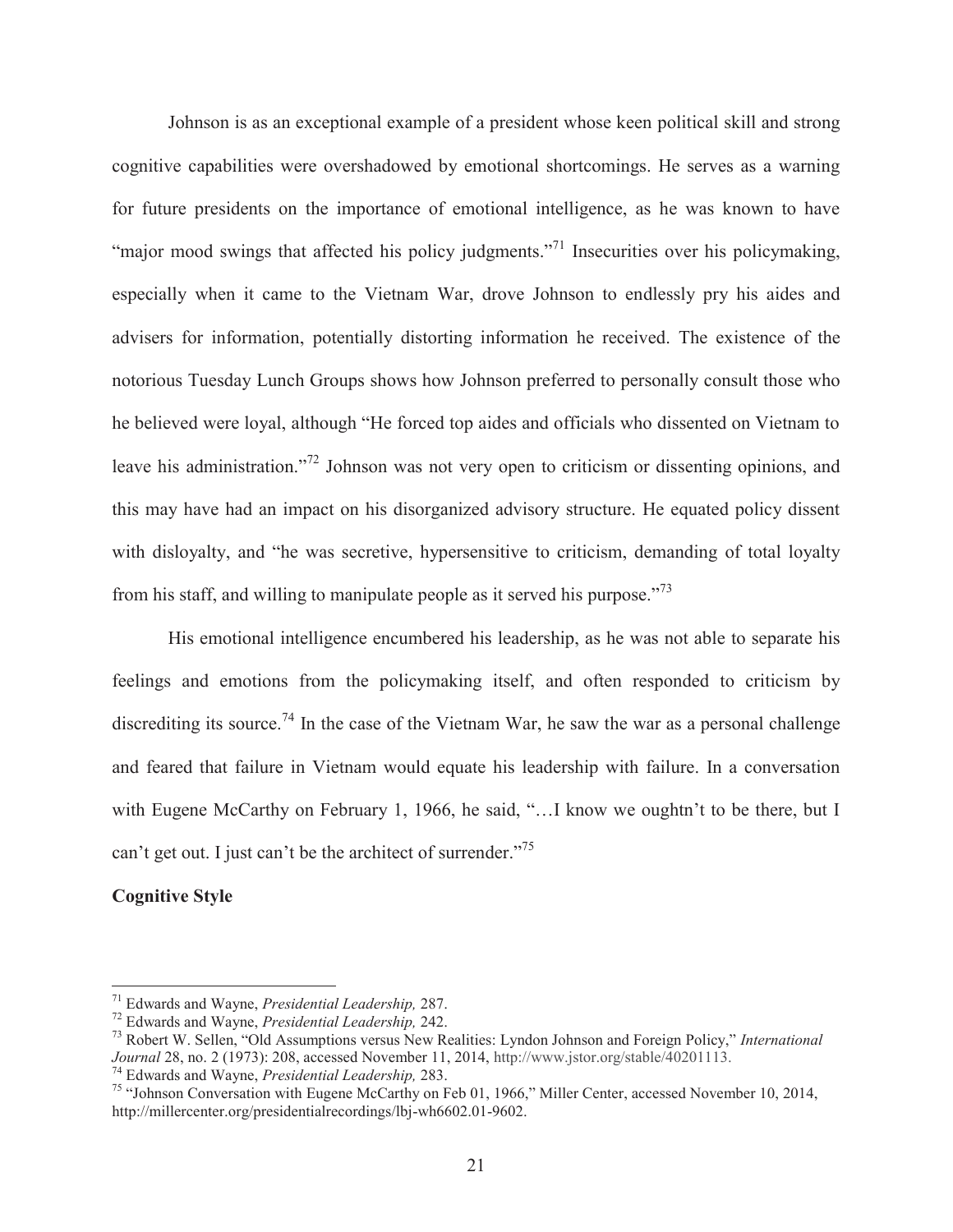Despite many of Johnson's emotional shortcomings that may have clouded his judgment in foreign affairs, Johnson possessed significant knowledge and understanding of the inner workings of domestic policymaking. His experience with foreign policy decision-making was limited, however, pushing him to navigate through complicated decisions with understanding gained by his deference to several key aides and advisers. As a whole, Johnson had a strong cognitive style, but in the case of Vietnam, often processed information on a simplistic level. Although general cognitive understanding was not a problem for him, "Johnson frequently utilized simple analogies-especially ones involving Munich-to understand events abroad, and this heavily influenced his early decision-making on Vietnam."<sup>76</sup> This over-simplification of a very complex and difficult situation in Vietnam may have endangered his ability to make wellinformed decisions with the large amount of information available to him at the time. Johnson toed a dangerous line of oversimplification, as well as his tendency to view major foreign policy decisions through an American prism, potentially exposing him to the use of incorrect analogies.77

## **Organizational Capacity**

 $\overline{a}$ 

Perhaps one of the biggest shortcomings of Johnson's presidency, organizational capacity is a critical component of effective leadership, and without which, a president may fall prey to making ill-advised decisions. Johnson lacked the political ardor for policy discussion that his predecessor had, and "As a creature of Congress… he was not as attuned to structural or managerial issues,"<sup>78</sup> failing to create a structural advisory system that would have greatly

<sup>&</sup>lt;sup>76</sup> Stephen Benedict Dyson and Thomas Preston, "Individual Characteristics of Political Leaders and the Use of Analogy in Foreign Policy Decision Making," *Political Psychology* 27, no. 2 (2006): 280, accessed November 14, 2014, http://www.jstor.org/stable/3792441.<br><sup>77</sup> Dyson and Preston, "Individual Characteristics," 280.<br><sup>78</sup> Charles E. Walcott and Karen M. Hult, "White House Structure and Decision Making: Elaborating the Standard

Model," *Presidential Studies Quarterly* 35, no. 2 (2005): 305, accessed November 16, 2014, http://www.jstor.org/stable/27552684.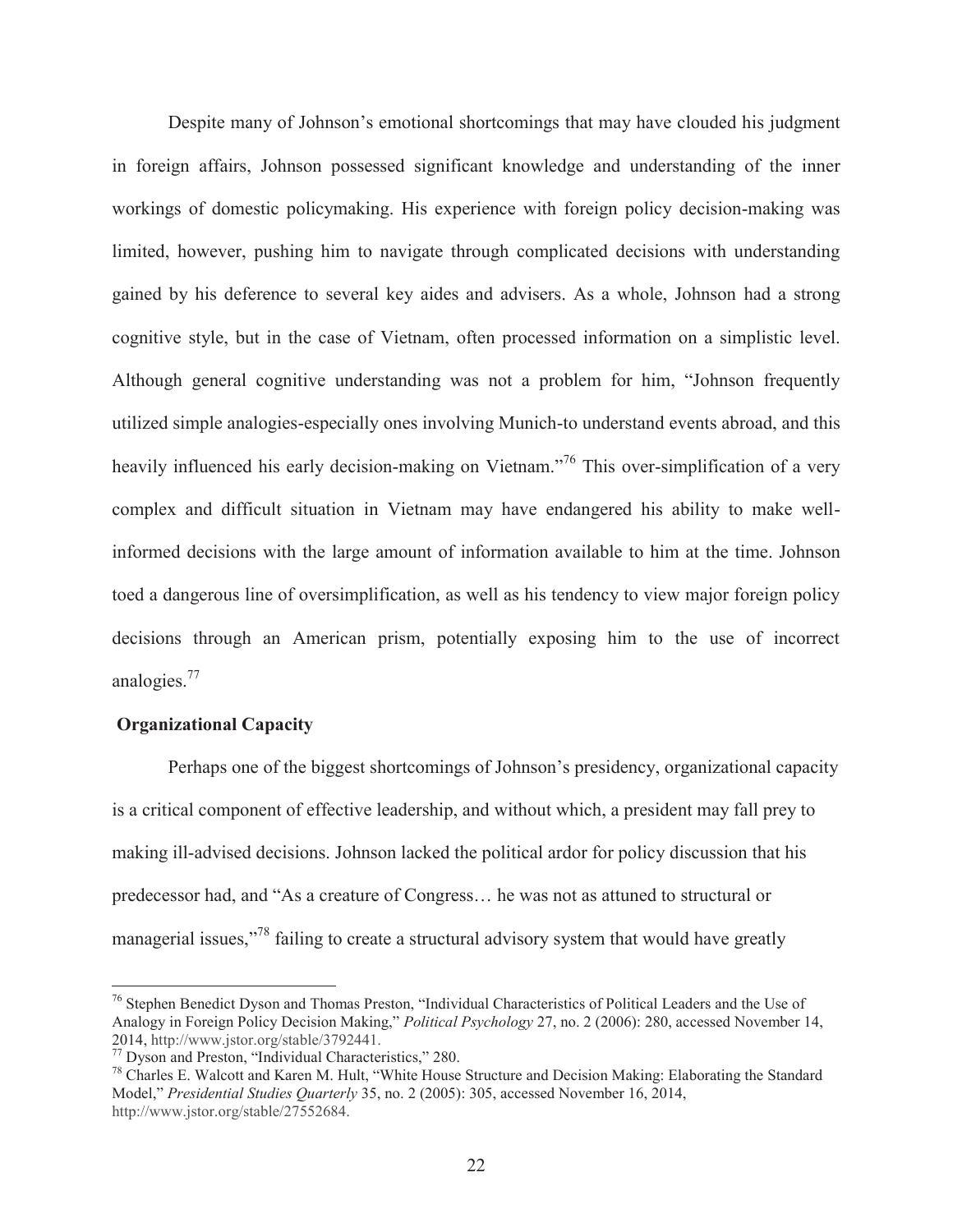benefitted him with Vietnam policy analysis. Aside from the previously mentioned tendency to discourage dissent in policy discussions, Johnson's advisory system was "organizationally chaotic,"79 as he was inconsistent with meeting with national security advisers and often relied on informal discussions to chart his policies, such as his notorious Tuesday Lunch Group. Johnson inherited the less structured system that John F. Kennedy created, notable by its lack of a Chief of Staff and flexibility, placing the president at the center of the "spokes of the wheel" with several aides reporting directly to him.<sup>80</sup> Johnson's style of decision-making, however, soon proved that this sort of system was ill-suited for him as president. As a strong and sometimes intimidating presence coupled with exceptional political skill, Johnson would have benefitted from a more structured advisory system, allowing all policy advisers to voice their sometimes unfavorable opinions.

The lack of an organized structure for policymaking and analysis made Johnson vulnerable to making poorly-considered decisions. Instead of discussing new potential policy alternatives and their repercussions, Johnson was more focused on squashing criticisms of his policies, and the politics of policymaking itself. While he was adamant about meeting with various advisers from across the political spectrum for consultation, Johnson's disorganized advisory system facilitated a degree of competition between his closest advisers. This environment in the White House could have isolated the president from dissenting views, shown by the fact that, "In addition to major personnel changes, there were changes as the war progressed in the relative influence of the people who remained."81 The lack of an open system for policy critique and analysis created an environment where his closest advisers chose to deliver what the president wanted to hear in order to maintain their influence, rather than what

<sup>&</sup>lt;sup>79</sup> Edwards and Wayne, *Presidential Leadership*, 246.

<sup>79</sup> Edwards and Wayne, *Presidential Leadership,* 246. 80 Walcott and Hult, "White House Structure," 305. 81 Herring, *Different Kind of War,* 11.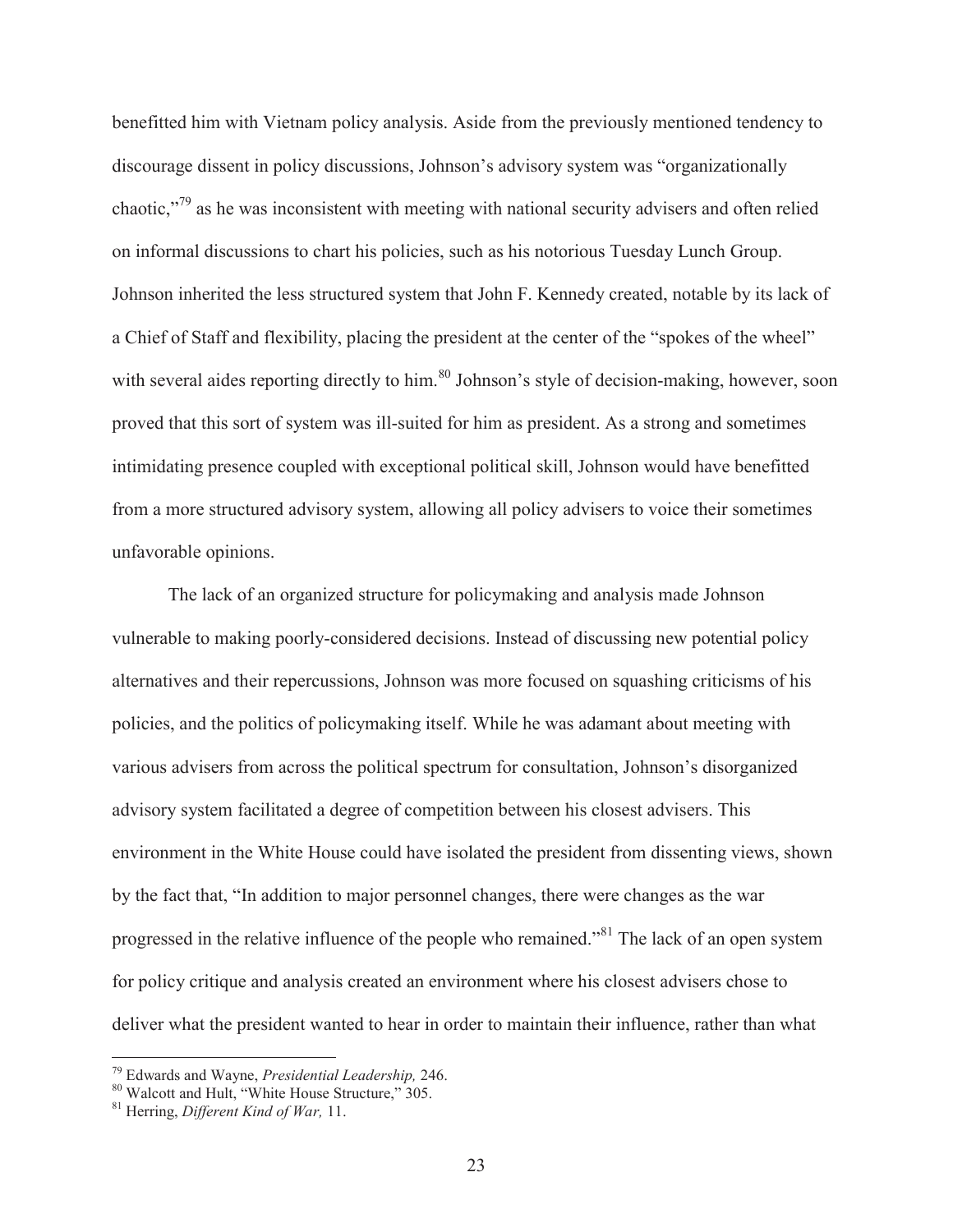the president should have heard. Aside from Johnson's inability to create a structurally beneficial system, he "failed to press for additional alternatives or questions incisively the options presented to him."<sup>82</sup>

The largest buildup of military forces during the Vietnam War took place between 1965 and 1966, following Johnson's announcement to the public on July 28, 1965 of his decision to Grant General Westmoreland's request for more troops.<sup>83</sup> This announcement followed a week of intense planning and debate within the White House, featuring frequent meetings between Johnson and his closest foreign policy advisers, most often including Secretary of Defense Robert McNamara, Secretary of State Dean Rusk, McGeorge Bundy, and George Ball. On July 16, 1965, Secretary of Defense Robert McNamara went to Vietnam in order to meet with Westmoreland and other leaders to see firsthand the status of the war in order to properly gauge the commander's request. He returned on July 21, beginning a week-long series of daily meetings between Johnson and his inner circle, where they gathered sometimes multiple times a day in order to discuss the ongoing strategy in Vietnam.<sup>84</sup> This focus is significant to Johnson's organizational capacity, as he was willing to think deeply and critically analyze his next move before committing significant military and financial resources to the war in Vietnam.

While Johnson insisted on such thorough planning prior to making a decision on whether to grant Westmoreland's request, which was supported by McNamara, the system through which this planning took place was not the most effective. Johnson stressed the need for confidentiality, unintentionally marginalizing key figures in the process such as the Joint Chiefs of Staff, due to the fact that he "carefully limited his advisory circle to prevent unauthorized disclosures of

<sup>&</sup>lt;sup>82</sup> Edwards and Wayne, *Presidential Leadership*, 247.<br><sup>83</sup> http://www.presidency.ucsb.edu/ws/?pid=27116

<sup>84</sup> http://history.defense.gov/Portals/70/Documents/secretaryofdefense/OSDSeries\_Vol6.pdf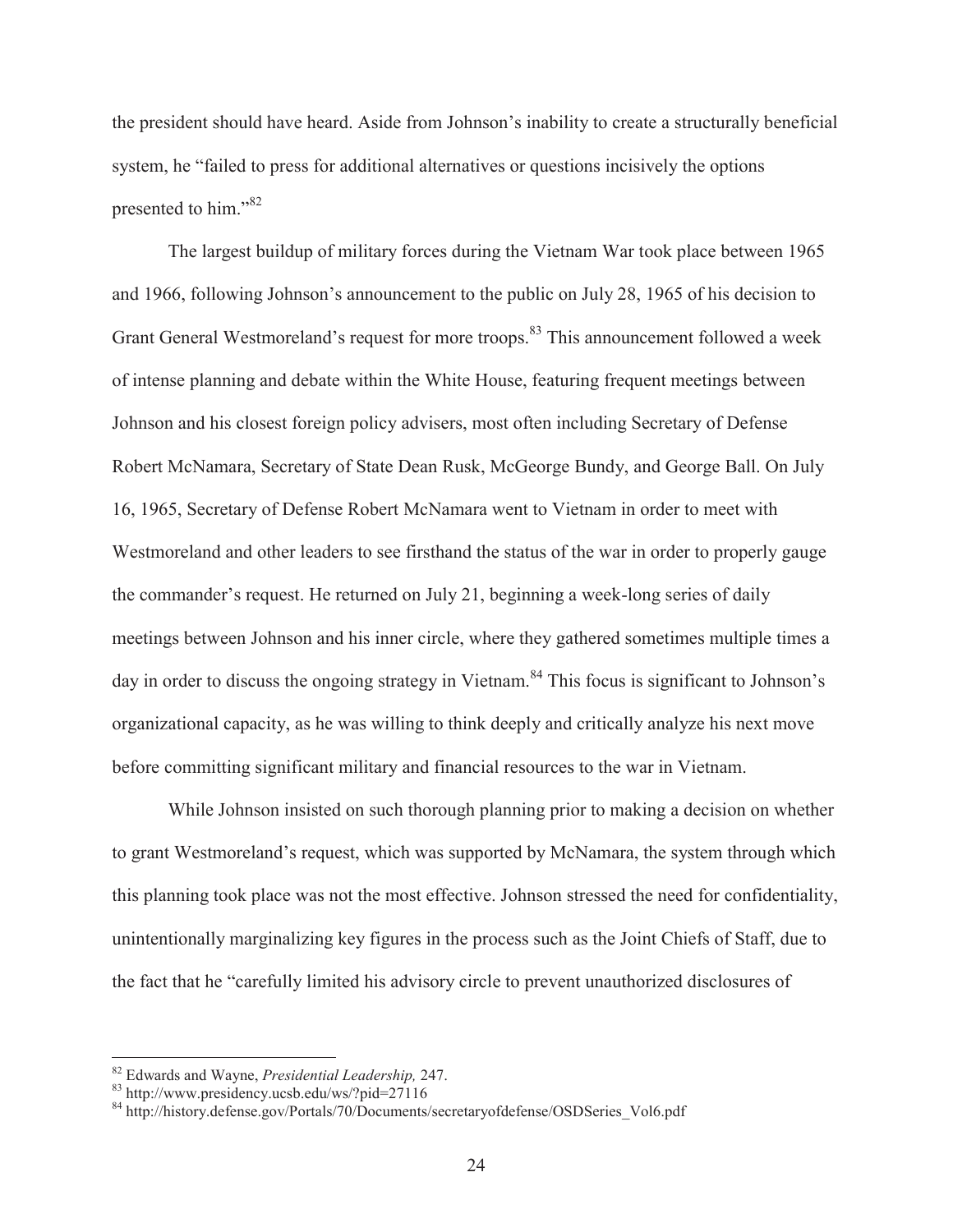policy discussions to the media and his political foes."<sup>85</sup> Aside from McNamara's hawkish stance and understanding that the only possible solution to the problem was to increase troops, Lyndon Johnson's only real opponent to escalation was George Ball, voicing his concerns about increasing military involvement. This is a positive step in light of the rest of his presidency, however, his lack of outside involvement in discussions and personal investment in the war did not sufficiently prepare him for the cost of lives and billions of dollars. Ultimately, many aspects of Lyndon Johnson's personality and leadership style predisposed him to having poor organizational capacity, and impeded his ability to carefully consider the merits of policies presented to him. This characteristic of leadership is one of the most important aspects to making a successful decision-making process in the White House, something that Lyndon Johnson is not known for in the case of Vietnam.

### **Public Communication**

The most visible aspect of presidential leadership is public communication, an area that Johnson did not excel in. Following in the shadow of John F. Kennedy, who was notably wellversed in the realm of public communication and charisma, Johnson struggled to produce inspiring and exciting speeches, and was especially tense when facing questions from the media. As a man who was commonly known to be compelling and lively in person, he seemed uncomfortable on camera, "and so he came across as studied and wooden with a 'fixed periodic smile.<sup>"86</sup> Often, Johnson employed metaphors and analogies to explain his policies to the public, partially influenced from his down-home Texas background where a personal style of

 $85$  Ibid p 14

<sup>86</sup> Warren I. Cohen and Nancy B. Tucker, ed., *Lyndon Johnson Confronts the World: American Foreign Policy 1963-1968* (New York: Cambridge University Press, 1994), 19, Google eBooks, accessed November 15, 2014.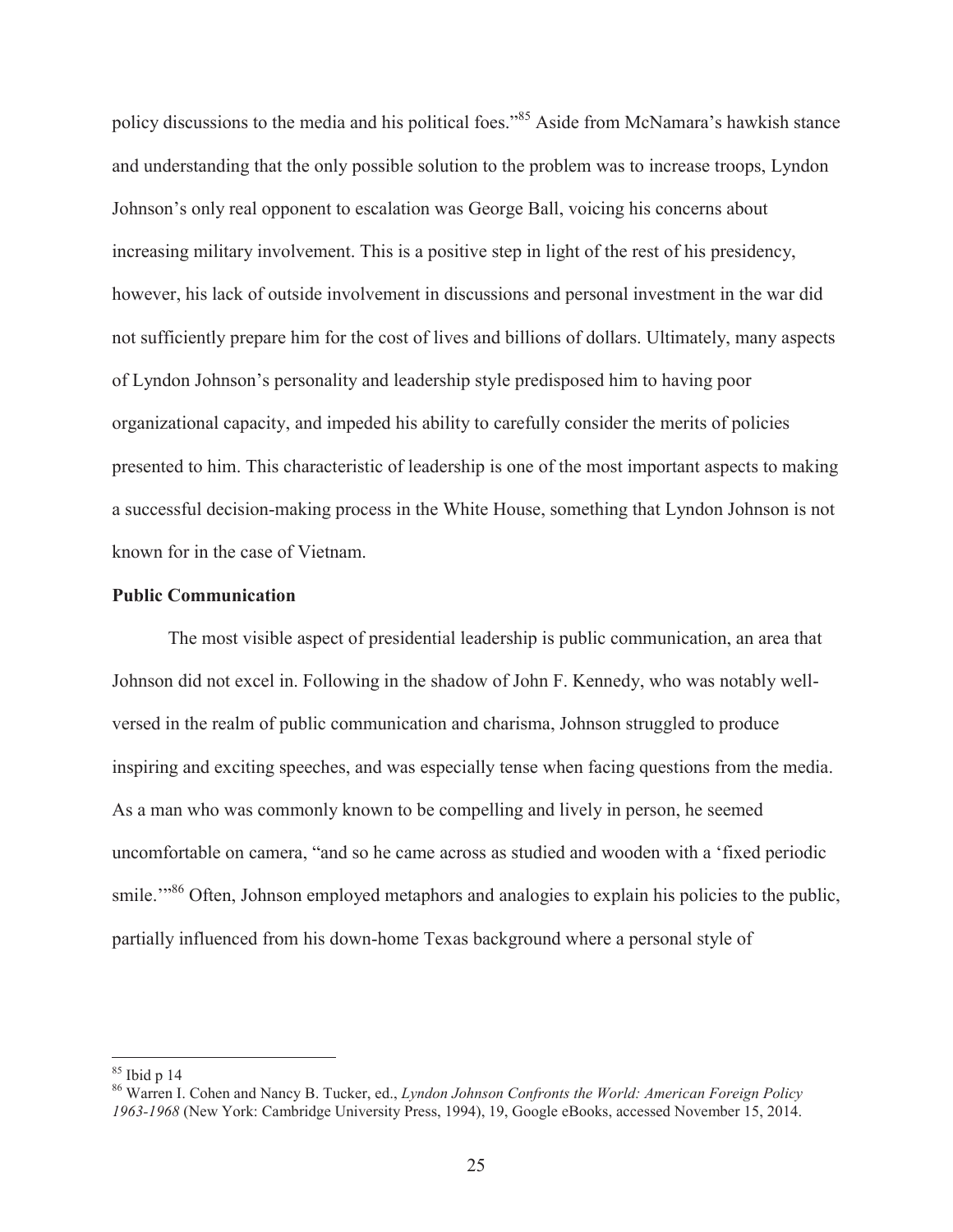communication was effective.<sup>87</sup> Public communication was important in the case of the Vietnam War, as his job was both to lead the country's foreign policy in the region, while shaping public opinion and garnering public support at home. However, this aspect of presidential leadership is less involved with the decision-making itself, and rather, is aimed toward selling the decisions after they have already been made.

### **Vision**

 $\overline{a}$ 

Johnson's vision was strong and coherent when it came to domestic policy and the shaping of "The Great Society," but this aspect of leadership was lacking when it came to the Vietnam War. He retained a degree of uncertainty and pessimism from the outset of his unexpected presidency, made clear when he admitted to his National Security Adviser McGeorge Bundy in May, 1964, "I don't see what we can ever hope to get out of there with once we're committed... I don't think it's worth fighting for and I don't think we can get out."<sup>88</sup> Aside from his general goal of protecting the Southeast Asian region from falling under communist control, Johnson did not specify any outcome he expected from this involvement other than "success," nor a time table for the escalation of military involvement. He responded to a reporter's question during the July 1965 news conference stating the uncertainty of the situation, when he said, "I would not want to prophesy or predict whether it would be a matter of months or years or decades."89 Had Johnson possessed a more clear vision for the war in Vietnam, he may have avoided an extensive buildup of military forces in the region and directed his policies toward a more direct outcome.

<sup>87</sup> Dror Yuralivker, "'Peace without Conquest': Lyndon Johnson's Speech of April 7, 1965," *Presidential Studies Quarterly, 36, no. 3 (2006): 461, accessed November 13, 2014, http://www.jstor.org/stable/27552240.*<br><sup>88</sup> "Telephone Conversation Between President Johnson and the President's Special Assistant for National Security

Affairs (Bundy)," U.S. Department of State Office of the Historian, accessed November 18, 2014, https://history.state.gov/historicaldocuments/frus1964-68v27/d53.

<sup>&</sup>lt;sup>89 "The President's News Conference (July 28, 1965)," The American Presidency Project, accessed November 20,</sup> 2014, http://www.presidency.ucsb.edu/ws/?pid=27116.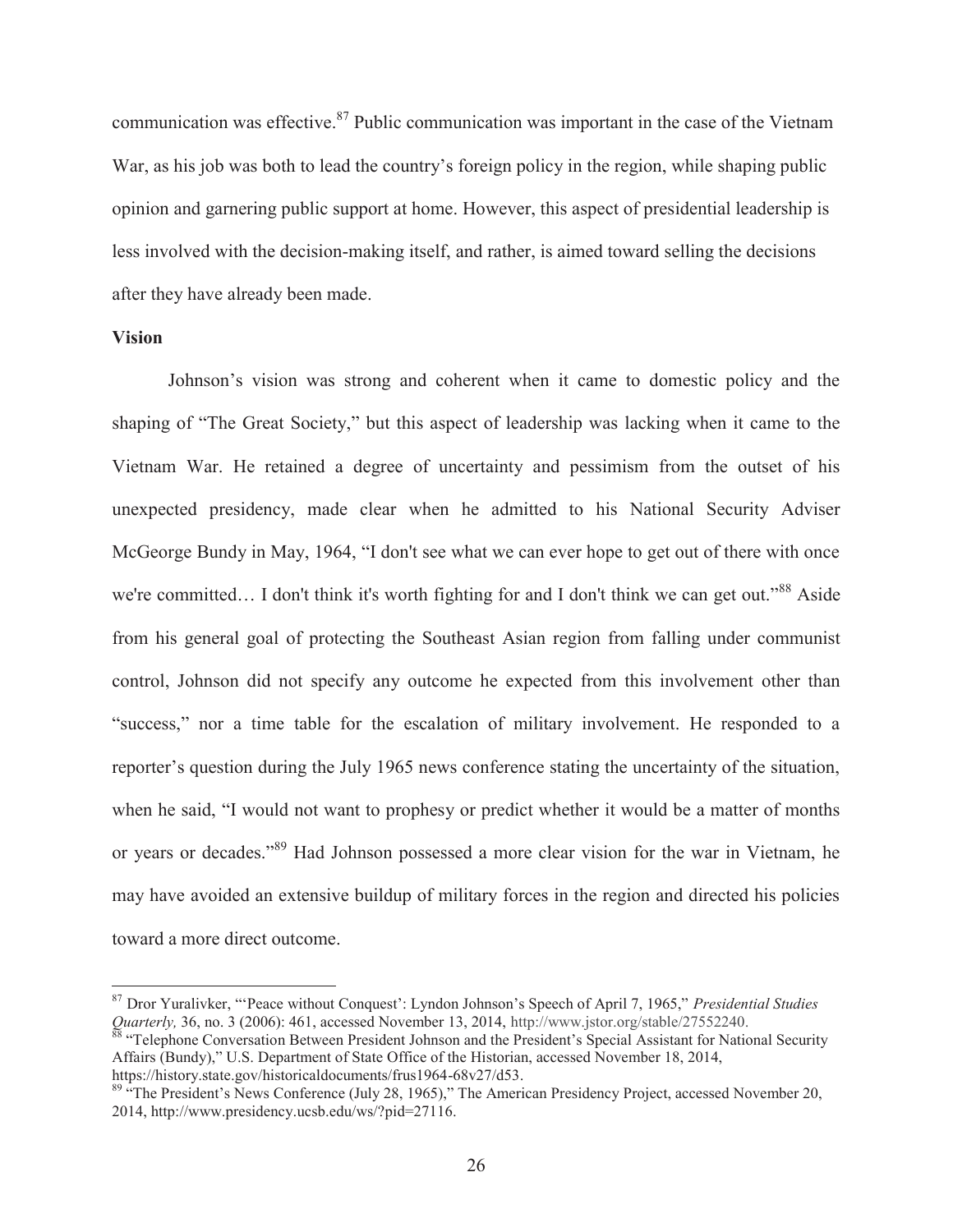### **Political Skill**

 Johnson is one of the most politically skilled presidents to hold office. His skill often resembled political cajoling, evidenced by his keen ability to sway others to fall in line with his ideas. His political adeptness was seasoned during his many years in Congress serving in the House, then as Senate majority whip, minority leader, and finally, one of the most effective majority leaders the U.S. has seen.<sup>90</sup> His experience in Congress gained him extensive knowledge in the legislative process, and fertilized his keen persuasive capabilities, along with his ability to forge coalitions and reach bipartisan agreements. This experience undoubtedly proved to be invaluable when it came to pursuing his ambitious domestic policy program, and may have even helped him gain congressional support for some initial Vietnam policies. Johnson utilized the sense of urgency created by unprovoked attacks in the Tonkin Gulf in order to facilitate the passage of Gulf of Tonkin Resolution, granting him the authority to take any necessary action to repel communist aggression in Southeast Asia.<sup>91</sup>. Johnson understood the importance of personal, one-on-one politics, but this aspect of leadership may have done more harm to his decision-making process rather than help it, as he was able to convince others of his sometimes incorrect convictions about the situation in Vietnam.

#### **Conclusion**

 $\overline{a}$ 

Lyndon B. Johnson's foreign policy leadership and decision-making leading up to the engagement in the Vietnam War epitomizes the critical influence that emotional intelligence, cognitive style, and organizational capacity have on the decision-making process. His weak emotional intelligence contributed to the structure of the advisory system and the flow of information in the White House, causing him to be shielded from information that may have

<sup>90</sup> Sellen, "Old Assumptions versus New Realities," 207. 91 VanDeMark, *Into the Quagmire,* 18.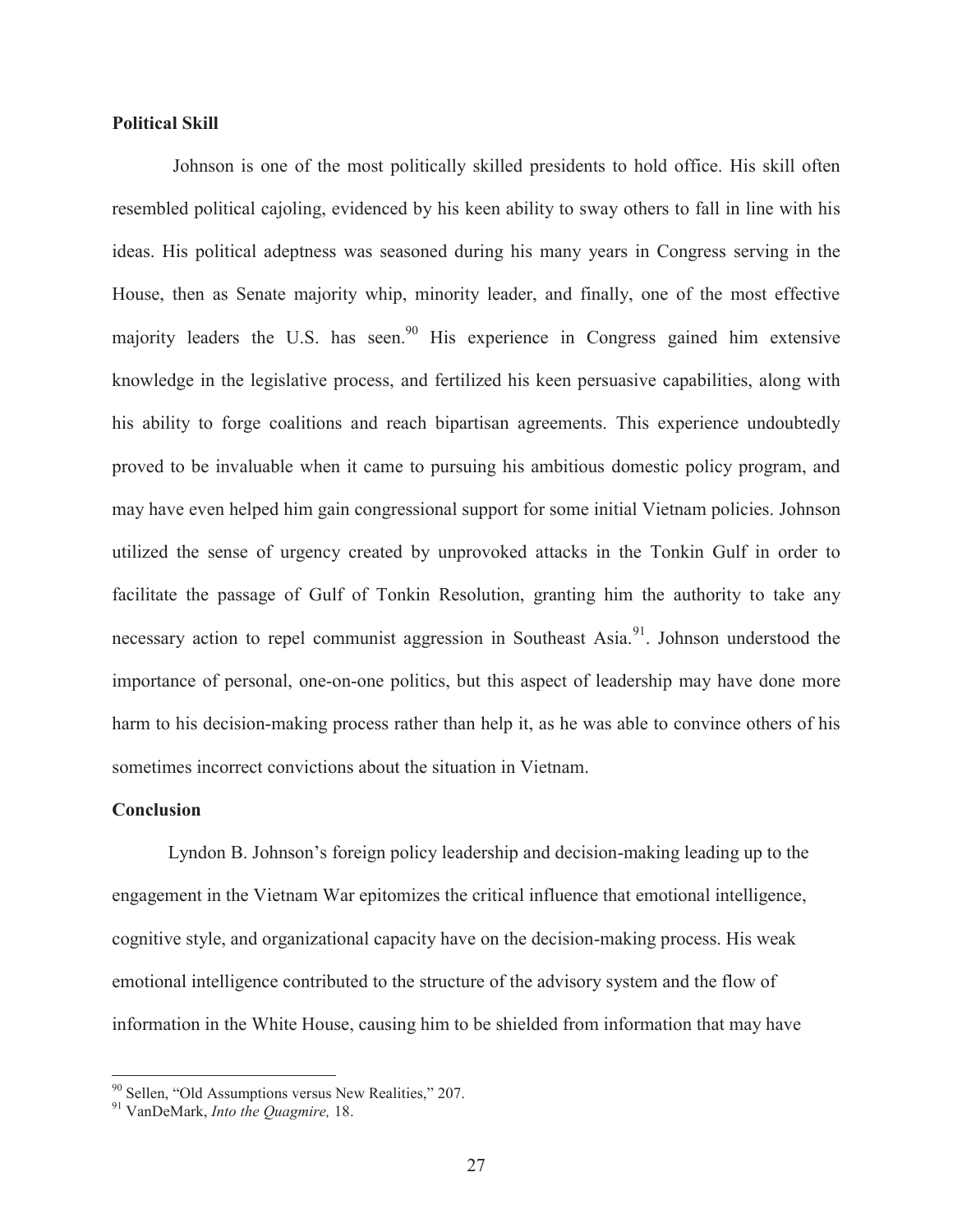opposed his policy intents, and placed more importance on loyalty rather than merit in his advisory circle. Johnson, famously known for being an avid reader of history and ill-prepared in the realm of foreign policy, often resorted to oversimplifying the serious short-term and longterm effects of engaging in Vietnam. As a result, Johnson failed to implement a strongly structured decision-making process, especially regarding the consequential decision-making that went into the Vietnam War. Without this important characteristic, Johnson fell prey to making decisions that were not carefully enough weighed and he failed to perceive potential long-term consequences of the Vietnam War.

# **PERSIAN GULF WAR**

In 1990, tensions in the Middle East reached a breaking point, leading to the largest American military engagement since the Vietnam War. Iraq's economic crisis following the seven year war between Iraq and Iran drove Saddam Hussein to invade Kuwait, both due to its weak military capabilities and location with access to rich resources.<sup>92</sup> Prior to the invasion, the United States under the authority of George H. W. Bush made attempts at diplomacy with Iraq in order to moderate the regime's policies, proving to be unsuccessful upon Iraq's unexpected invasion of its neighboring country. On August 2, 1990, an overwhelming force of over 140,000 Iraqi troops invaded the small country<sup>93</sup>, quickly securing Kuwait City, air and oil fields, Warba and Bubayan islands, among other key locations.<sup>94</sup> This act crossed boundaries of international law, leading to immediate condemnation from most of the international community. George H.W. Bush exercised his adept diplomatic skill when he immediately reached out to leaders all over the world in order to form a coalition to force Iraq to withdraw from Kuwait, leading to swift multilateral action to be taken against the regime.

<sup>&</sup>lt;sup>92</sup> http://millercenter.org/president/bush/essays/biography/5<br><sup>93</sup> http://www.defense.gov/news/newsarticle.aspx?id=103010

<sup>94</sup> https://history.state.gov/milestones/1989-1992/gulf-war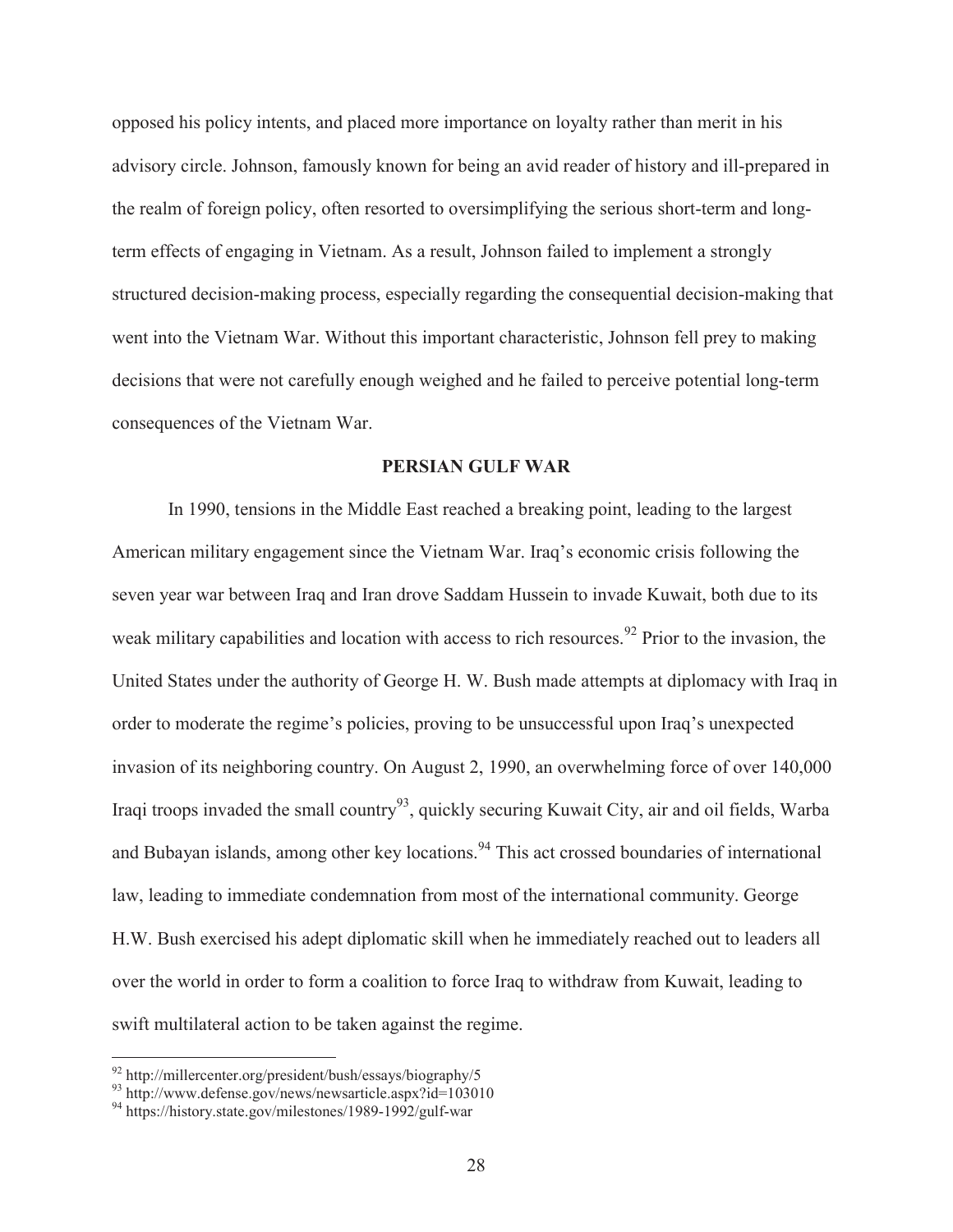The same day of Iraq's initial invasion, the United Nations Security Council issued its first resolution regarding the conflict, Resolution 660, condemning the Iraqi invasion and demanding its immediate withdrawal.<sup>95</sup> Upon Iraq's failure to comply with Resolution 660, Resolution 661 was passed on August 6, 1990, imposing sanctions on Iraq, followed by Resolution 662 declaring Iraq's annexation of Kuwait to be null and void.<sup>96</sup> Fear of Iraqi troops going further to invade Saudi Arabia and its vast oil resources led George H.W. Bush to order land, sea, and air forces to help defend Saudi Arabia, marking the beginning of Operation Desert Shield on August 7, 1990.<sup>97</sup> After several UN Security Council resolutions were ignored by the Iraqi regime which appeared to have no plans to withdraw from Kuwait, Resolution 678 was passed on November 29, 1990, giving Iraq until January 15, 1991 to comply with all previous resolutions.<sup>98</sup> Resolution 678 granted member states the authority "to use all necessary means to uphold and implement resolution 660 (1990) and all subsequent relevant resolutions... $^{99}$  As the deadline approached for Iraq to withdraw all forces from Kuwait, President Bush obtained permission from Congress to engage military forces in order to bring Iraq into compliance with Resolution 678 and all other related resolutions.<sup>100</sup>

 Congress passed the Authorization for Use of Military Force Against Iraq Resolution on January 12, 1991, and the president signed it into law on January 14, 1991.<sup>101</sup> The deadline passed without any action from Iraq's regime, leading to the beginning of Operation Desert Storm on January 17, 1991.<sup>102</sup> The 36-member coalition led by the United States engaged in crippling air strikes against Iraq, attacking strategic targets to weaken the regime's large

 $^{95}$  http://www.un.org/en/ga/search/view\_doc.asp?symbol=S/RES/660(1990)

<sup>96</sup> http://www.un.org/en/ga/search/view\_doc.asp?symbol=S/RES/662(1990)

<sup>&</sup>lt;sup>97</sup> http://www.defense.gov/news/newsarticle.aspx?id=103010

 $^{98}$  http://www.un.org/en/ga/search/view\_doc.asp?symbol=S/RES/678(1990)<br> $0^{99}$  Ibid

<sup>&</sup>lt;sup>100</sup> http://www.military.com/Resources/HistorySubmittedFileView?file=history\_gulfwar.htm 101 https://www.govtrack.us/congress/bills/102/hjres77/text 102 http://millercenter.org/president/bush/essays/biography/5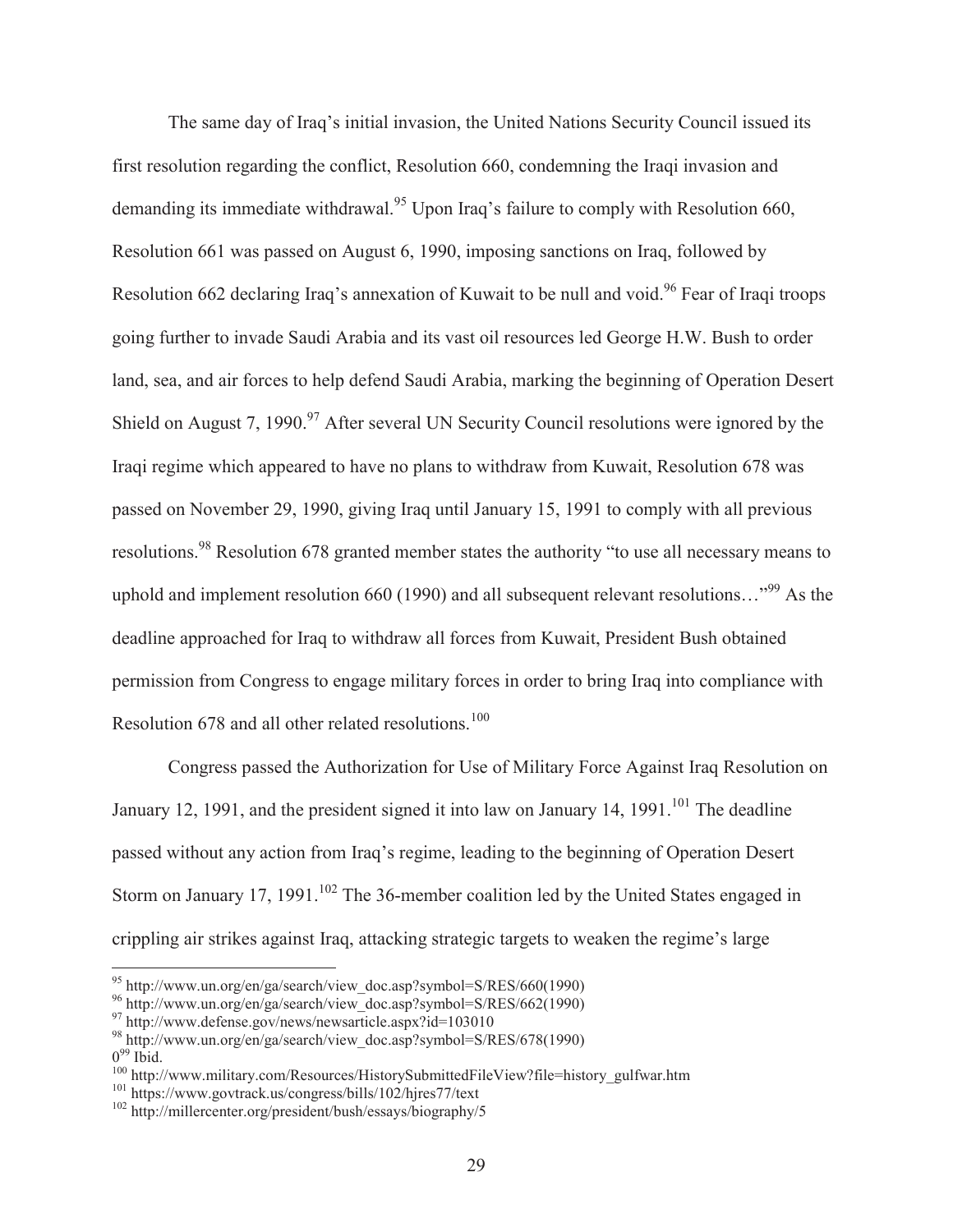military's capabilities.<sup>103</sup> On February 24, the coalition engaged in a ground war, leading to a ceasefire being made after only 100 hundred hours of battle.<sup>104</sup> President Bush addressed the nation on February 27, 1991 about the successful liberation of Kuwait from Iraqi forces, stating: "exactly 100 hours since ground operations commenced and 6 weeks since the start of Desert Storm, all United States and coalition forces will suspend offensive combat operations."105 This was a momentous success both for the international community as well as for President Bush, who proved his ability to forge cooperation between many nations in order to reach a swift and decisive victory. The Gulf War is an instance of positive foreign policy decision making, and through analysis of Bush's decision making, it will show which characteristics contributed to such a success.

# **GEORGE H. W BUSH**

 George Herbert Walker Bush, like many leaders who filled his office, firmly believed in the United States as a leading nation in the world, charged with a vast array of responsibilities to "maintain robust armed forces, contain the Soviet Union, combat aggression, work with U.S. allies, and promote free trade internationally."106 His view of the U.S. was more global in scope, leading him to define his long-term foreign policy goal for the U.S. as a "new world order" characterized by international peace, democracy, free trade, and collective security..."<sup>107</sup> President bush perceived diplomacy to be of utmost importance for the U.S. in an increasingly globalized world, both politically and economically, and understood that both U.S. and international stability "required great caution and care with regard to specific policy

<sup>&</sup>lt;sup>103</sup> http://www.military.com/Resources/HistorySubmittedFileView?file=history\_gulfwar.htm 104 Ibid.<br><sup>105</sup> http://millercenter.org/president/bush/speeches/speech-5530 106 The Conservative as Realist, 235 <sup>107</sup> Ibid 242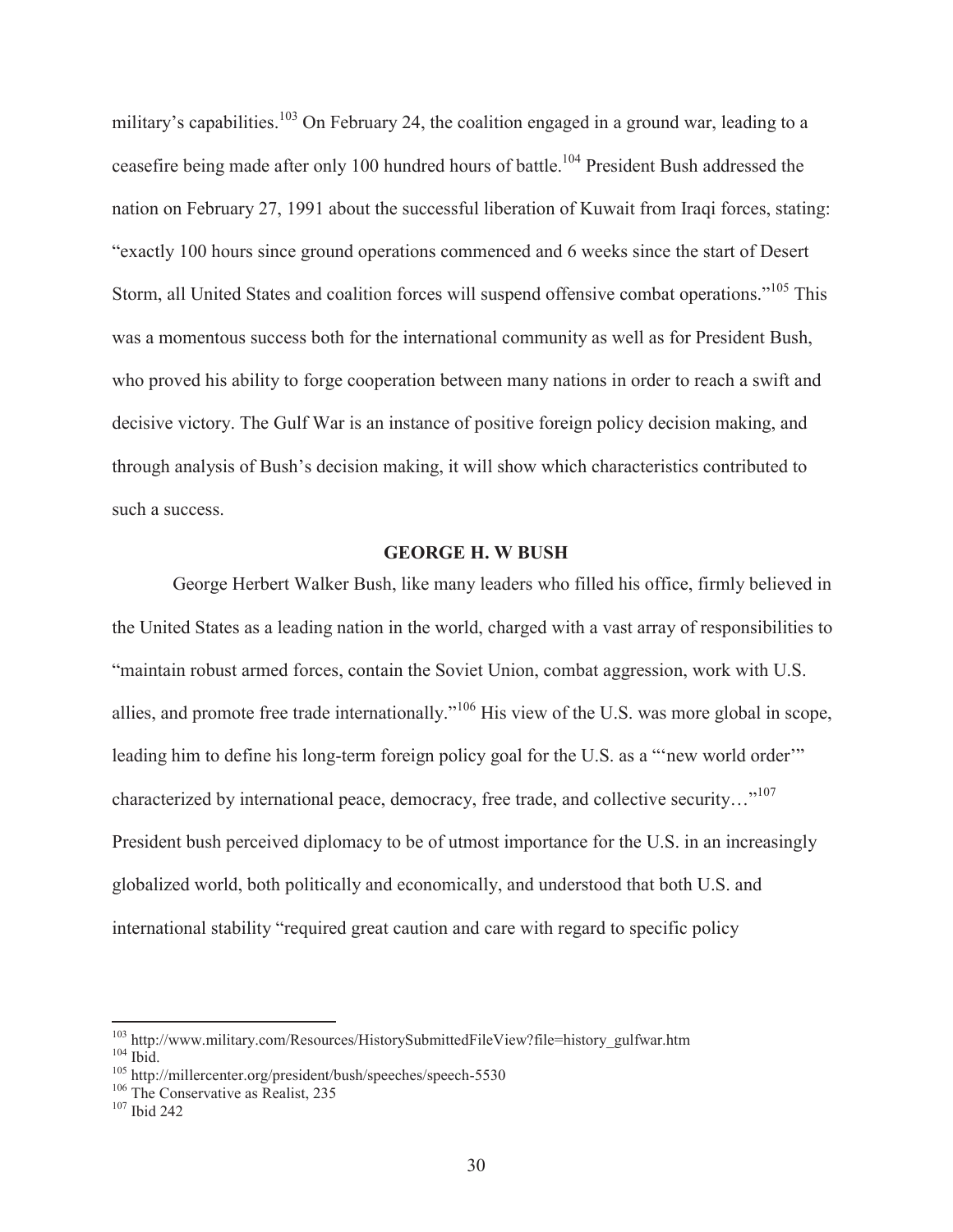initiatives."<sup>108</sup> Bush's focus on international relations in the context of U.S. foreign policy drove him to exercise extreme prudence in many cases of foreign policymaking, and encouraged him to "set a precedent for a 'new era' that would encourage international cooperation to deter aggression."<sup>109</sup> By identifying clear goals in the Middle East region from the outset, he was able to push for a viable exit strategy that avoided an indefinite occupation with unattainable goals, which would undoubtedly perpetuate further instability in the region, and even the world.<sup>110</sup>

# **Emotional Intelligence**

 President H. W. Bush was relatively emotionally steady, unhindered by any emotionallydriven reactions or lapses in professional leadership. He was aware of his own inclinations, possessing "an acute awareness of his need to impose self-control and reflection on himself when making decisions."111 However, it was clear that Bush contained a strong degree of dislike toward Saddam Hussein in the wake of the Kuwaiti invasion, triggering his anger "to such a point that his rhetoric made his own advisers uncomfortable."<sup>112</sup> His apparent outrage toward the invasion of Kuwait was clear in his famous ambiguous statement on August 5, 1990: "This will not stand. This will not stand, this aggression against Kuwait."<sup>113</sup> Although this statement triggered degrees of confusion among what action he was insinuating the United States was to take against Iraq, there are no indications that his foreign policy decisions were driven by angerfueled whims. His ability to recognize his shortcomings of being "impatient, with a tendency to make decisions impulsively," led him to rely closely on senior advisors, including National Security Advisor Brent Scowcroft.<sup>114</sup> His self-awareness enabled him to mitigate his sometimes

 $108$  Ibid 235

<sup>&</sup>lt;sup>109</sup> Prudence and Presidential Ethics, 68<br><sup>110</sup> Prudence 69<br><sup>111</sup> J. Patrick Dobel, Prudence and Presidential Ethics, 61<br><sup>112</sup> Steve A. Yetiv, Explaining Foreign Policy: U.S. Decision-Making and the Persian Gulf War<br><sup>113</sup>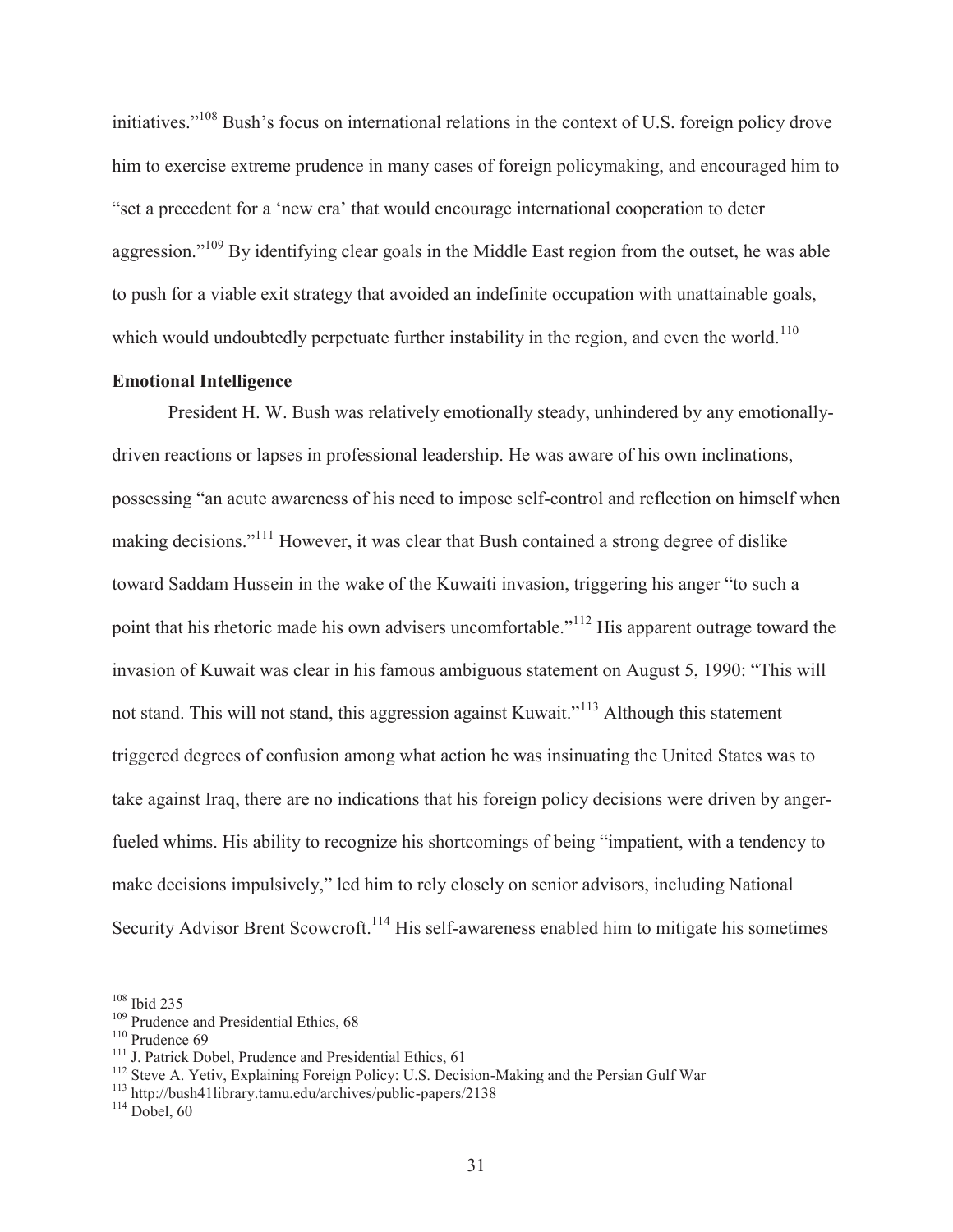emotional reactions to Saddam Hussein, who he characterized to himself and others as being evil.<sup>115</sup> George H. W. Bush is an example of a president who understands a potentially crippling shortcoming in his leadership, and utilizes his available resources to turn conflict-driven anger into resolution-seeking passion.

## **Cognitive Style**

Bush's impressive background and experience in many areas of public service, including the House of Representatives, United Nations, CIA, and as Vice President, granted him significant experience in foreign policy which allowed him to delve into complex foreign policy issues. As president, he was closely involved in deliberations during Operation Desert Shield and Desert Storm, but "concentrated on the formulation of high strategy and general policy principles while leaving it to subordinates to fill in the details."<sup>116</sup> While he was not closely involved in the abstracts, his experience taught him lessons against falling prey to micromanagement, similar to Lyndon B. Johnson during the Vietnam War.<sup>117</sup> Similarly, Bush encouraged meaningful discourse during meetings with his advisors, as he "did not like idealistic or overly theoretical discussions... or commit himself to unattainable objectives."<sup>118</sup> He approached foreign policy as "a hands-on, detail-oriented decision maker with an established strategic vision,"119 allowing him to receive all available information and engage in policy analysis in order to reflect the goals and values of his administration. While he did occasionally fall victim to using simplified analogies comparing Saddam Hussein to Hitler, or in terms of "good versus evil; right versus wrong,"<sup>120</sup> he understood the complexity of the situation, and was focused on carefully weighing all available

<sup>&</sup>lt;sup>115</sup> Peter Liberman, Punitiveness and U.S. Elite Support for the 1991 Persian Gulf War, 24.<br><sup>116</sup> Crabb and Mulcahy, George Bush's Management Style and Operation Desert Storm, 255<br><sup>117</sup> Ibid.<br><sup>118</sup> The Structures of Nati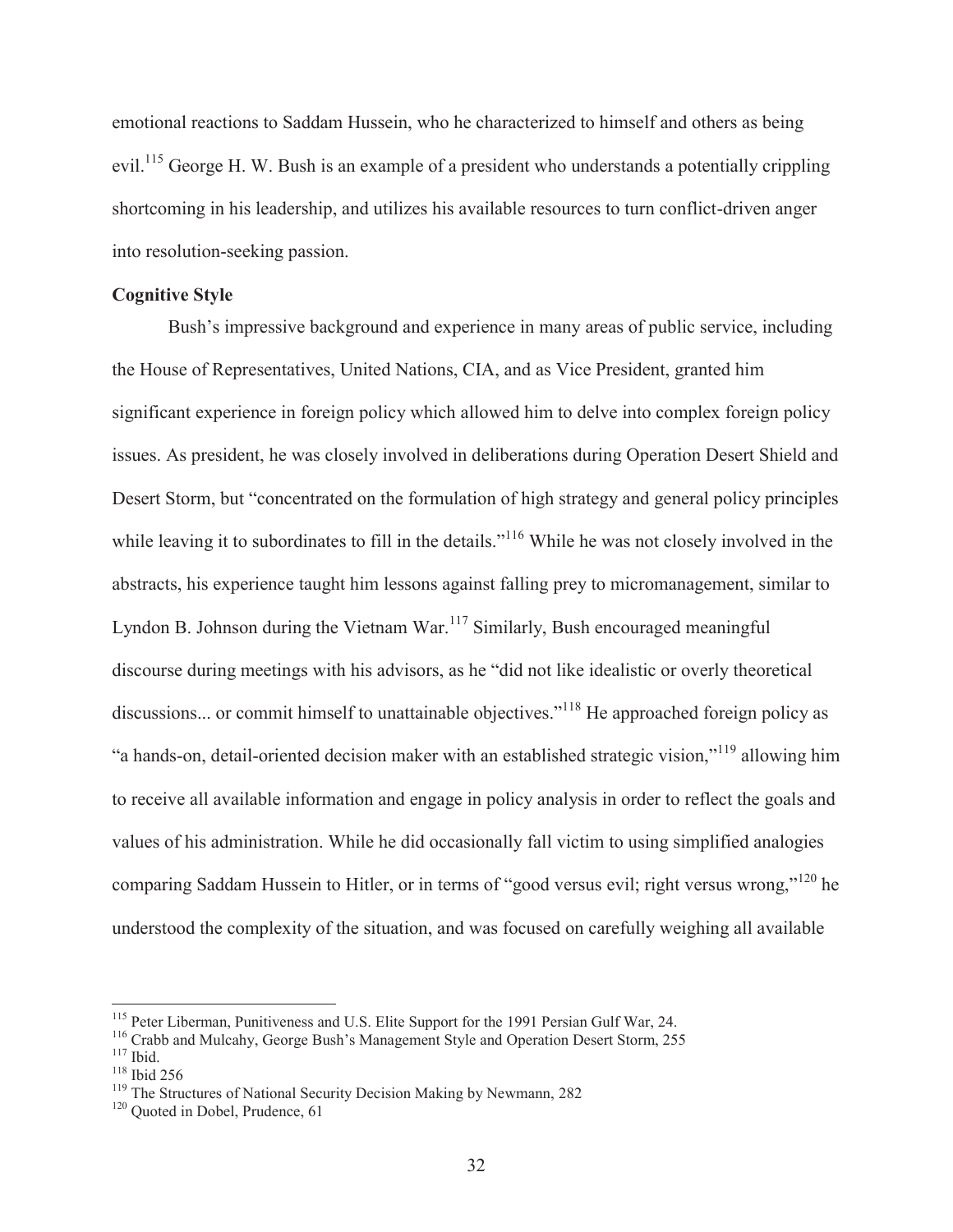options; willing to use force "if it could be done in a prudent manner."<sup>121</sup> Bush's ability to absorb a lot of complicated information gave him a firm grasp on his administration's policies toward Iraq's removal from Kuwait, bringing in his past experiences to exercise a policymaking agenda of "prudence."

## **Organizational Capacity**

President Bush exemplified strong organizational capacity during the Persian Gulf Crisis, and it became one of the biggest contributing factors to his successful decision-making process. He carefully selected advisors who had experience from serving in previous administrations, and adamantly stressed that "No departments or points of view were to be excluded."<sup>122</sup> During and leading up to the start Persian Gulf War, Bush favored a more informal process of decisionmaking, allowing him to openly interact with all of his advisors without dominating discussions and leading to a potential for groupthink. Bush's core group of national security advisors was called the "Gang of Eight," and through their experiences, "they learned that even deeper collegiality could be developed with a more informal process," even featuring things such as weekly interagency breakfast meetings.<sup>123</sup> Bush relied on his staff, most notably his close advisor Brent Scowcroft, to help organize discussions and direct the meetings to mediate the sometimes disorganized and chaotic nature that resulted from his preference for informality.<sup>124</sup>

President Bush's hands-on approach toward decision-making contributed to his success with a less structured decision-making process, contrasting from presidents such as Lyndon B. Johnson, who did not particularly prefer complex policy analysis or discussion. Although Bush did prefer the informality of policy discussion, he did not ignore the need for formal National Security Council meetings, encouraging participation from all agencies and forging meaningful

 $121$  Ibid

 $\frac{122}{123}$  Newmann 282<br> $\frac{123}{124}$  Dobel 64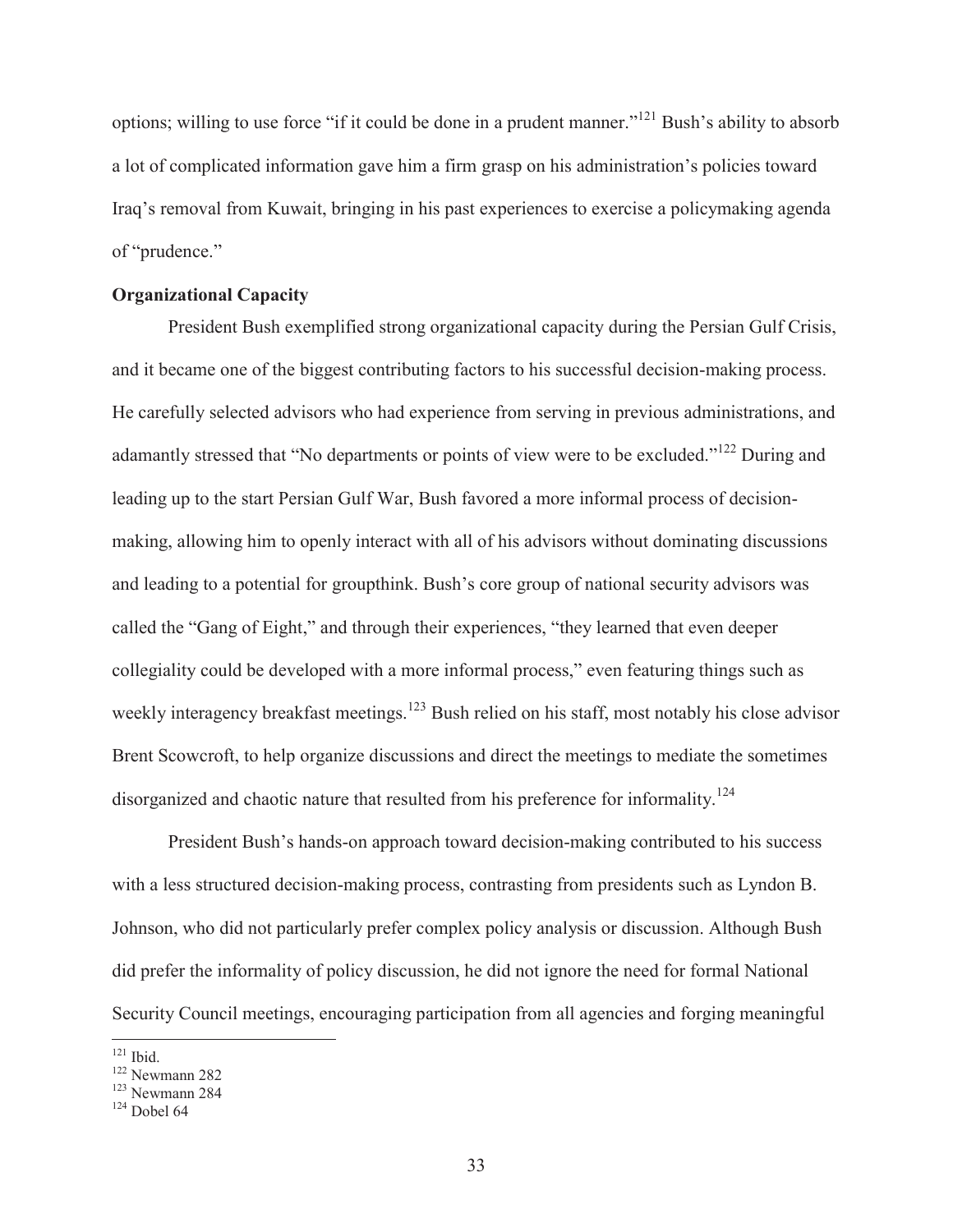discussion. Bush sought to examine every angle of the situation in Kuwait before acting, and "insisted on the full participation from the chair of the Joint Chiefs of Staff, General Colin Powell, and demanded an active professional military voice in the group" in order to generate creative ideas for the situation, while keeping in mind the many costs of military action.<sup>125</sup> Bush's appointment of close friends to key advisement positions allowed him to operate through both his informal and formal processes of decision-making, avoiding potential rivalries within the decision-making circle that could have hindered debate.<sup>126</sup> Although there was a certain degree of disorganization that came with the informal decision-making circle, "Bush made sure that the informal process would make the formal processes run more smoothly, not replace them."127 Despite the fact that the National Security Council "convened relatively infrequently…Bush leaned heavily upon its members for council," showing the importance that he placed on personal discussions with all of his foreign policy advisors.<sup>128</sup>

The period of time between Iraq's initial invasion of Kuwait in August 1990 and the U.S. commitment of air and ground forces which began on January 17, 1991 featured a diplomatic convergence of states, partially attributed to the president's considerable diplomatic skills. He pushed his closest advisors to continuously seek policy alternatives while maintaining clear goals, which included maintaining a united Iraq while limiting Saddam's offensive power,<sup>129</sup> without becoming committed to a long-term engagement in hostilities. His ability to account for long-term implications rather than acting on a whim was demonstrated clearly by U.S. abiding by the UN Resolution's set timeframe before military interference could be used. Overall, Bush was highly active in the realm of decision-making, and his ability to select and organize his staff,

 $125$  Dobel 64

<sup>&</sup>lt;sup>126</sup> Newmann 298<br><sup>127</sup> Ibid.<br><sup>128</sup> Crabb and Mocahy 256<br><sup>129</sup> Dobel 69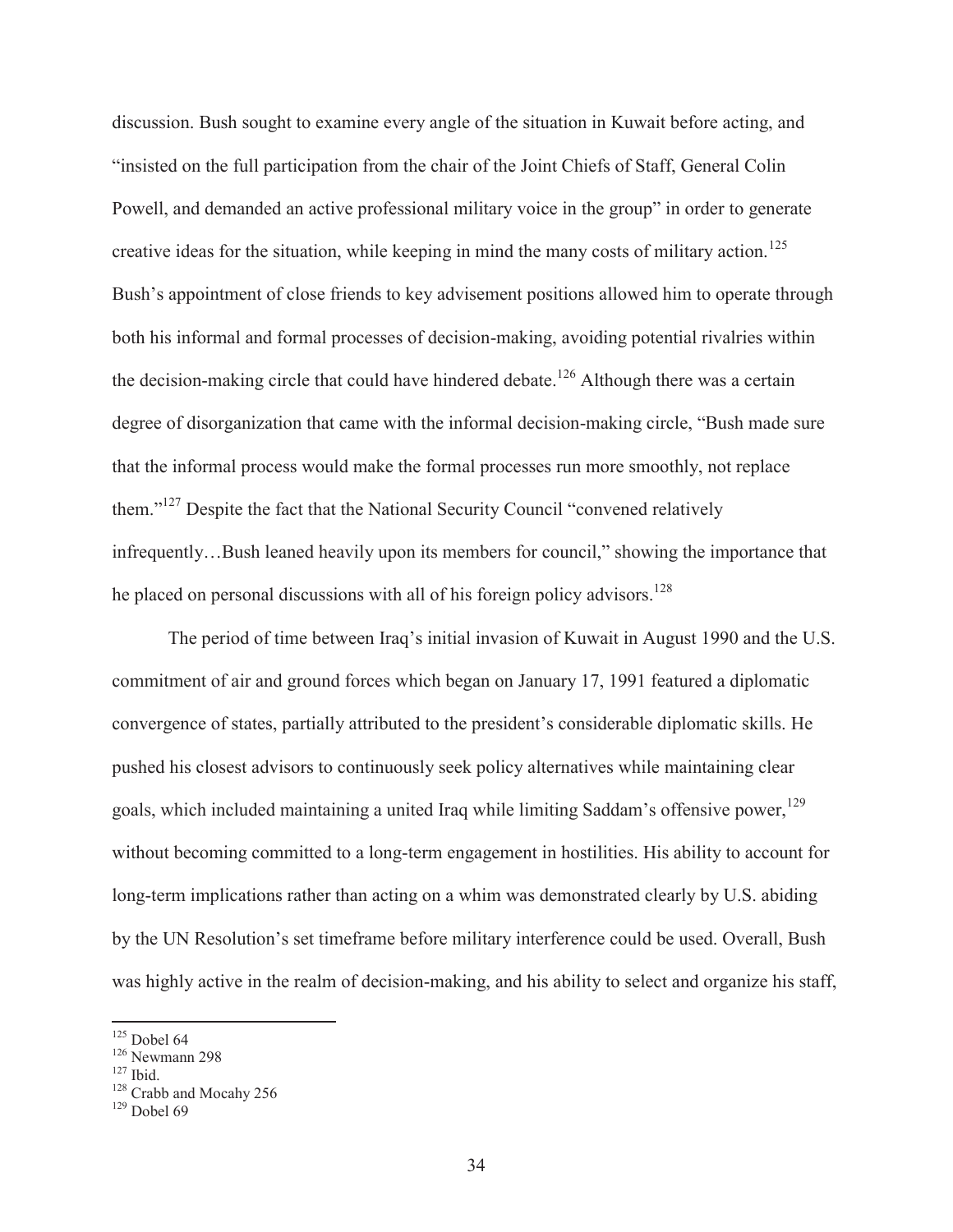manage the flow of information and successfully facilitate meaningful discussions significantly contributed to his success in the Persian Gulf War. Without his ability or interest to absorb vast amounts of information and analyze complex issues, his mostly informal decision-making structure would have proven to be less effective. He exercised a prudent demeanor in U.S. foreign policy, attributed to his deliberative decision-making process and attention to long and short-term consequences of military buildup in the region.

# **Public Communication**

Taking office after a president named the "Great Communicator," President Bush faced significant expectations of the role of rhetoric and the presidency. Bush rejected the idea of utilizing his highly visible position the same way that his predecessor did, becoming clear that "speeches, debates, public relations, image-building, and image maintenance—were not a high priority of the Bush White House."<sup>130</sup> His speech delivery itself was not lacking; but rather, his aversion toward sounding phony or artificial contributed to his belief that "eloquence possessed a 'slippery,' demagogic quality" less suitable for leadership.131 Leading up to Operation Desert Storm, Bush's speeches invoked heightened language against Saddam Hussein's regime, as he said during an address to a joint session of Congress: "Saddam Hussein is literally trying to wipe a country off the face of the Earth… there is no substitute for American leadership."132 Although he employed images of good and evil to publicly build the case against the Iraqi regime, Bush's lack of ardor for public communication made him fall prey to lacking a rhetorical vision, making him appear to not have an agenda. Overall, Bush's dislike toward the public aspect of leadership caused him to discount its importance, "relegating public rhetoric to a position of secondary

<sup>&</sup>lt;sup>130</sup> The Rhetorical Presidency of George H W Bush, 3<br><sup>131</sup> Reflections of Yesterday by Wynton Hall, 540<br><sup>132</sup> http://millercenter.org/president/bush/speeches/speech-3425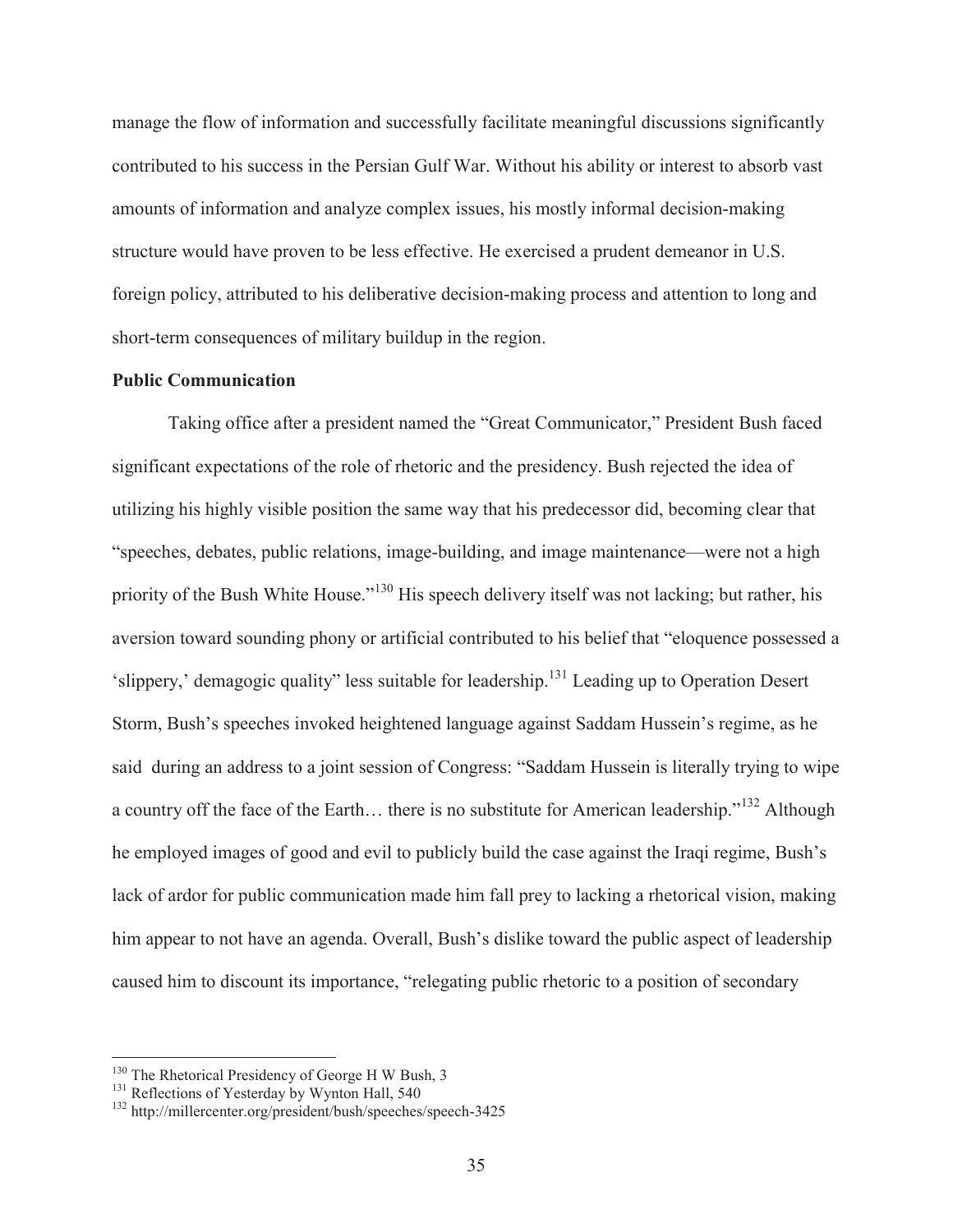importance as something that could be more or less ignored merely because he was not Ronald Reagan."<sup>133</sup>

## **Vision**

Bush is famously charged with the inability to grasp "the vision thing" when it came to domestic policy, portraying him to lack an agenda for the course of his presidency. He was accused of lacking an overall vision because "he did not create a public narrative that was simple, repetitive, familiar, and artistic."<sup>134</sup> During a time when people were more interested in the future of domestic policy, Bush's vision "stressed a 'New World Order' in which the United Nations would play an integral role in promoting freedom and democracy around the globe."<sup>135</sup> When it came to the Persian Gulf, however, Bush exemplified a strong sense of vision for the future, as he communicated during an address to the nation: "Our objectives are clear: Saddam Hussein's forces will leave Kuwait… Our goal is not the conquest of Iraq. It is the liberation of Kuwait."<sup>136</sup> Similarly, his communication of his vision for the "New World Order" and a "world in which nations recognize the shared responsibility for freedom and justice"<sup>137</sup> was defined in broad terms, failing to create a common idea among Americans through his rhetoric. Ultimately, it was his clear international vision that helped garner his success in the Persian Gulf, and his trust in multilateral action gave the world a newfound confidence in the United Nations and multilateral efforts to combat unprovoked aggression.

### **Political Skill**

After the initial invasion of Kuwait on August 2, 1990, President Bush immediately went to work utilizing his exceptional political skill in order to form a coalition against the Iraqi

<sup>&</sup>lt;sup>133</sup> Rhetorical Presidency 6

<sup>&</sup>lt;sup>134</sup> Rhetorical Presidency 21<br><sup>135</sup> Ibid. 21<br><sup>136</sup> http://millercenter.org/president/bush/speeches/speech-3428<br><sup>137</sup> http://millercenter.org/president/bush/speeches/speech-3425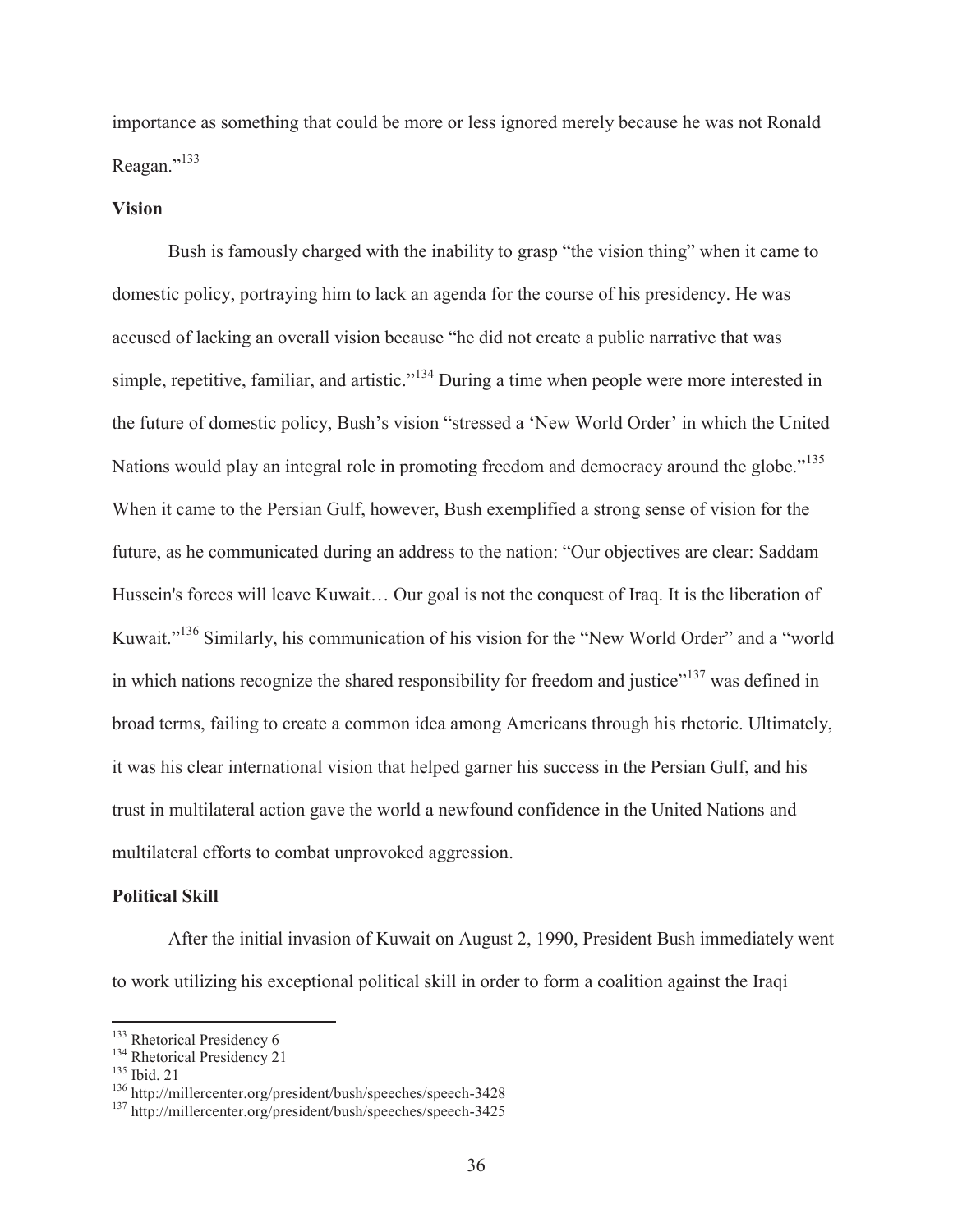regime's aggression. His previous experiences working in public affairs gave him the confidence to exercise "'personal diplomacy,' involving frequent telephone calls and face-to-face meetings with foreign leaders."<sup>138</sup> He excelled in this area of leadership, evident by the successful formation of a large coalition of around 30 nations ready to resist Iraq's aggression with multilateral force. Understanding the need for both international and Congressional support in order to take action in the region, Bush cited the multilateral efforts that had already been made immediately after the invasion in his address on August 8,  $1990$ .<sup>139</sup> He emphasized the need for U.S. leadership and international unity in this new era of international cooperation, and "to demonstrate U.S. internal unity to the international community… Bush periodically met with congressional leaders to discuss the conflict."140 His arguments toward military action were justified by international law and the illegality of Iraq's actions, insisting that any action that is taken must be firm and resolute. Ultimately, it was Bush's adept political skill that helped form the coalition, and his emphasis on international unity that helped facilitate Congressional support.

## **Conclusion**

The case of George Herbert Walker Bush and the Persian Gulf War is looked upon as a successful instance in foreign policymaking, due to important factors such as the brevity of the conflict and its careful utilization of multilateral efforts to resist aggression. Iraq's invasion of Kuwait was a clear violation of UN Charter and it presented a substantial threat to U.S. interests, both economically and politically. The course of action that Bush led for the U.S. may have seemed clear at the time, and it could be argued that the outcome of this situation is not unique to this specific president. However, in Bush's case, he was able to diminish the potential

<sup>&</sup>lt;sup>138</sup> Crabb and Mulcahy 260<br><sup>139</sup> http://millercenter.org/president/bush/speeches/speech-5529<br><sup>140</sup> Rhetorical Presidency 63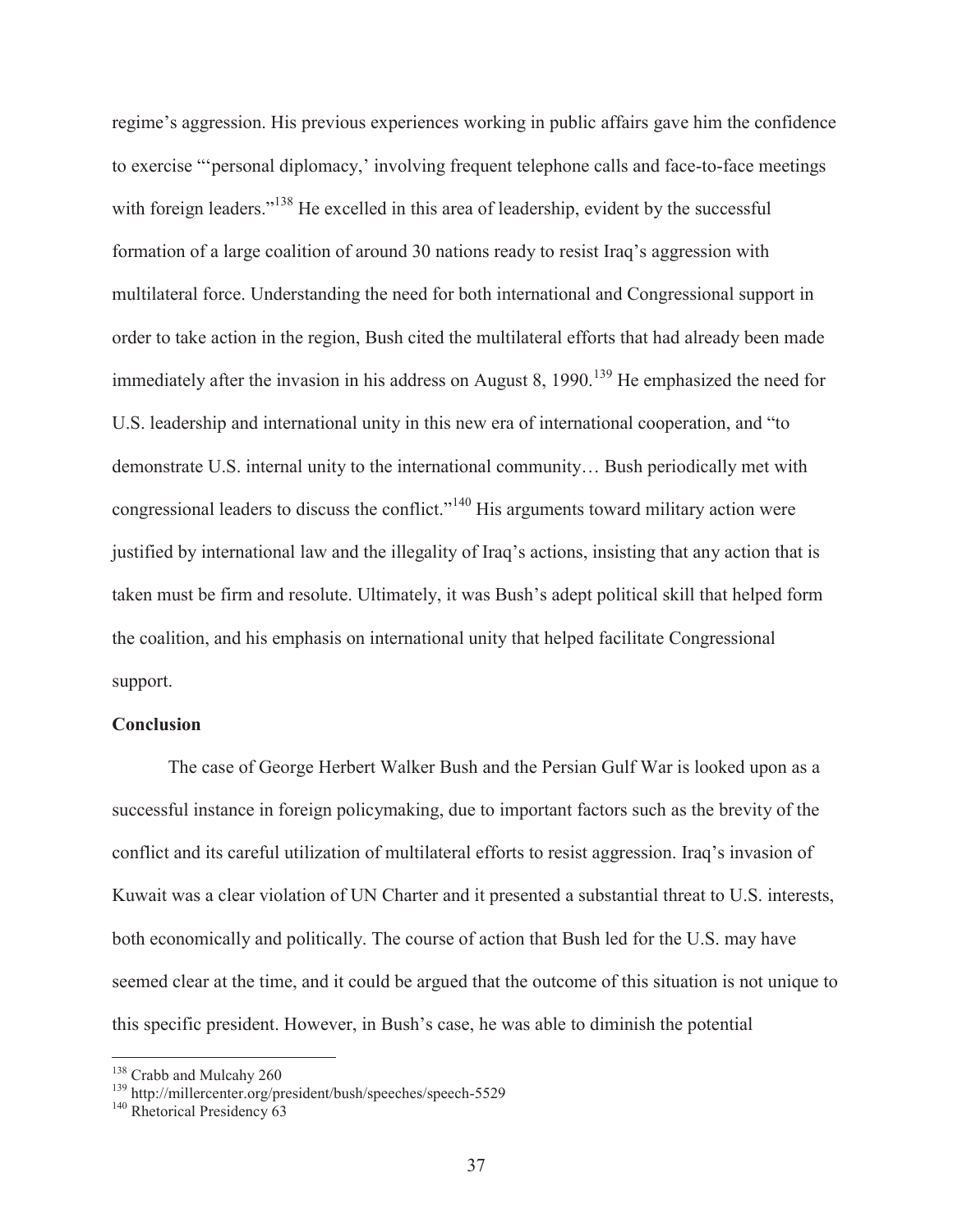consequences of his sometimes wobbly emotional intelligence through self-awareness and proper delegation. His vast experience in foreign affairs and deep cognitive understanding of international relations allowed him to create a structure in the White House which benefitted him as a decision-maker, facilitated the construction of attainable goals, and propelled him to create viable options for success in the region. He created an environment suitable for a careful, deliberative decision-making process, allowing him to consider long-term implications of the conflict. Despite considerable pressure to "continue to Baghdad and finish the job,"<sup>141</sup> Bush realized that his outlined goals had been met, leading to a cease-fire to be declared almost a mere seven months after the conflict's initiation.

### **THE IRAQ WAR**

Similar to previous cases, unforeseen circumstances changed the course of George W. Bush's presidency, leading him to become an unexpectedly controversial wartime president. Bush's presidency took a turn on September 11, 2001 after the deadly terrorist attacks that occurred in New York City at the hands of Al Qaeda terrorists. His policy focus quickly gravitated toward post-9/11 anti-terrorism and the protection of national security, both domestically and abroad. Shortly after the attacks, the war in Afghanistan began on October 7, 2001,<sup>142</sup> and almost two years later, the U.S. expanded its quest for democracy and peace when it invaded Iraq on March 19, 2003.<sup>143</sup> President Bush gave a speech to the United Nations a year after the attacks, asking for a resolution allowing swift action to be taken against Iraq. He posed that Iraq violated all previous UN resolutions that prohibit building weapons of mass destruction, and "The conduct of the Iraqi regime is a threat to the authority of the United Nations, and a

<sup>&</sup>lt;sup>141</sup> Dobel, 69<br><sup>142</sup> "American President: A Reference Resource," Miller Center, accessed November 10, 2014, http://millercenter.org/president/gwbush/essays/biography/5.  $143$  Ibid.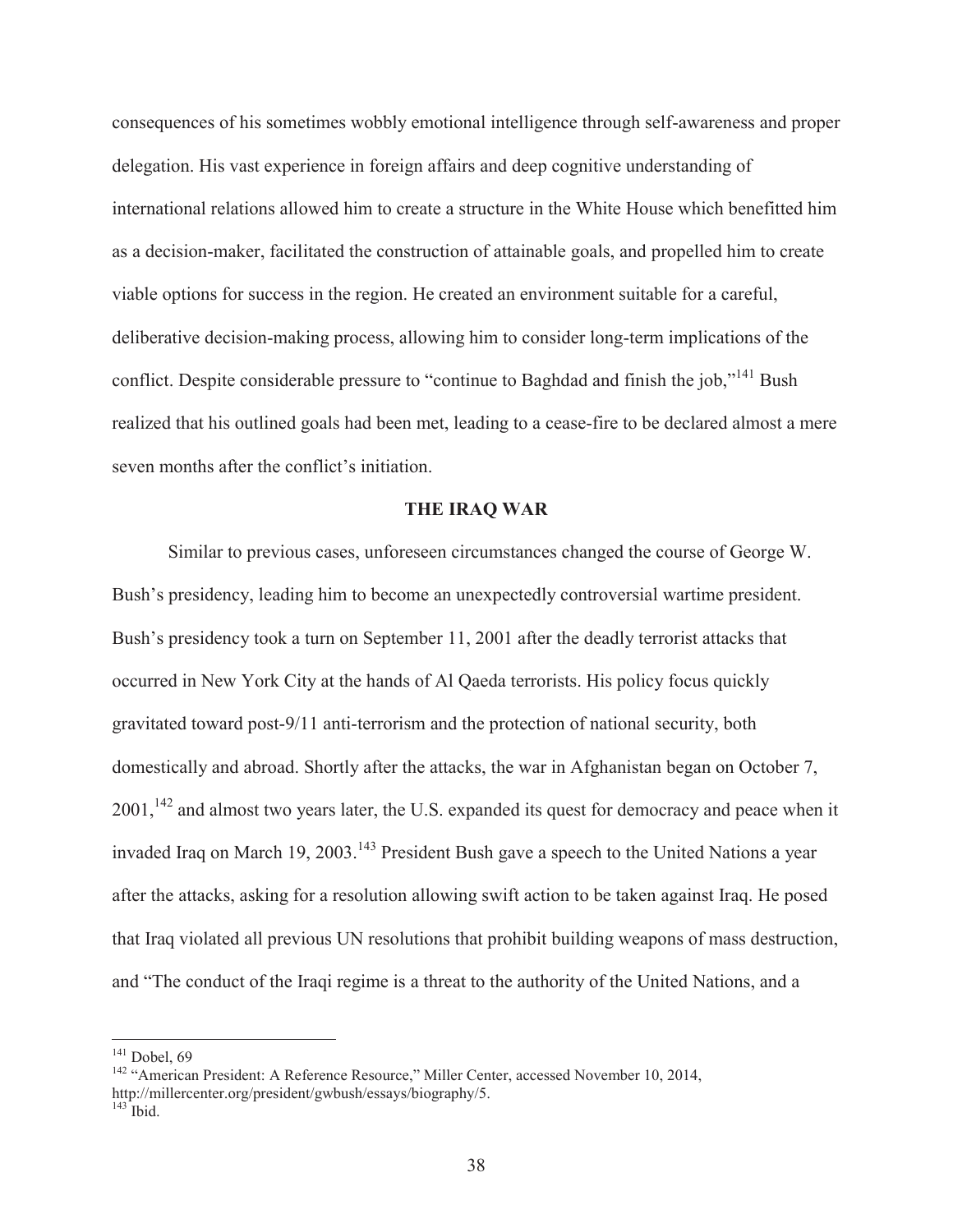threat to peace."144 On November 8, 2002, the UN Security Council adopted Resolution 1441 condemning Iraq's lack of complicity to these resolutions, their failure to allow weapons inspections, and warned them of consequences should they continue to fail to comply.<sup>145</sup> This was only the beginning of the U.S. push toward invasion of Iraq and their attempts to win United Nations support for the endeavor.

 Secretary of State Colin Powell famously addressed the UN Security Council on February 5, 2003 claiming Iraq's material breach of Resolution 1441, and called the Council to take action against the regime in order to maintain the body's legitimacy.<sup>146</sup> The threat of Iraq avoiding weapons inspections and the concealment of potential weapons material, along with suggested evidence at the time that Saddam Hussein had ties with terrorist groups, fueled the administration's sentiment that action had to be taken promptly to condemn Iraq's lack of complicity with Resolutions 1441 and  $687<sup>147</sup>$  By March, 2003, the Bush administration was reasonably certain of these violations, and was then able to rely on the 1990 Resolution 678 to "use all necessary means" to enforce "relevant resolutions and to restore international peace and security in the area...<sup>"148</sup> The U.S. invasion that began the war in March 2003 was forged by these convictions, some of which were not entirely conclusive at the time of the invasion. Therefore, the invasion of Iraq is seen as one of the most controversial foreign policy decisions in recent U.S. history, although there is much speculation that the decision was made with as

<sup>&</sup>lt;sup>144</sup> "George W. Bush Remarks to the U.N. (September 12, 2002)," Presidential Rhetoric, accessed December 14, 2014, http://www.presidentialrhetoric.com/speeches/09.12.02.html.

<sup>&</sup>lt;sup>145</sup> "Resolution 1441 (2002)," United Nations Security Council, accessed November 23, 2014, http://www.un.org/depts/unmovic/documents/1441.pdf.

<sup>&</sup>lt;sup>146</sup> "Remarks to the United Nations Security Council (February 5, 2003)," U.S. Department of State Archive, accessed November 23, 2014, http://2001-2009.state.gov/secretary/former/powell/remarks/2003/17300.htm.

<sup>147</sup> John Yoo, "International Law and the War in Iraq," *The American Journal of International Law* 97 (2003): 565- 6, accessed November 22, 2014.

<sup>148</sup> "Resolution 678 (1990)," United Nations Security Council, accessed November 18, 2014, http://daccess-ddsny.un.org/doc/RESOLUTION/GEN/NR0/575/28/IMG/NR057528.pdf?OpenElement.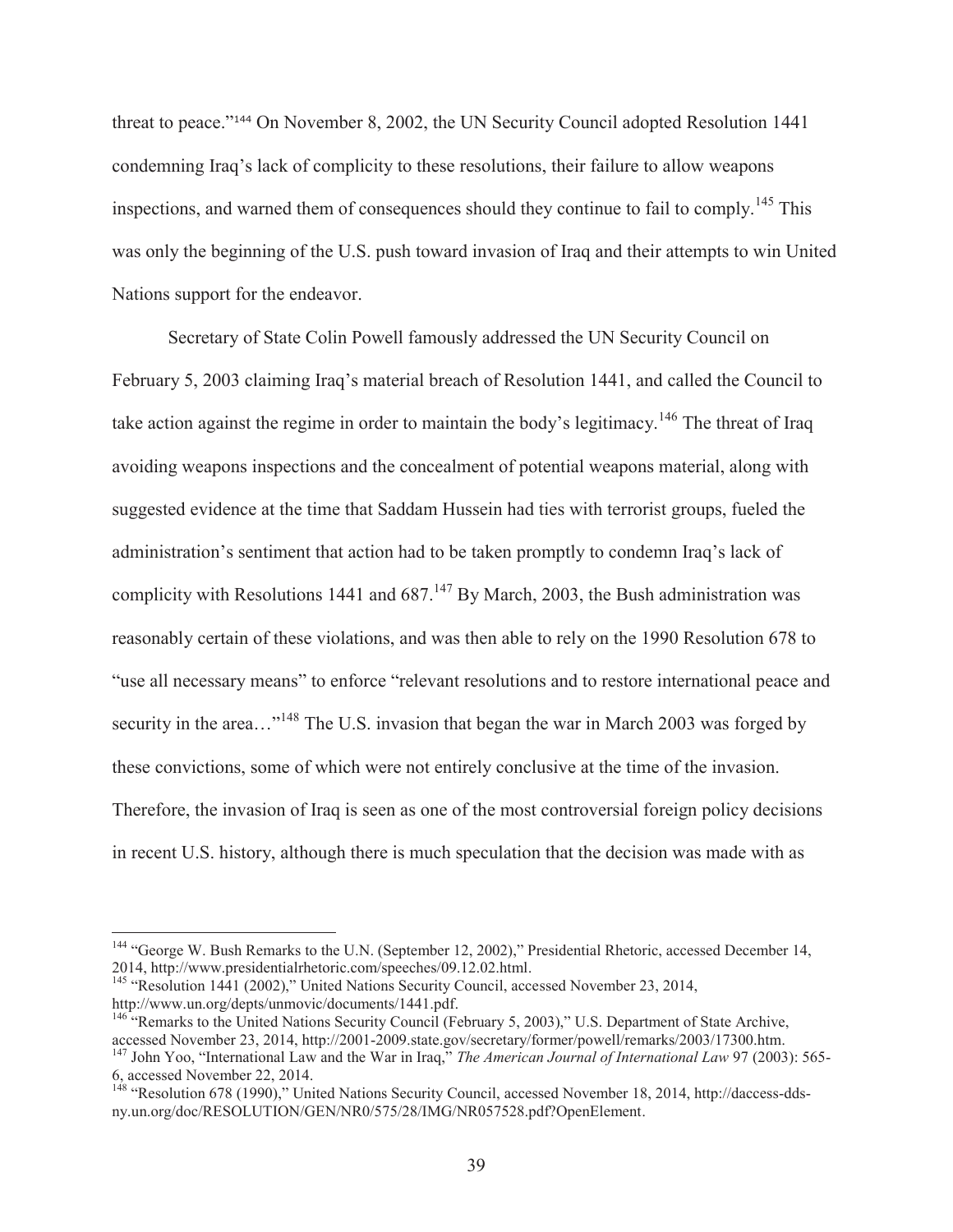much information available at the time as possible.<sup>149</sup> The decision to engage the U.S. into another conflict abroad on the basis of implementing democracy and protecting the world from a rogue state with mass weapons capability was not enough, however, to win the full support from the UN and the international community. During the period leading up to the decision to invade, the Bush administration was more focused on the strategies in which they could invade, rather than the necessity of such an invasion.

Since the invasion, it has become clear that there were some shortcomings in the recovery and analysis of intelligence relating to Iraq's possession of weapon of mass destruction. The U.S. acted as a hegemon in this situation, as the "UN's failure to endorse the conflict meant that from the outset the USA lacked the sort of broadly based support and legitimacy that distinguished its position…"150 After invasion, as more reports came out doubting the existence of weapons of mass destruction, justification for the Iraq War shifted to Hussein's possession of biological weapons, repression and violence against the Iraqi people, and the inconclusive evidence of Iraq having ties to al Qaeda.<sup>151</sup> By using the imminent threat on national security and the legality of self-defense stated in the United Nations Charter, the war in Iraq became a controversial aspect of George Bush's foreign policy, and a crucial component to the "War on Terror" with no clear vision as to what the U.S. wanted to gain from its involvement. An Iraqi survey group headed by David Kay went into Iraq in search of WMD'S in October, 2003, only to find that there was no clear evidence that the Hussein regime had taken steps toward developing nuclear weapons or

<sup>149</sup> Richard K. Betts, "Two Faces of Intelligence Failure: September 11 and Iraq's Missing WMD," *Political Science*  Quarterly 122, no. 4 (2007-2008): 596-98, accessed November 22, 2014, http://www.jstor.org/stable/20202928.<br><sup>150</sup> Mark Beeson and Richard Higgott, "Hegemony, Institutionalism, and US Foreign Policy: Theory and Practice in

Comparative Historical Perspective," *Third World Quarterly* 26, no. 7 (2005): 1184, accessed November 22, 2014, http://www.jstor.org/stable/4017810.

<sup>151</sup> James P. Pfiffner, "Did Bush Mislead the Country in His Arguments for War with Iraq?," *Presidential Studies Quarterly* 34, no. 1 (2004): 39, 37, accessed November 13, 2014, http://www.jstor.org/stable/27552561.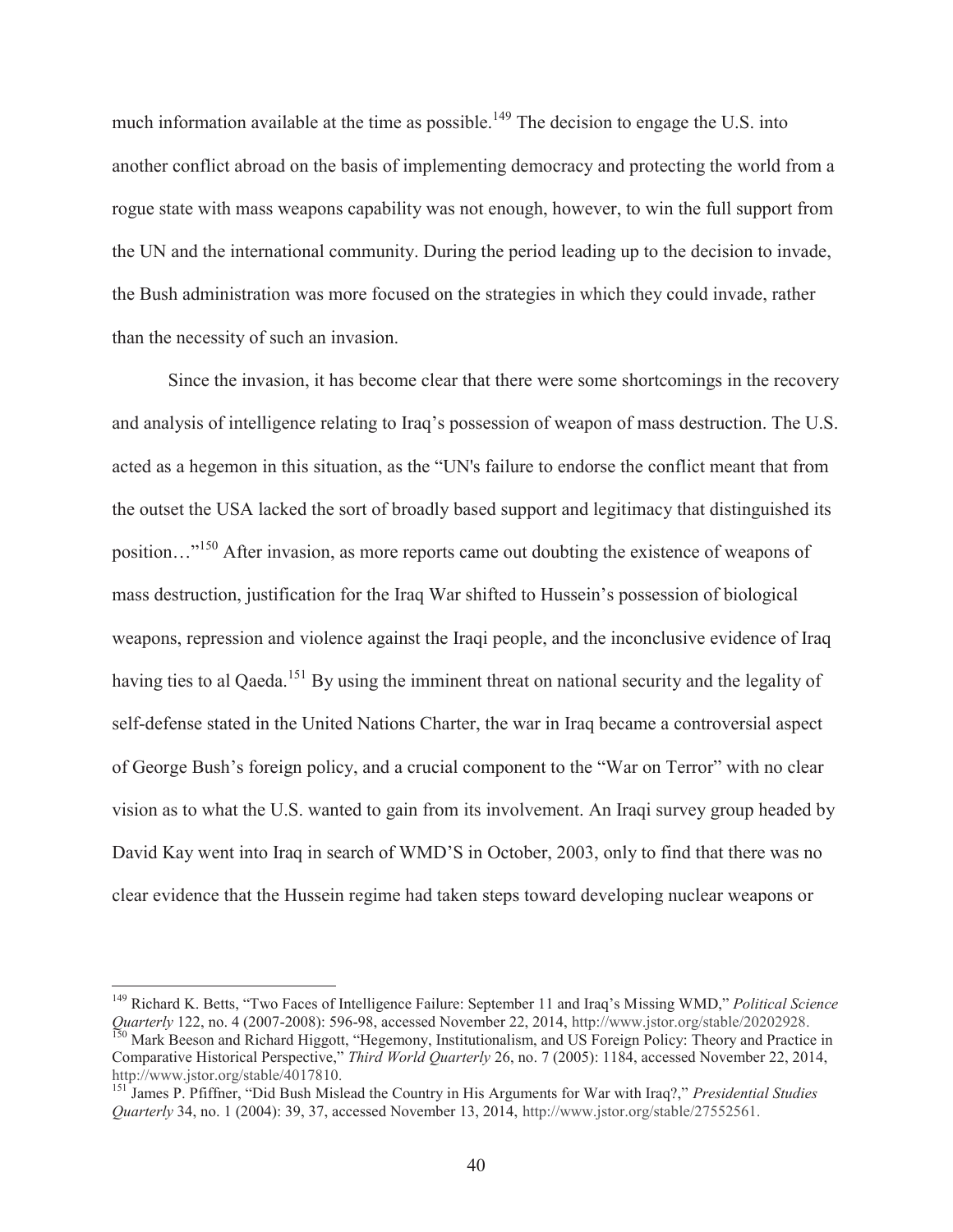related materials.<sup>152</sup> No report has shown that there was clear evidence of WMDs at the time of invasion, calling to question the process through which the Bush administration based its very critical foreign policy decisions.

## **GEORGE W. BUSH**

In the case of the Iraq War, George Bush's worldview was, in many ways, influenced by history, dating back to the 1991 Persian Gulf War and consistent attempts at nuclear nonproliferation of Iraq under the authority of his father. Bush cited Hussein's failure to comply with many UN Resolutions passed between 1991 and 1998 in his remarks to the UN on September 12, 2002,153 using them as leverage to push for new resolutions to condemn Iraq's defiance. However, he saw Iraq's violations to be more than the possession of weapons of mass destruction and chemical weapons. Bush included Iraq's refusal to comply with UN Resolution 688, condemning repression of the people, claiming, "Iraq continues to commit extremely grave violations of human rights, and that the regime's repression is all pervasive."154 The unexpected terrorist attacks of 9/11 may have distorted Bush's view of how to attain U.S. security in the world, but he cited the triumph of liberating the people of Afghanistan to be a positive outcome of U.S. engagement in that region during his State of the Union Address in 2002.<sup>155</sup> In that same address, he concluded that states including North Korea, Iran, and Iraq, "and their terrorist allies, constitute an axis of evil, arming to threaten the peace of the world."156 Ultimately, Bush viewed the U.S. role in the world to be both a government watchdog and protector of the people all over the world. He saw rogue states that made efforts to develop mass weaponry as the biggest threats

<sup>&</sup>lt;sup>152</sup> Pfiffner, "Did Bush Mislead," 37.

<sup>&</sup>lt;sup>153</sup> http://www.presidentialrhetoric.com/speeches/09.12.02.html<br><sup>154</sup> Ibid. 155 http://www.washingtonpost.com/wp-srv/onpolitics/transcripts/sou012902.htm<br><sup>156</sup> Ibid.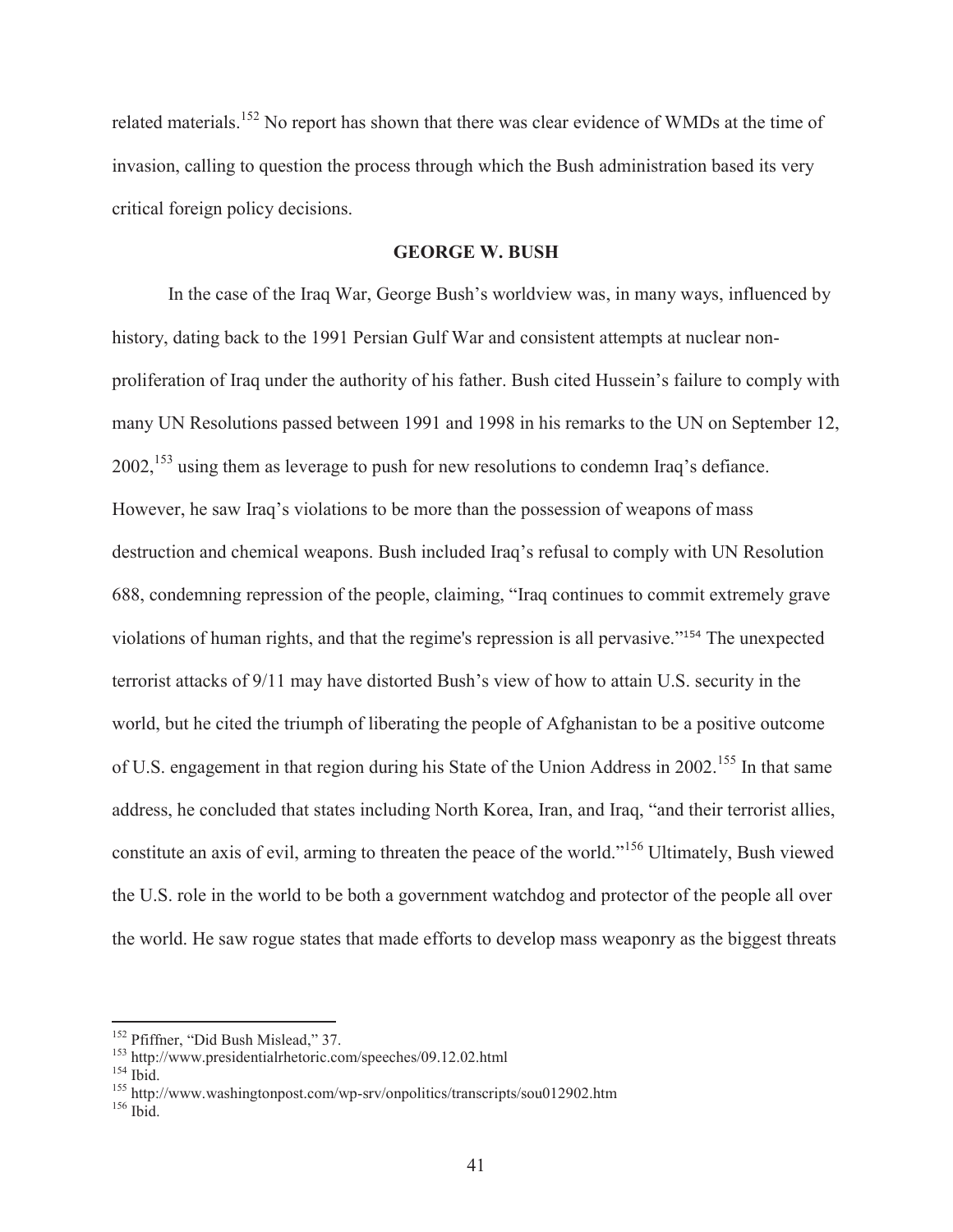to international security, and believed that even without backing from the UN, it was up to the U.S. to maintain peace, stability, and security within the world at all costs.

## **Emotional intelligence**

 $\overline{a}$ 

When it came to foreign policymaking and decisions concerning the Iraq war, President Bush exhibited composed confidence, exceeding the emotional intelligence of presidents such as Lyndon Johnson or Richard Nixon. However, he did display a degree of impulsiveness, stubbornness, and a tendency to take criticisms of his policies personally. He described himself as "a gut player,"<sup>157</sup> allowing instincts to guide much of his decision-making, and believed "his faith provides a lens through which to see the world as it is… and is the source of his willingness to take bold risks, even in face of severe criticism…"158 His reliance on instinct may have pushed him to make incorrect assessments on Iraq's possession of weapons of mass destruction or any connections between al Qaeda and Saddam Hussein, despite any evidence against it. His inclination to place a degree of importance on instinct rather than fact could have hindered his ability to objectively analyze information available to him while planning and executing his consequential foreign policies.

Bush created an environment of wishful thinking within his decision-making circle by not actively encouraging policy dissent or analysis, which focused more on how to go to war and left out whether or not the war should happen. Running on gut reactions and "cherry-picked" intelligence information, Bush "went to war without requesting-and evidently without being influenced by-any strategic-level intelligence assessments on any aspect of Iraq."<sup>159</sup> Bush's

<sup>157</sup> Bob Woodward, *Bush at War* (New York: Simon & Schuster, 2003), 421 (page numbers referred to digital version), Scribd.com, accessed January 5, 2015.

<sup>&</sup>lt;sup>158</sup> D. Jason Berggren and Nicol C. Rae, "Jimmy Carter and George W. Bush: Faith, Foreign Policy, and an Evangelical Presidential Style," *Presidential Studies Quarterly* 36, no. 4 (2006): 626, accessed December 22, 2014, http://www.jstor.org/stable/27552257.

<sup>159</sup> Paul R. Pillar, "Intelligence, Policy, and the War in Iraq," *Foreign Affairs* 85, no. 2 (2006): 19, accessed December 12, 2014, http://www.jstor.org/stable/20031908.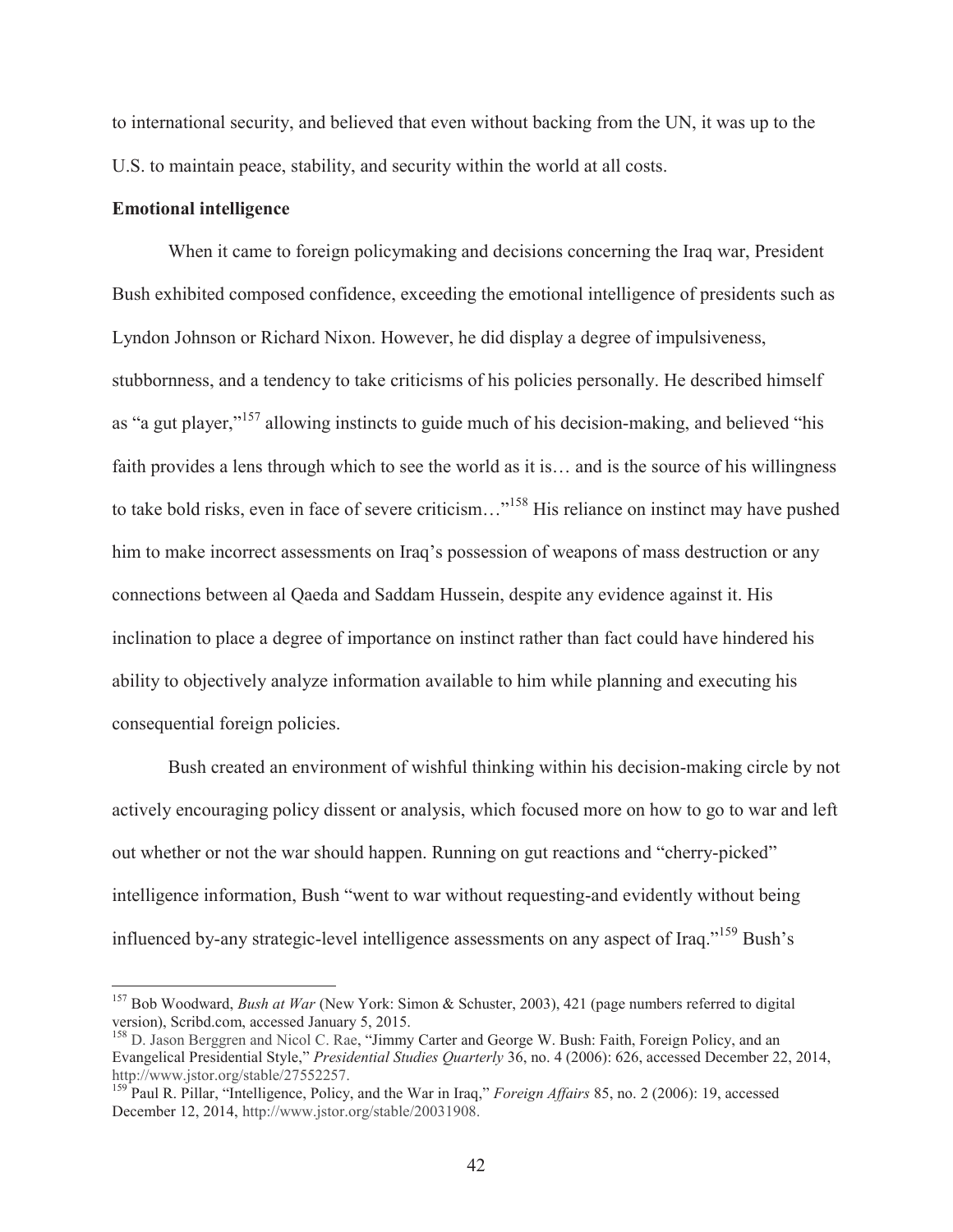dislike toward constructive criticism of his policies or questioning of the merits of going to war may have influenced the information he received from his closest advisers, shielding him from information that may have benefitted his policy decisions. Had he been less personally invested in the conflict and more willing to measure facts which either supported or refuted his inclinations, it is possible that he would have developed different means to reach the unclearly specified ends.

## **Cognitive Style**

 Due to a lack of experience in foreign affairs, Bush deferred to his competent foreign policy advisers for information regarding Iraq instead of taking a hands-on approach, sometimes deducing intricate problems into simple, clear-cut frameworks from which he could choose. He failed to understand the complexity of Iraq, "seeing international problems in basic… black and white, good versus evil, civilized versus uncivilized, terms."<sup>160</sup> Secretary of State Colin Powell noted that Bush "asked some general factual questions but tended not to be very probing..."<sup>161</sup> He thought about issues pertaining to Iraq in broad, simpler terms, preferring "short memos, oral briefings, and crisp meetings."<sup>162</sup> The president relied on his staff for the implementation of his broad policy goals, as he saw his job to be chief policy setter and executive decision maker.

His inexperience with foreign policy and disinterest in complex policymaking predisposed him to have "a tendency to act without sufficient deliberation, an unwillingness to admit the complexity of many policy issues, and a tendency to consider only a narrow range of alternatives."<sup>163</sup> His lacking cognitive style was also perpetuated by the fact that he saw his

<sup>&</sup>lt;sup>160</sup> Berggren and Rae, "Faith, Foreign Policy," 625.

<sup>&</sup>lt;sup>161</sup> Bob Woodward *Plan of Attack* (New York: Simon & Schuster, 2004), 103, Scribd.com, accessed January 5, 2015.

<sup>162</sup> James P. Pfiffner, "The First MBA President: George Bush as Public Administrator," *Public Administration Review* 67, no. 1 (2007): 7, accessed December 28, 2014, http://www.jstor.org/stable/4624535.<br><sup>163</sup> Pfiffner, "First MBA President," 7-8.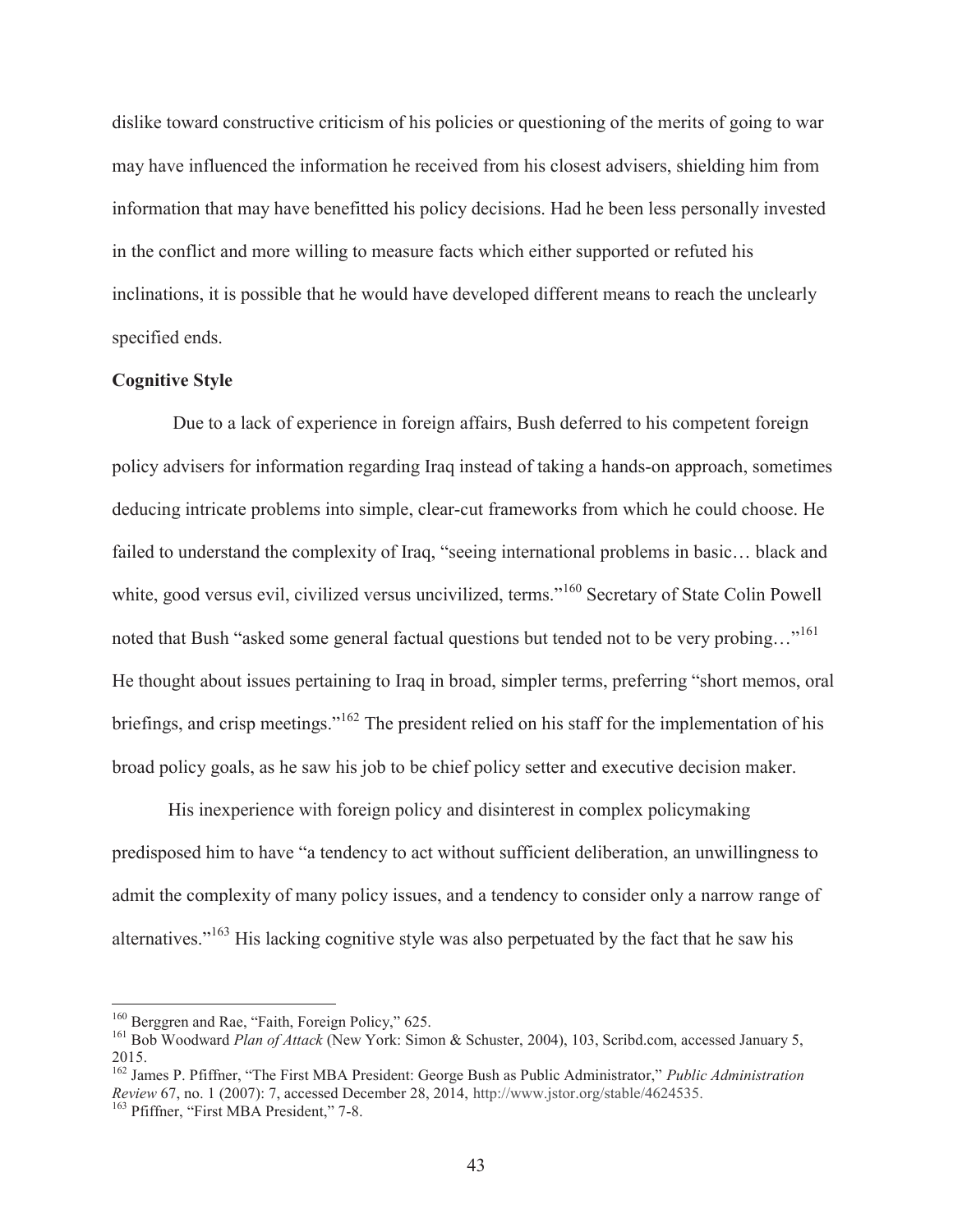position to be similar to a chief executive officer who is "able to make decisions quickly and leave the details up to his team,"<sup>164</sup> excluding him from the process of deep policy analysis and measuring potential implications. Bush's capability to understand and base his decisions off of a plethora of complex information available to him was perceivably hindered both by the organization of his White House and his lack of probing inquisition, which might have benefitted him when making decisions regarding Iraq. He was not sufficiently attentive to the need for clear-cut goals in the region, which made him susceptible to the indefinite occupation that his father had strived to avoid over a decade prior.

# **Organizational Capacity**

 President Bush foreign policymaking was hindered most by his lacking organizational capacity. Despite his ability to appoint a highly qualified cabinet and series of aides to help shape and enact policies, he employed a less than effective process of managing them. Being the first president to hold a Master's degree in Business Administration, he favored a hierarchical, topdown approach of governance in which information flowed from the bottom up, reaching him in the form of already formed options and alternatives in which he could consider.<sup>165</sup> His dislike toward policy debate contributed to the formation of this hierarchical management style in the White House, and he failed to create a structured system of policy and information management that might have benefitted him in the decisions leading up to engaging in Iraq. The effects of his uninquisitive nature were exacerbated by the fact that "the policy process involved in Iraq policy was run by a small, tightly controlled group of loyalists...<sup>166</sup> Secretary State Colin Powell

<sup>&</sup>lt;sup>164</sup> Pfiffner, "First MBA President," 7.<br><sup>165</sup> Edwards and Wayne, *Presidential Leadership*, 285.<br><sup>166</sup> Patrick J. Haney, "Foreign-Policy Advising: Models and Mysteries from the Bush Administration," *Presidential Studies Quarterly* 35, no. 2 (2005): 296, accessed January 13, 2015, http://www.jstor.org/stable/27552683.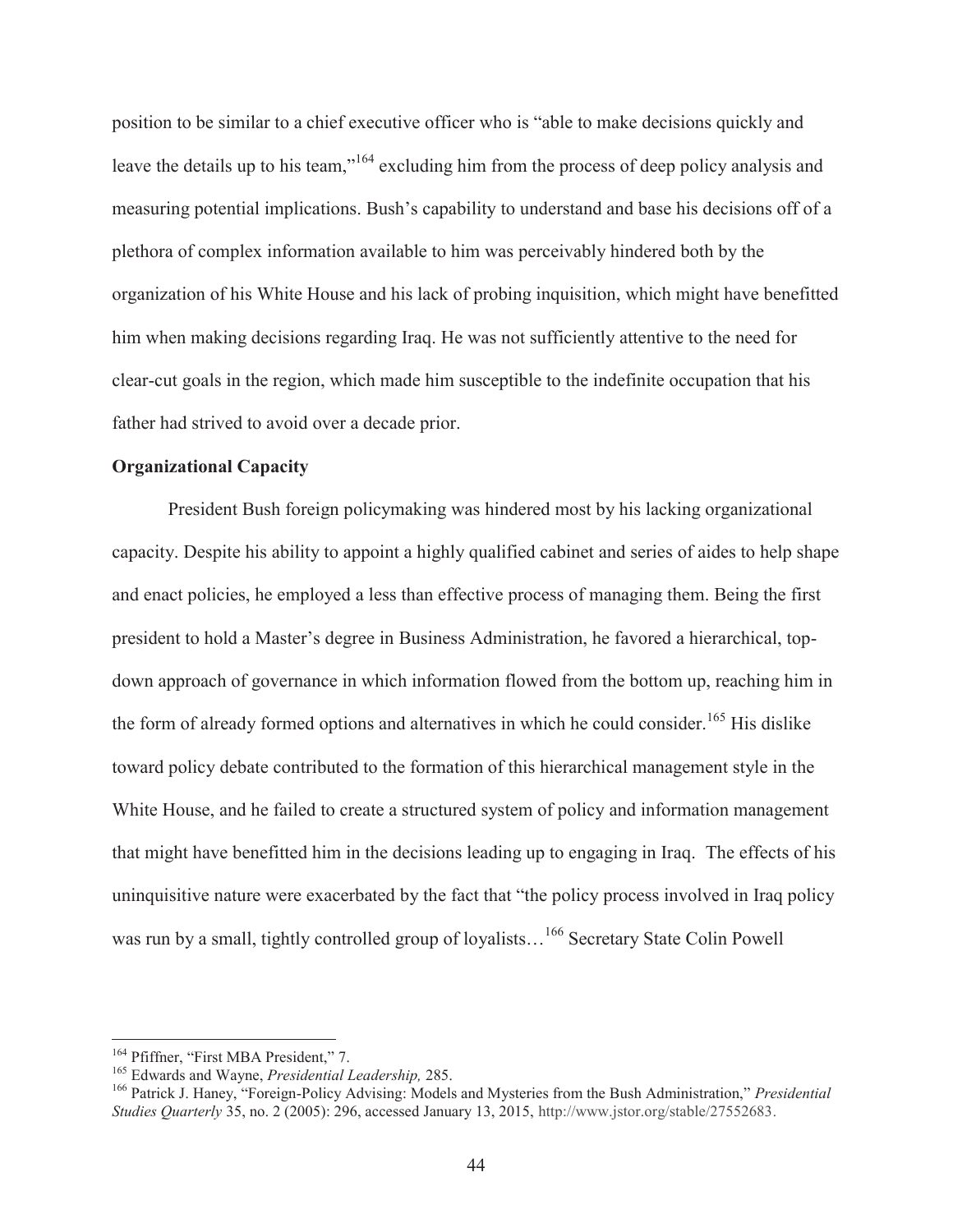remarked that "Huge issues were never brought to his-or the president's-attention..."<sup>167</sup> and many officials perceived that "his White House does not adhere to any regularized policy development process."168 Had there been means through which to develop available information and options in an open and analytical environment, his policy options and decisions may have turned out to be very different.

The president's failure to consult outside opinions and the filtering of unfavorable information from entering discussion was a severe shortcoming in the decision-making process leading up to Iraq. Intelligence received was politically skewed, as "It was clear that the Bush administration would frown on or ignore analysis that called into question a decision to go to war..."<sup>169</sup> By creating the top-down structure in his White House, Bush inevitably placed himself in a bubble, with information often being diverted from him, or information being taken directly to him without prior review.<sup>170</sup> Along with this, meetings between Bush and his "War Cabinet" were aimed toward forging agreements rather than closely examining any potential disagreements. This organization could have contributed to an environment of groupthink within Bush's decision-making circle, and instead of asking the CIA for intelligence to disprove any connection between Hussein, al Qaeda, or WMD, "Bush administration repeatedly called on the intelligence community to uncover more material that would contribute to the case for war."171

Without structured discussions between Bush and his advisers where everyone openly discussed potential consequences and achieved a clearly-defined consensus on their goals, a tendency toward wishful thinking occurred, and "Not enough attention had been given either to

<sup>167</sup> Bob Woodward, *The War Within: A Secret White House History 2006-2008* (New York: Simon & Schuster, 2008), 84, Scribd.com, January 2, 2015.

<sup>&</sup>lt;sup>169</sup> Pillar, "Intelligence, Policy," 22.<br><sup>170</sup> Edwards and Wayne, *Presidential Leadership*, 237.<br><sup>171</sup> Pillar, "Intelligence, Policy," 23.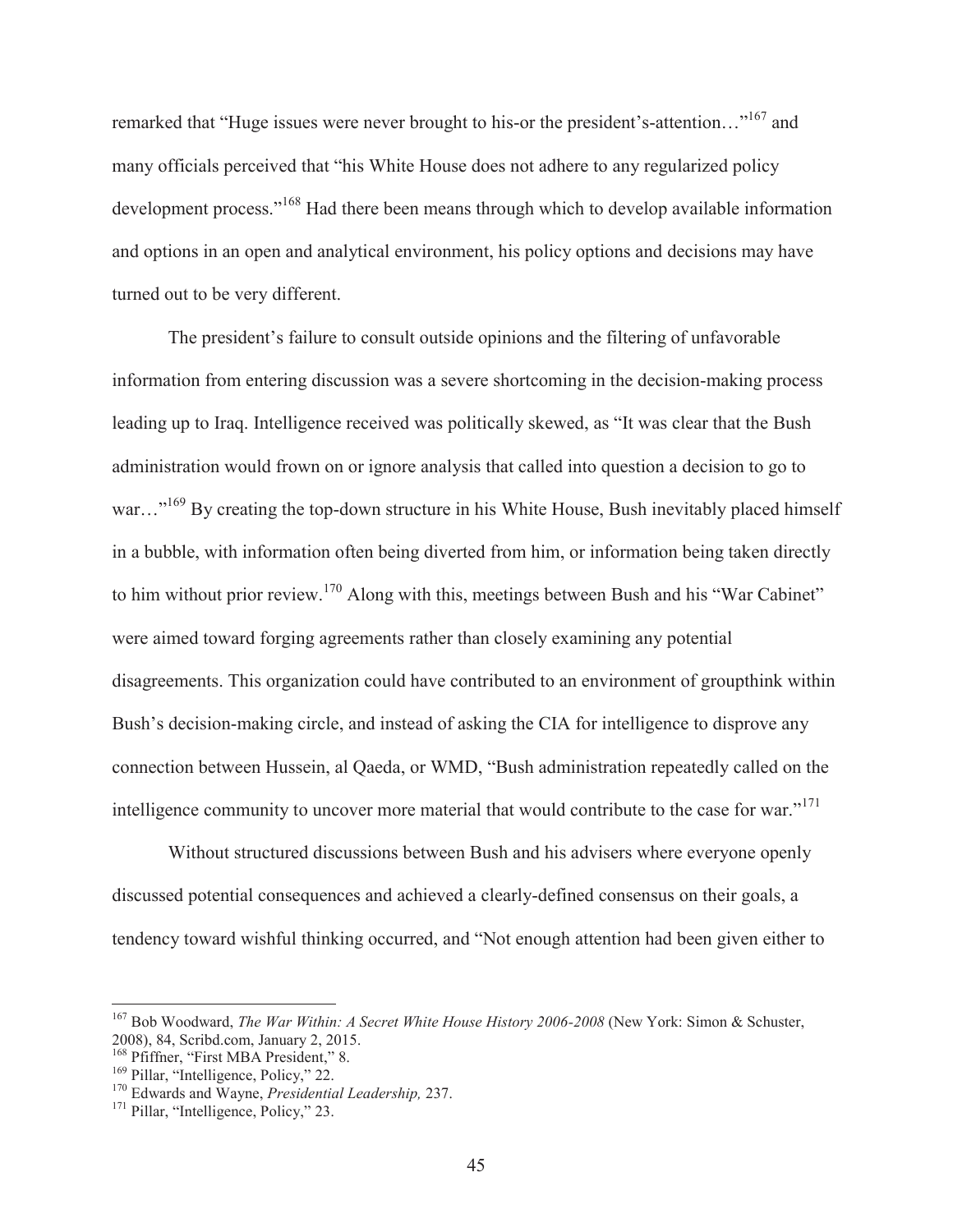nonmilitary options or the aftermath of a military conquest."<sup>172</sup> Bush's October 7, 2002 speech which preceded Congress passing an authorization to use force in Iraq claimed that "confronting the threat posed by Iraq is crucial to winning the war on terror,"<sup>173</sup> utilizing his "war on terror" platform as an ends that would justify the means. His lack of a deliberative decision-making process contributed to the creation of detrimentally broad goals with no decisive means for victory, ranging from the elimination of WMD, liberating the Iraqi people from Saddam Hussein's regime, and combatting terrorism.<sup>174</sup> President Bush serves as a warning for presidents who do not develop a structured and efficient hierarchy for policymaking in the White House, which allows relevant and necessary information to flow in, whether it falls in line with the president's policy goals or not.

### **Public Communication**

 $\overline{a}$ 

President Bush was not a notable public communicator throughout his presidency; however, he utilized this aspect of the office to push the "rally around the flag" effect and sense of nationalism that undoubtedly existed in the aftermath of 9/11. Bush often publicly employed 9/11 as a fearful example of what could be repeated should no action be taken against Saddam Hussein's pursuits of a nuclear weapon, as he said in his remarks to the UN on September 12, 2002: "And if an emboldened regime were to supply these weapons to terrorist allies, then the attacks of September the 11th would be a prelude to far greater horrors."175 Leading up to the engagement of troops in Iraq, Bush made several notable speeches on the premise of the war,

<sup>&</sup>lt;sup>172</sup> Colin Powell and Tony Koltz, *It Worked for Me: In Life and Leadership* (New York: Harper Collins, 2012), chap. 34, Scribd.com, accessed January 14, 2015.<br><sup>173</sup> http://www.presidentialrhetoric.com/speeches/10.7.02.html

<sup>&</sup>lt;sup>174</sup> http://www.nytimes.com/2003/03/22/world/nation-war-pentagon-rumsfeld-says-iraq-collapsing-lists-8objectives-war.html

 $175$  "George W. Bush Remarks to the U.N. (September 12, 2002)."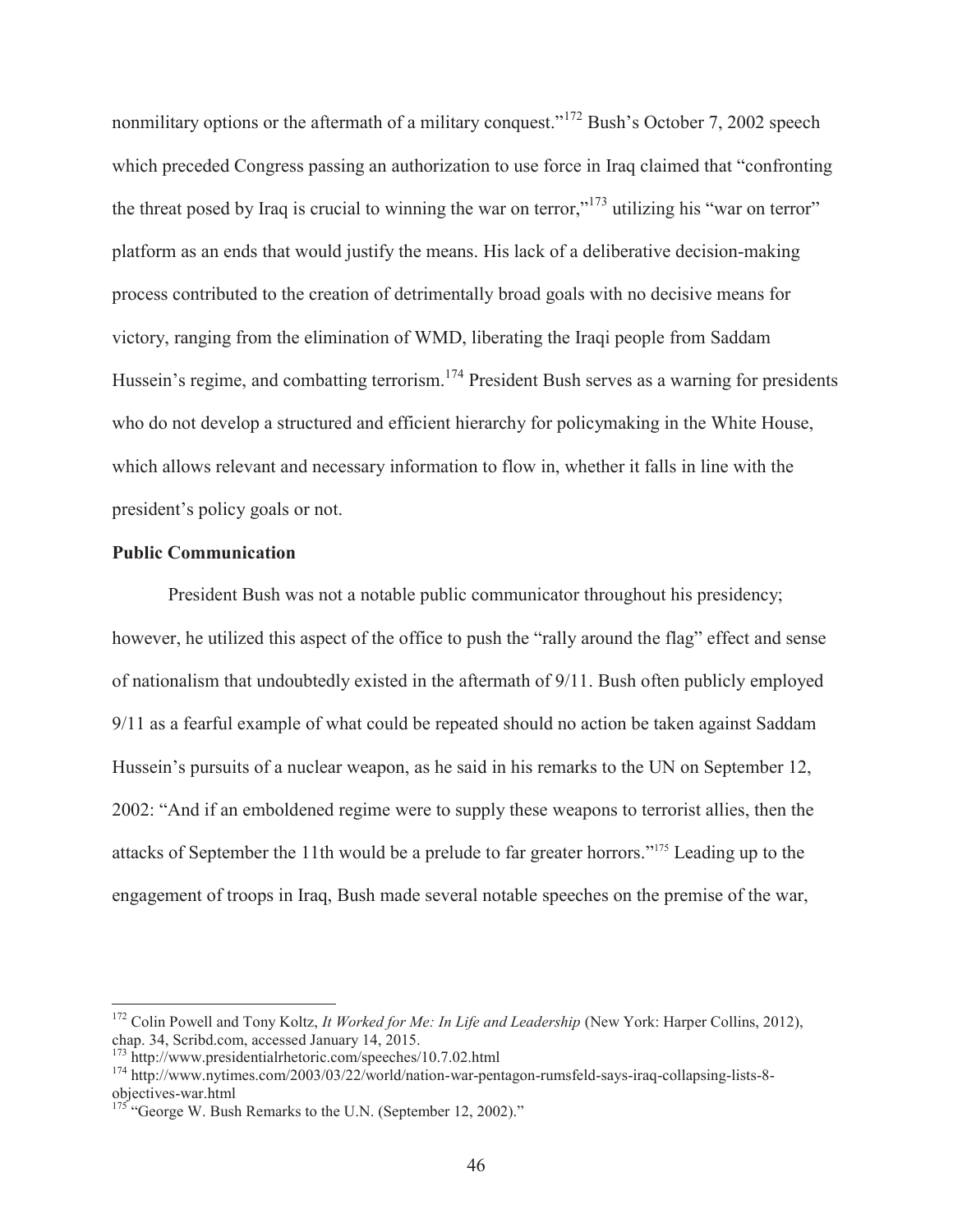employing "two Cold War-tested binaries: good/evil and security/peril,"<sup>176</sup> identifying the clear enemy for the public to oppose. He capitalized on the common sense of vulnerability that existed in its aftermath and the new anti-terrorism platform, and characterized Saddam Hussein as a grave threat to national peace and security with potential ties to al Qaeda. A Gallup Poll taken the day after Bush declared war in Iraq shows the public's approval of the war to be as high as 76%, and his job approval at 71% by March 23, 2003.177 He was initially successful at garnering support toward the cause in Iraq, and utilized this aspect of leadership to educate and comfort the public, while simultaneously "selling" his policies.

## **Vision**

 $\overline{a}$ 

He did not lack a policy vision for the war in Iraq, but rather, his policy vision is charged with being too broad, focusing on overarching goals rather than realistic strategies. Bush described his goals in Iraq as to destroy Saddam Hussein's weapon capabilities, take down the violent regime in order to free the Iraqi people from oppression, and continue to fight the War on Terror that began in Afghanistan. He described his intentions to rebuild Iraq and implement democracy after the fall of its regime in a speech on February 26, 2003, stating: "Rebuilding Iraq will require a sustained commitment... we will remain in Iraq as long as necessary, and not a day more."<sup>178</sup> This painted a picture to the American people and to the world of the future of this war, but at the same time, "he risked having a vision that was unattainable or even counterproductive."179 His lack of a time frame for operations in Iraq created an environment of

http://onlinelibrary.wiley.com/doi/10.1111/j.1460-2466.2004.tb02626.x/pdf. <sup>177</sup> "Seventy-Two Percent of Americans Support War Against Iraq," Gallup, accessed December 28, 2014, http://www.gallup.com/poll/8038/seventytwo-percent-americans-support-war-against-iraq.aspx.

<sup>178</sup> "George W. Bush on the Future of Iraq," Presidential Rhetoric, accessed January 2, 2015, http://www.presidentialrhetoric.com/speeches/02.26.03.html.

<sup>176</sup> Kevin Coe et al., "No Shades of Gray: The Binary Discourse of George W. Bush and an Echoing Press," *Journal of Communication* 54, no. 2 (2006): 236, accessed January 2, 2015,

<sup>&</sup>lt;sup>179</sup> Fred I. Greenstein, *The Presidential Difference: Leadership Style from FDR to Barack Obama* (Princeton: Princeton University Press, 2009), 204.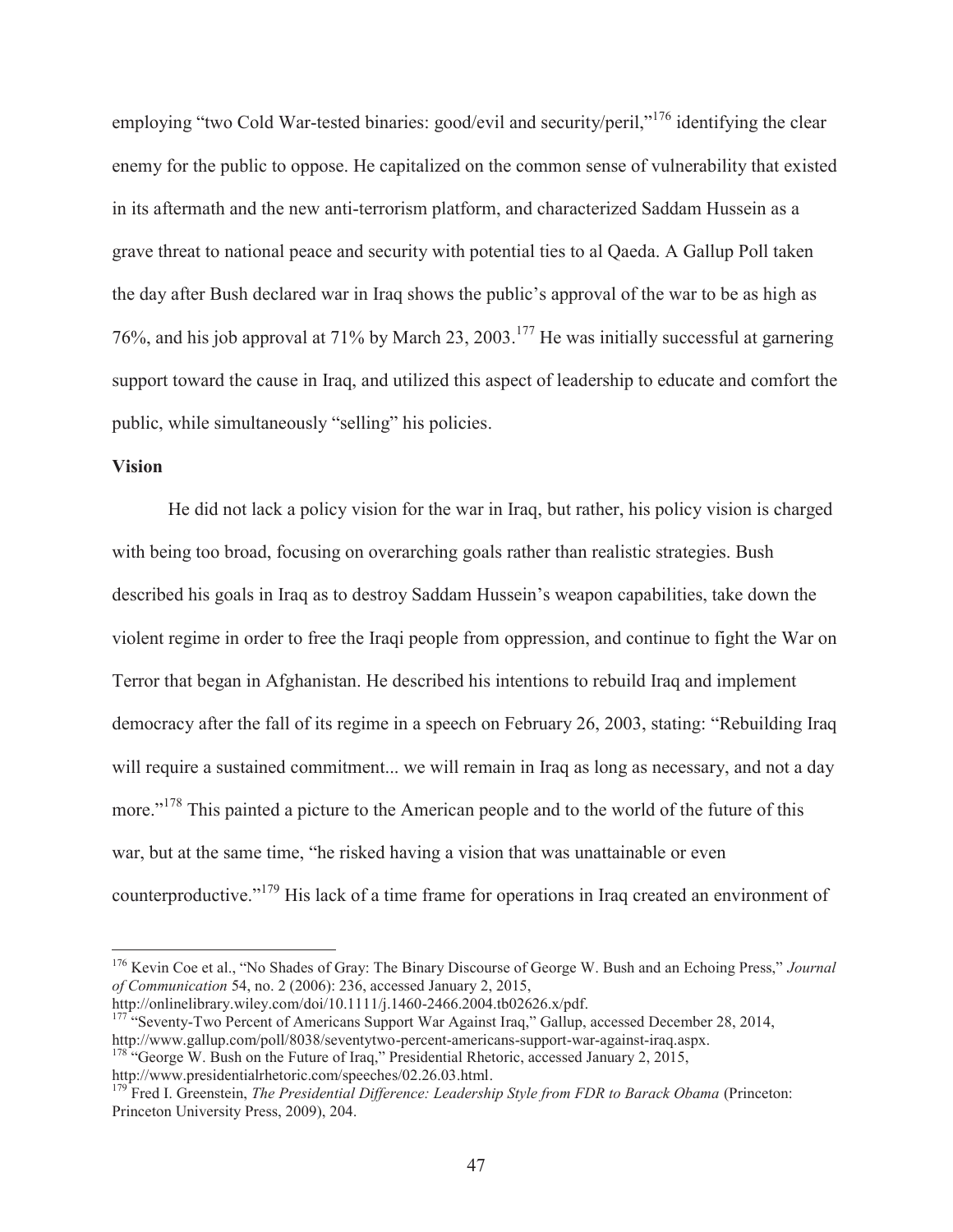fatigue among Americans, evident by his gradual decrease of public approval and criticisms of the merits of the Iraq War. While vision did not directly influence the process by which Bush made his decisions, it deterred him from making specific, short-term goals, and drove him to focus too much on the "big picture," something that he might have deemed to be impossible had he scrutinized it more closely.

## **Political Skill**

 $\overline{a}$ 

Bush's political skill and ability to convince others of his policies can be observed on two levels: with Congress and with the American people. He called upon Congress to grant him the legal authority to go to war in Iraq during his speech on October 7, 2002, just days before they were set to vote on the White House's proposed use-of-force resolution.<sup>180</sup> With the 2002 midterm elections nearing, and the potential threats posed by Iraq fresh in American voters' minds, Bush was confident "that Congress was virtually certain to grant its request."<sup>181</sup> He invoked the language of national unity and a sense of duty during his speech when he said, "The resolution will tell the United Nations, and all nations, that America speaks with one voice… I'm confident [Members of Congress] will fully consider the facts, and their duties."<sup>182</sup> This maneuver proved to be successful by the passage of the Authorization for Use of Military Force against Iraq Resolution of 2002, enacted on October 16, 2002.<sup>183</sup> This historical resolution ultimately granted the president authority to use the Armed Forces "as he determines to be necessary and appropriate" in order to protect national security and enforce U.N. Security

<sup>&</sup>lt;sup>180</sup> "George W. Bush: The Iraqi Threat (October 7, 2002)," Presidential Rhetoric, accessed December 28, 2014, http://www.presidentialrhetoric.com/speeches/10.7.02.html.<br><sup>181</sup> James M. Lindsay, "Deference and Defiance: The Shifting Rhythms of Executive-Legislative Relations in

Foreign Policy," *Presidential Studies Quarterly* 33, no. 3 (2003): 543, accessed January 2, 2015, http://www.jstor.org/stable/27552512.<br><sup>182</sup> "George W. Bush: The Iraqi Threat (October 7, 2002)."

<sup>&</sup>lt;sup>183</sup> "Text of Authorization for Use of Military Force Against Iraq Resolution of 2002," GovTrack, accessed January 4, 2015, https://www.govtrack.us/congress/bills/107/hjres114/text.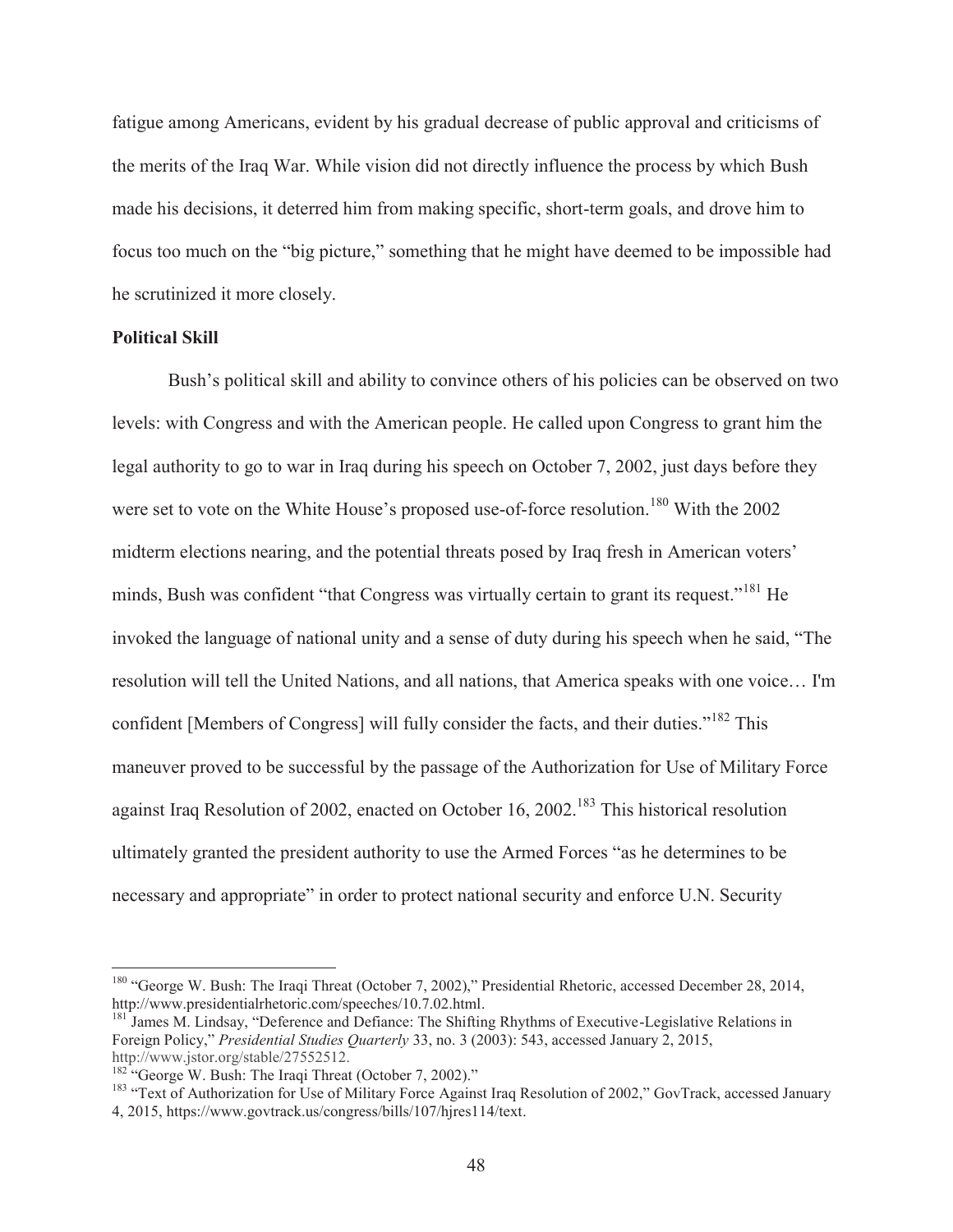Council resolutions regarding Iraq.<sup>184</sup> Bush's ability to persuade both the public and congressional leaders to side with his policy visions granted him a legal basis on which to engage in a war in Iraq.

## **Conclusion**

The case of George W. Bush and the Iraq War, being the most recent, is subject to obvious limitations of the potential for contemporary analysis. As the Iraq War is still a significant component of U.S. foreign policy during the time of this analysis, the withholding of valuable sources which may have contributed to analysis is to be expected in the interest of protecting ongoing efforts in the region. However, considering Bush's weak emotional intelligence, cognitive style, and organizational capacity, and how they contributed to his nondeliberative decision-making process, demonstrates the importance of these traits in conducting perceivably successful foreign policy endeavors. Bush's "instinctive" inclinations, coupled with his selective use of intelligence regarding WMD and the increasing threat of terrorism, skewed his vision of the conflict and disallowed him from developing clear, attainable policy strategies. He had a simplified understanding of the potential consequences for a war in Iraq, leading to his tendency to act without sufficiently weighing all viable options. These leadership traits shaped his organizational capacity in a negative way, causing him to form an advisory structure that did not mitigate his natural emotional and cognitive shortcomings. Had President Bush set aside personal ideas and feelings, and strived to delve deeper into policy formulation and analysis with his advisors, he might have achieved a decision-making process that benefitted his foreign policy, and furthermore, his legacy.

### **CONCLUSION**

 $184$  Ibid.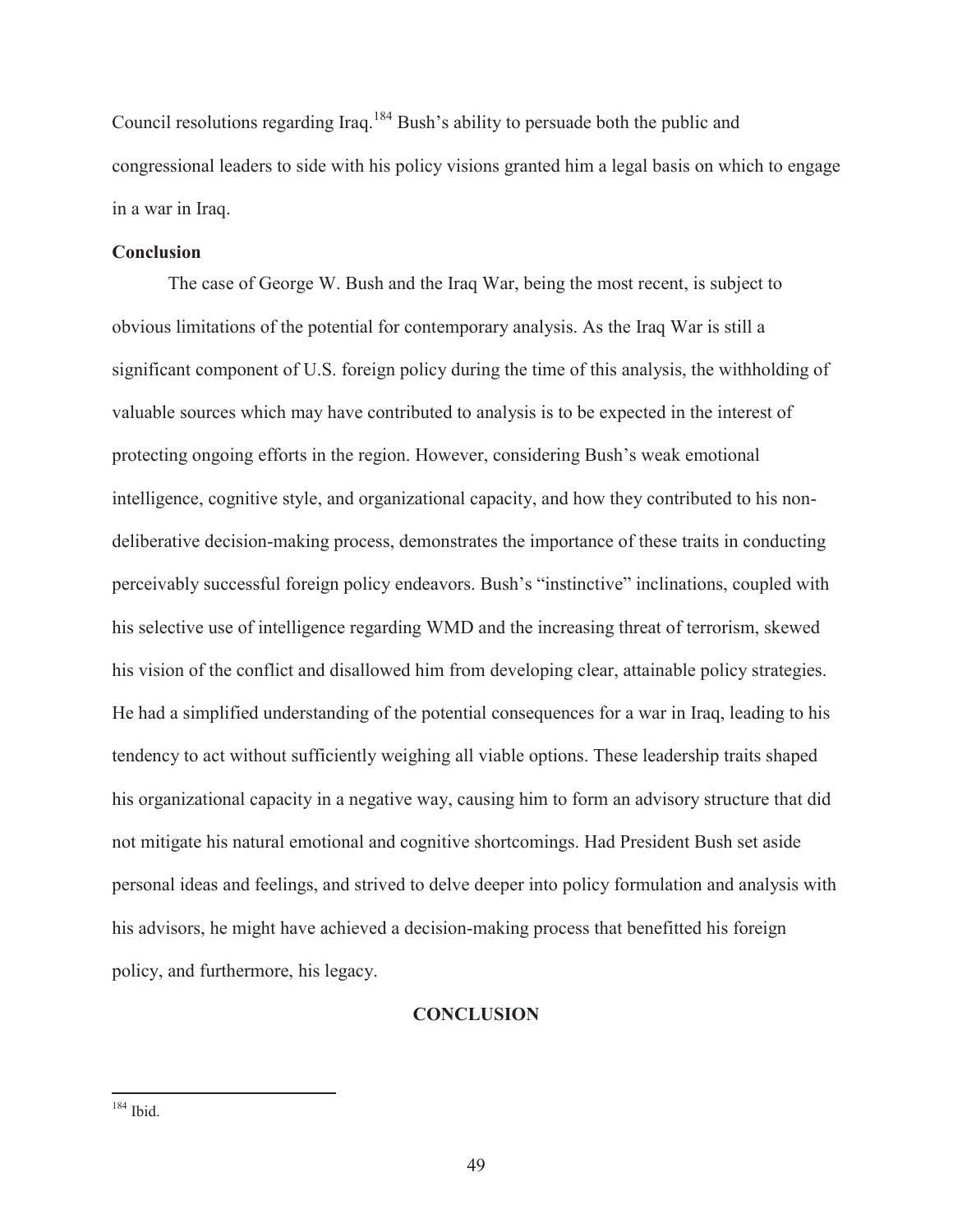Case study analysis of four presidents who chose to engage the U.S. in controversial foreign conflicts has demonstrated the invaluable importance of presidential personality and internal leadership qualities while making foreign policy decisions. Harry S. Truman, Lyndon B. Johnson, and George W. Bush suffered to varying degrees from weak emotional intelligence, cognitive style, and organizational capacity, while George H. W. Bush's three internal leadership traits were strong leading into the Persian Gulf War. Analysis in this paper did not serve to evaluate the actual outcomes of each conflict; however, the brevity of the U.S. engagement in the Persian Gulf War in comparison to the three other conflicts is perceivably a positive outcome of George H. W. Bush's decision-making process. By using Greenstein's framework of six qualities of presidential leadership, dividing them into two categories, internal and external, and applying them to cases of significant foreign policy decision-making, a few larger lessons about presidential leadership have been made clear.

 The complexity of presidential personality has presented many limitations to its study, despite its obvious and significant influence on decision-making. Aside from the limitations presented by the unique and incalculable nature of personality, external influences on presidents undoubtedly hold considerable weight on their decision-making as well. Truman oversaw the U.S. in the early Cold War years, which featured a heightened sensitivity to communism and the Soviet Union, while the United Nations strived to establish its legitimacy as a global diplomatic body. Lyndon B. Johnson inherited the Vietnam War and his predecessor's policies, forced to react to a critical act of aggression and commit to protecting states vulnerable to the grasp of communism that was widely feared. George H. W. Bush's understanding of geopolitical interests in Kuwait and Iraq's unprovoked aggression required for swift action to be taken in order to maintain international stability. George W. Bush's new anti-terrorism platform and convictions

50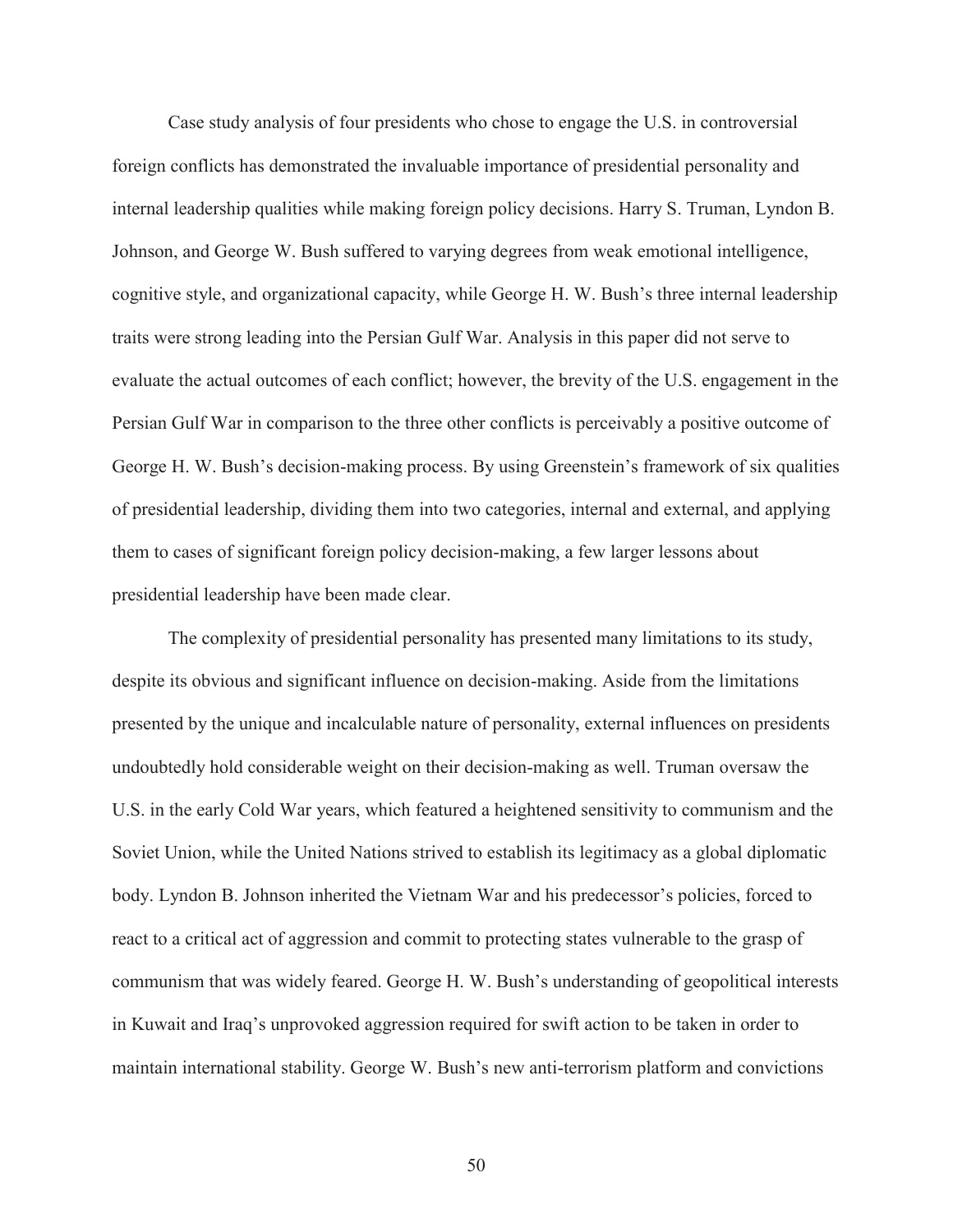of a viable threat of nuclear weapons in a post-9/11 world posed a perceivably significant national security threat and threatened the U.S. image abroad. These are only some examples of the potential influences that play a part in presidential foreign policymaking. As previously mentioned, Edwards and Wayne categorized these influences as: relationship with advisers, organization and style of decision making, bureaucratic politics, time constraints, and the government's previous decisions and commitments.

 Despite the limitations to the study of presidential personality and policymaking, Fred Greenstein's framework provides an appropriate basis on which to analyze presidential personality, leadership, and decision-making. While the clear importance of emotional intelligence, cognitive style, and organizational capacity have already been demonstrated, an accurate assessment would be lacking without also taking into account public communication, vision, and political skill. All of these presidents were somewhat weak in the realm of public communication, but were particularly adept in the realm of political skill. The presidents' ability to formulate and communicate a firm vision varied between cases, the strongest case being George H. W. Bush. As a whole, a president's ability to separate emotions from policymaking, understand complex foreign conflicts and their potential consequences, and successfully create a structure for deliberative policy creation and analysis is critical to ensure that consequential foreign policy decisions are sufficiently weighed before being executed.

 The above case studies have shown how lacking varying degrees of the three internal aspects of leadership can contribute to forming an ineffective decision-making process, and therefore, poorly-weighed decisions. The resulting ineffectiveness of these processes can be attributed to their structure not being a beneficial fit with the president's leadership style, as well as the president's poor usage of the decision-making structure he created. Each decision-making

51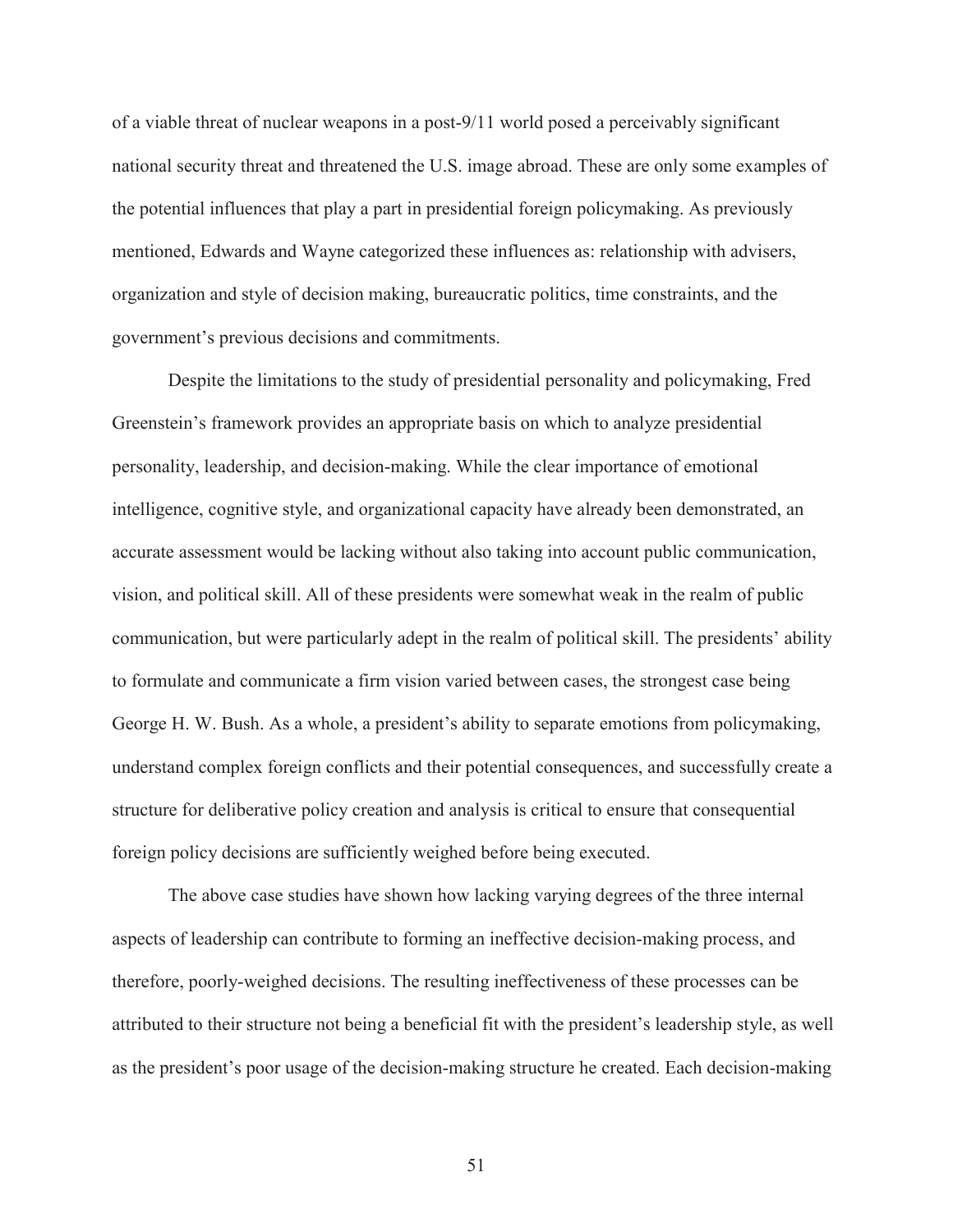process is unique to every president, evidently influenced by his personal characteristics of leadership. By evaluating the four presidential case studies, patterns have emerged that suggest when an ineffective decision-making process is in place, the president is less attentive to longterm foreign policy visions and goals regarding a specific conflict. As a result, the president's decisions are more likely to result in long-term engagements in foreign hostilities, rather than completing quick, decisive victories such as the one examined under George H. W. Bush.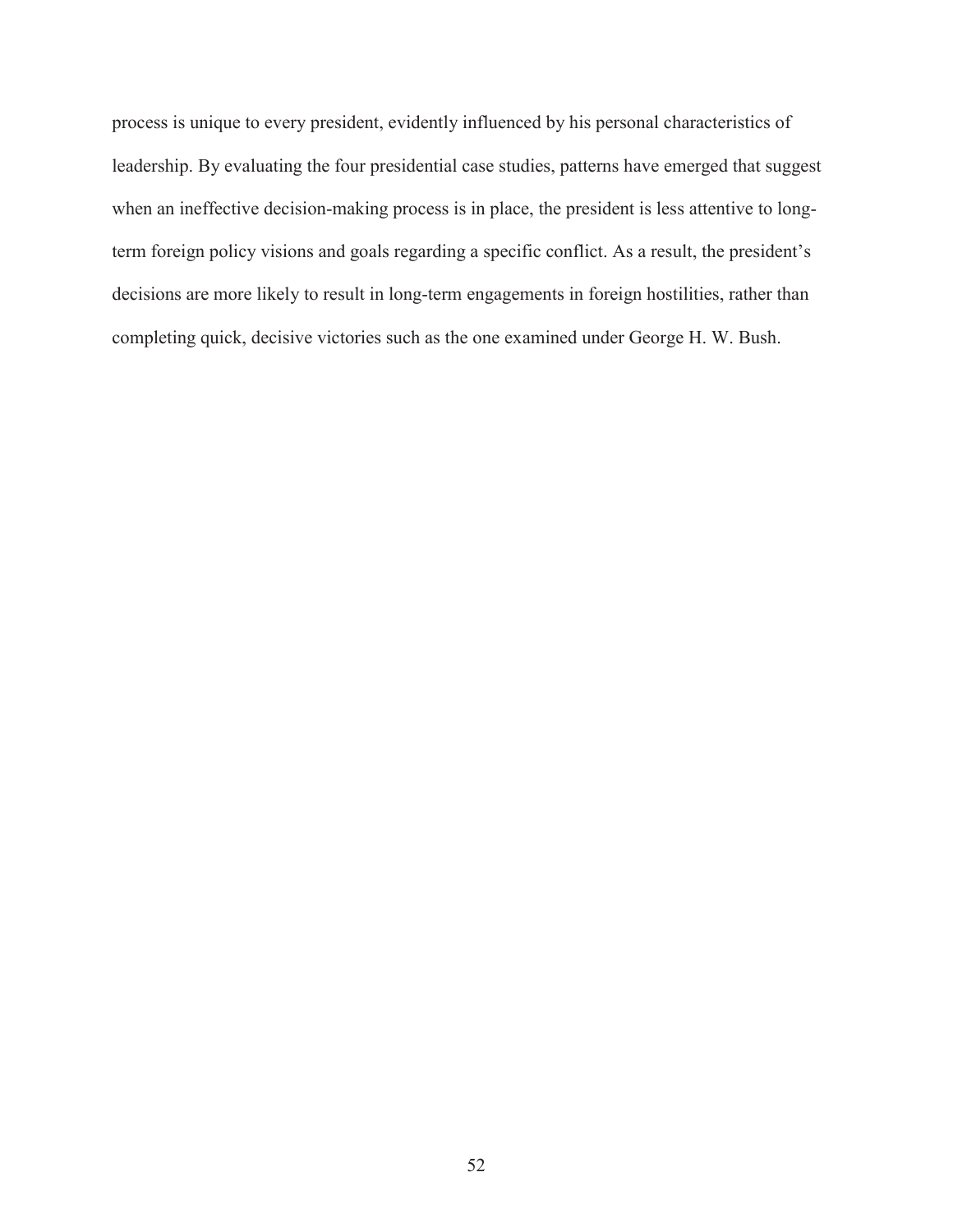## **WORKS CITED**

- The American Presidency Project. "John F. Kennedy Transcript of Broadcast with Walter Cronkite (September 2, 1963)." Accessed November 11, 2014. http://www.presidency.ucsb.edu/ws/?pid=9388.
- The American Presidency Project. "The President's News Conference (July 28, 1965)." Accessed November 20, 2014, http://www.presidency.ucsb.edu/ws/?pid=27116.
- The American Presidency Project. "Special Message to the Congress Reporting on the Situation in Korea." Accessed March 19, 2015. http://www.presidency.ucsb.edu/ws/?pid=13560.
- The American War Library. "Vietnam War Allied Troop Levels 1960-73." Accessed November 12, 2014. http://www.americanwarlibrary.com/vietnam/vwatl.htm.
- Beeson, Mark, and Richard Higgott. "Hegemony, Institutionalism, and US Foreign Policy: Theory and Practice in Comparative Historical Perspective." *Third World Quarterly* 26, no. 7 (2005): 1173-1188. Accessed November 22, 2014. http://www.jstor.org/stable/4017810.
- Berggren, D. Jason, and Nicol C. Rae. "Jimmy Carter and George W. Bush: Faith, Foreign Policy, and an Evangelical Presidential Style." *Presidential Studies Quarterly* 36, no. 4 (2006): 606-632. Accessed December 22, 2014. http://www.jstor.org/stable/27552257.
- Betts, Richard K. "Two Faces of Intelligence Failure: September 11 and Iraq's Missing WMD." *Political Science Quarterly* 122, no. 4 (2007-2008): 585-606. Accessed November 22, 2014. http://www.jstor.org/stable/20202928.
- Coe, Kevin, David Domke, Erica S. Graham, Sue Lockett John, and Victor W. Pickard. "No Shades of Gray: The Binary Discourse of George W. Bush and an Echoing Press." *Journal of Communication* 54, no. 2 (2006): 234-252. Accessed January 2, 2015. http://onlinelibrary.wiley.com/doi/10.1111/j.1460-2466.2004.tb02626.x/pdf.
- Cohen, Warren I., and Nancy B. Tucker, ed. *Lyndon Johnson Confronts the World: American Foreign Policy 1963-1968.* New York: Cambridge University Press, 1994. Google eBooks. Accessed November 15, 2014. https://books.google.com/books?id=fNIxZNPeQ3AC&dq=lyndon+b+johnson+communi cator&source=gbs\_navlinks\_s.
- Donovan, Robert J. *Tumultuous Years: The Presidency of Harry S. Truman, 1949-1953.* New York: Norton, 1982. Google eBooks. Accessed March 5, 2015. http://books.google.com/books?id=S1MiZwdZPPMC&source=gbs\_navlinks\_s.
- Dyson, Stephen Benedict, and Thomas Preston. "Individual Characteristics of Political Leaders and the Use of Analogy in Foreign Policy Decision Making." *Political Psychology* 27, no. 2 (2006): 265-288. Accessed November 14, 2014. http://www.jstor.org/stable/3792441.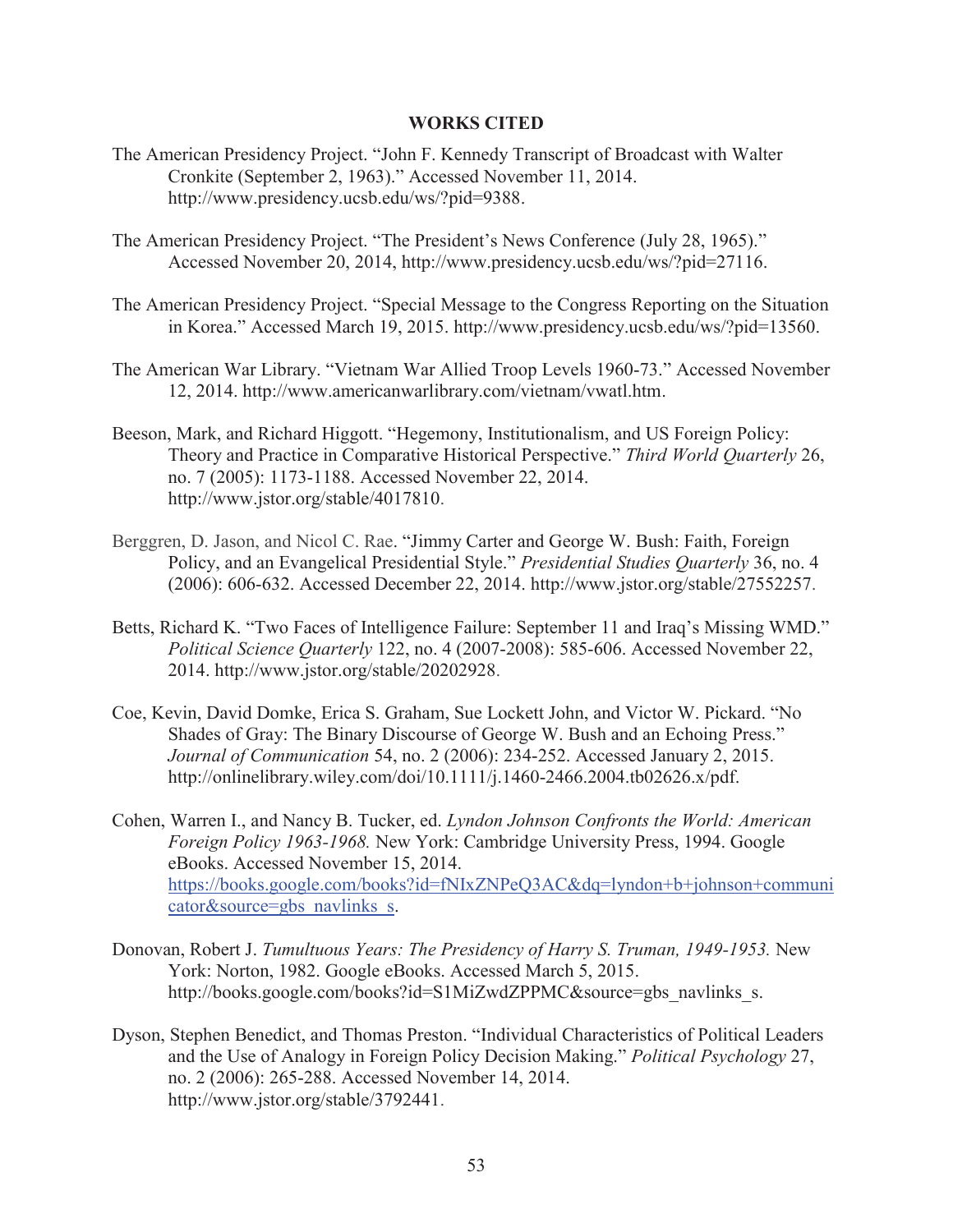- Edwards III, George C. and Stephen J. Wayne. *Presidential Leadership: Politics and Policymaking*. Boston: Cengage Wadsworth, 2010.
- Falk, Stanley L. "National Security Council Under Truman, Eisenhower, and Kennedy." *Political Science Quarterly* 79, no. 3 (1964): 403-434. Accessed March 25, 2015. http://www.jstor.org/stable/2145907.
- Fisher, Louis. "The Korean War: On What Legal Basis Did Truman Act?" *The American Journal of International Law* 89, no.1 (1995): 21-39. Accessed March 6, 2015. http://www.jstor.org/stable/2203888.
- Gallup. "Seventy-Two Percent of Americans Support War Against Iraq." Accessed December 28, 2014. http://www.gallup.com/poll/8038/seventytwo-percent-americans-support-waragainst-iraq.aspx.
- GovTrack. "Text of Authorization for Use of Military Force Against Iraq Resolution of 2002." Accessed January 4, 2015. https://www.govtrack.us/congress/bills/107/hjres114/text.
- Greenstein, Fred I. *The Presidential Difference: Leadership Style from FDR to Barack Obama.*  Princeton: Princeton University Press, 2009.
- Hamby, Alonzo L. "An American Democrat: A Reevaluation of the Personality of Harry S. Truman." *Political Science Quarterly* 106, no.1 (1991): 33-55. Accessed March 6, 2015. http://www.jstor.org/stable/2152173.
- Haney, Patrick J. "Foreign-Policy Advising: Models and Mysteries from the Bush Administration." *Presidential Studies Quarterly* 35, no. 2 (2005): 289-302. Accessed January 13, 2015. http://www.jstor.org/stable/27552683.
- Harry S. Truman Library & Museum. "Department of State Memorandum of Conversation, June 25, 1950." Accessed March 7, 2015. http://www.trumanlibrary.org/whistlestop/study\_collections/achesonmemos/view.php?do cumentid=ki-12-1&documentYear=1950&documentVersion=both.
- Harry S. Truman Library & Museum. "Memo of Conversation between Harry S. Truman and George Elsey, June 26, 1950." Accessed March 10, 2015. http://www.trumanlibrary.org/exhibit\_documents/index.php?collectionid=korea&groupid =3434&tldate=1950-06-26.
- Harry S. Truman Library & Museum. "Memorandum of Conversation, June 25, 1950." Accessed March 12, 2015. http://www.trumanlibrary.org/whistlestop/study\_collections/koreanwar/documents/index. php?pagenumber=4&documentdate=1950-06-25&documentid=ki-12-1.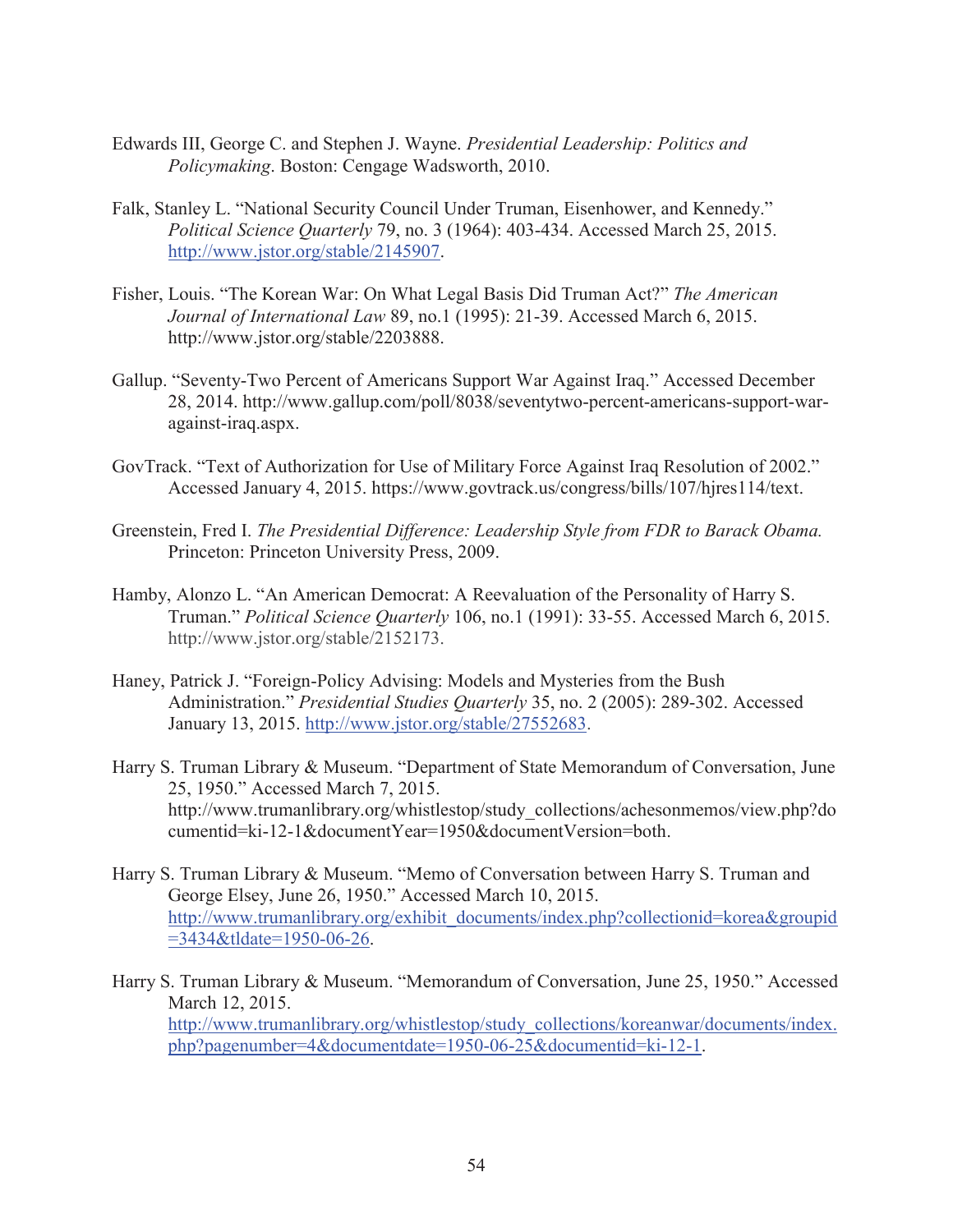- Harry S. Truman Library & Museum. "Memorandum of Conversation, June 26, 1950." Accessed March 10, 2015. http://www.trumanlibrary.org/whistlestop/study\_collections/koreanwar/documents/index. php?pagenumber=7&documentdate=1950-06-26&documentid=ki-12-3.
- Harry S. Truman Library & Museum, "Notes Regarding Meeting With Congressional Leaders, June 27, 1950." Accessed March 22, 2015. http://www.trumanlibrary.org/whistlestop/study\_collections/koreanwar/documents/index. php?pagenumber=2&documentdate=1950-06-27&documentid=ki-2-40.
- Harry S. Truman Library & Museum. "Oral History Interview with Frank Pace Jr." Accessed March 19, 2015. http://www.trumanlibrary.org/oralhist/pacefj3.htm#76.
- Harry S. Truman Library & Museum. "Oral History Interview with George M. Elsey." Accessed March 16, 2015. http://www.trumanlibrary.org/oralhist/elsey3.htm#113.
- Harry S. Truman Library & Museum. "Statement by the President on the Situation in Korea." Accessed March 6, 2015. http://trumanlibrary.org/publicpapers/index.php?pid=800&st=&st1=.
- Harry S. Truman Library & Museum. "Statement by the President on the Violation of the 38<sup>th</sup> Parallel in Korea." Accessed March 6, 2015. http://trumanlibrary.org/publicpapers/index.php?pid=799&st=&st1=.
- Harry S. Truman Library & Museum. "The President's News Conference (June 29, 1950)." Accessed March 24, 2015. http://trumanlibrary.org/publicpapers/index.php?pid=806&st=&st1=.
- Hermann, Charles F. *Crises in Foreign Policy: A Simulation Analysis.* Indianapolis: Bobbs-Merrill Company, Inc., 1969.
- Herring, George C. *LBJ and Vietnam: A Different Kind of War.* Austin: University of Texas Press, 1994. Google eBooks. Accessed November 13, 2014. http://books.google.com/books?id=vtrzmmU24rAC&dq=lbj+vietnam+policy+1963&lr= &source=gbs\_navlinks\_s.
- John F. Kennedy Presidential Library and Museum. "Vietnam." Accessed November 10, 2014. http://www.jfklibrary.org/JFK/JFK-in-History/Vietnam.aspx.
- "Korea: A Chronology of Principal Events, 1945-50." *The World Today* 6, no. 8 (1950): 319- 330. Accessed March 10, 2015. http://www.jstor.org/stable/40392341.
- Lindsay, James M. "Deference and Defiance: The Shifting Rhythms of Executive-Legislative Relations in Foreign Policy." *Presidential Studies Quarterly* 33, no. 3 (2003): 530-546. Accessed January 2, 2015. http://www.jstor.org/stable/27552512.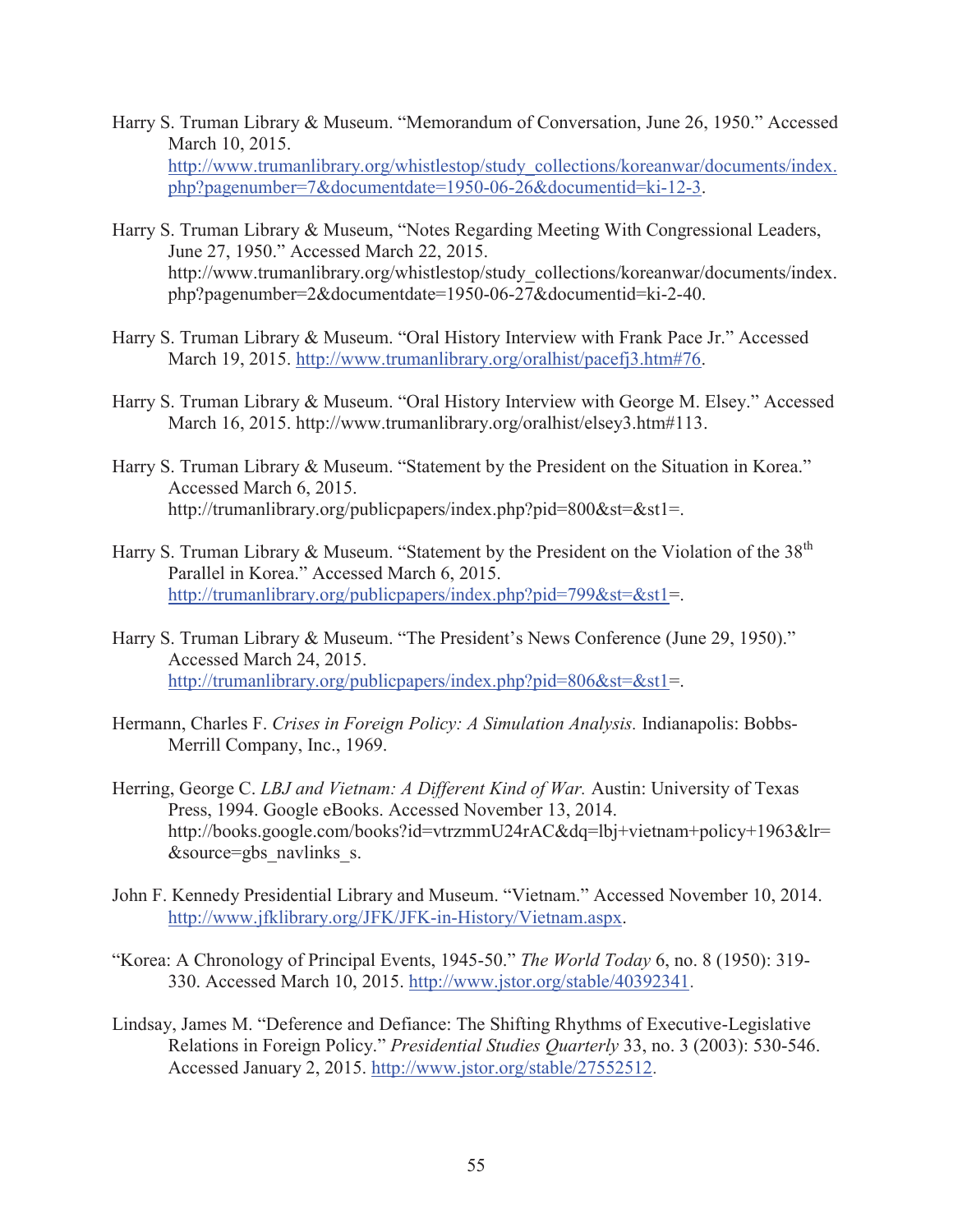- Macdonald, Scot. *Rolling the Iron Dice: Historical Analogies and Decisions to Use Military Force in Regional Contingencies.* Westport: Greenwood Press, 2000. Google eBooks. Accessed March 15, 2015. https://books.google.com/books?id=AOY8UNUj1twC&source=gbs\_navlinks\_s.
- McCoy, Donald R. "Harry S. Truman: Personality, Politics, and Presidency." *Presidential Studies Quarterly* 12, no. 2 (1982): 216-225. Accessed March 19, 2015. http://www.jstor.org/stable/27547807.
- Merrill, Dennis. "The Truman Doctrine: Containing Communism and Modernity." *Presidential Studies Quarterly* 36, no.1 (2006): 27-37. Accessed March 10, 2015. http://www.jstor.org/stable/27552744.
- Milkis, Sidney M., and Michael Nelson. *The American Presidency: Origins & Development, 1776-2011.* Washington, DC: CQ Press, 2012.
- Miller Center. "American President: A Reference Resource." Accessed November 10, 2014. http://millercenter.org/president/gwbush/essays/biography/5.
- Miller Center. "American President: A Reference Resource." Accessed March 4, 2015. http://millercenter.org/president/truman/essays/biography/5.
- Miller Center. "Johnson Conversation with Eugene McCarthy on Feb 01, 1966." Accessed November 10, 2014. http://millercenter.org/presidentialrecordings/lbj-wh6602.01-9602.
- Miller Center. "There Ain't no Daylight in Vietnam (March 6, 1965)." Accessed November 14, 2014. http://millercenter.org/presidentialclassroom/exhibits/there-aint-no-daylight-invietnam.
- Morgan, H. Wayne. "History and the Presidency: Harry S. Truman." *The Phylon Quarterly* 19, no. 2 (1958): 162-170. Accessed March 16, 2015. http://www.jstor.org/stable/272942.
- Offner, Arnold A. "'Another Such Victory': President Truman, American Foreign Policy, and the Cold War." *Diplomatic History* 23, no. 2 (1999): 127-155. Accessed March 16, 2015. http://www.ucd.ie/~history/postgraduate/coldwar/Offner.pdf.
- OurDocuments.gov. "Transcript of Tonkin Gulf Resolution (1964)." Accessed November 12, 2014. http://www.ourdocuments.gov/doc.php?doc=98&page=transcript.
- OurDocuments.gov. "Transcript of Truman Doctrine (1947)." Accessed March 19, 2015. http://www.ourdocuments.gov/doc.php?flash=true&doc=81&page=transcript.
- Pfiffner, James P. "Did Bush Mislead the Country in His Arguments for War with Iraq?" *Presidential Studies Quarterly* 34, no. 1 (2004): 25-46. Accessed November 13, 2014. http://www.jstor.org/stable/27552561.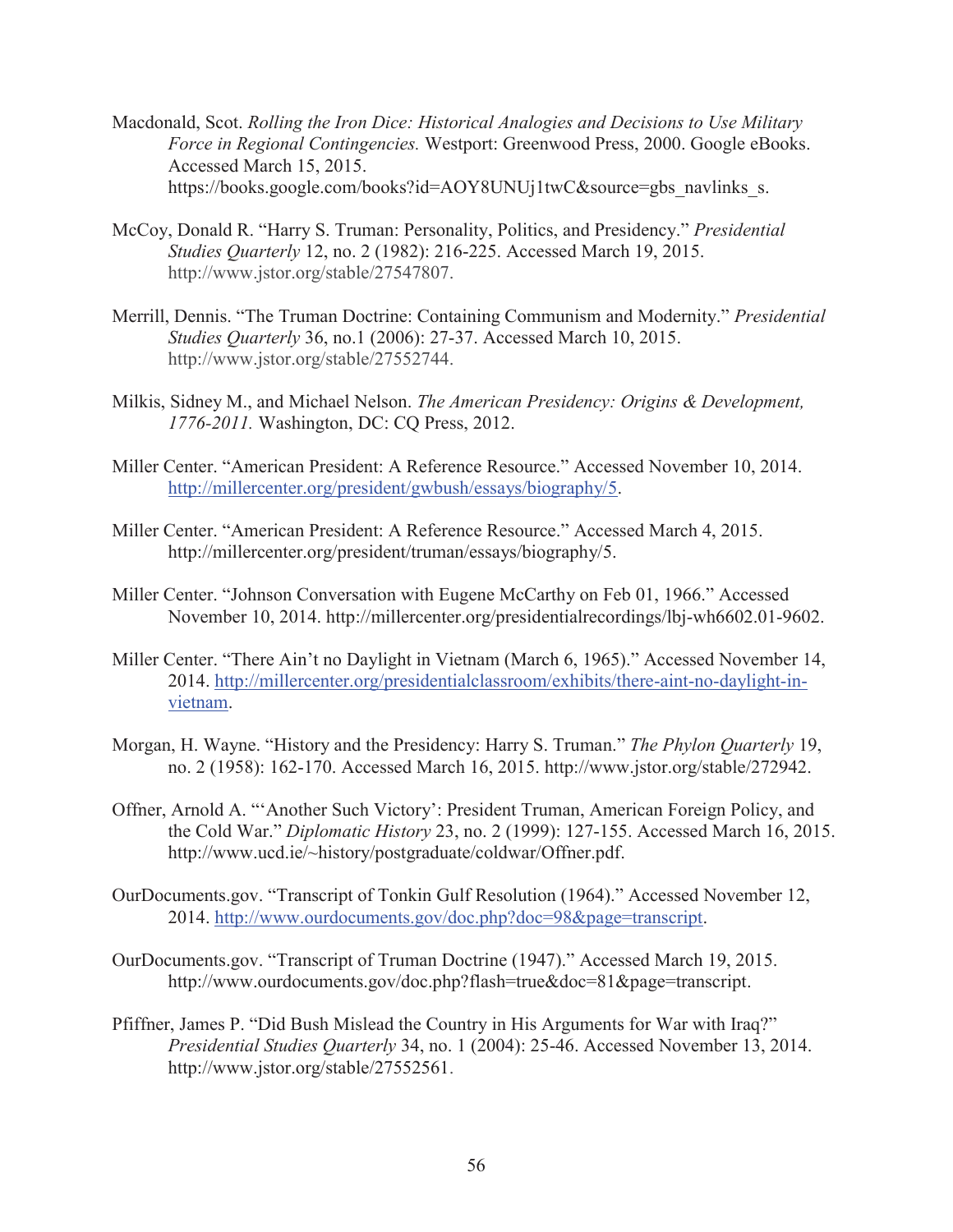- Pfiffner, James P. "The First MBA President: George Bush as Public Administrator." *Public Administration Review* 67, no. 1 (2007): 6-20. Accessed December 28, 2014. http://www.jstor.org/stable/4624535.
- Pillar, Paul R. "Intelligence, Policy, and the War in Iraq." *Foreign Affairs* 85, no. 2 (2006): 15- 27. Accessed December 12, 2014. http://www.jstor.org/stable/20031908.
- Powell, Colin, and Tony Koltz. *It Worked for Me: In Life and Leadership.* New York: Harper Collins, 2012. Accessed January 14, 2015. https://www.scribd.com/book/163589752/It-Worked-for-Me-In-Life-and-Leadership.
- Presidential Rhetoric. "George W. Bush on the Future of Iraq." Accessed January 2, 2015. http://www.presidentialrhetoric.com/speeches/02.26.03.html.
- Presidential Rhetoric. "George W. Bush Remarks to the U.N. (September 12, 2002)." Accessed December 14, 201. http://www.presidentialrhetoric.com/speeches/09.12.02.html.
- Presidential Rhetoric. "George W. Bush: The Iraqi Threat (October 7, 2002)." Accessed December 28, 2014. http://www.presidentialrhetoric.com/speeches/10.7.02.html.
- Sellen, Robert W. "Old Assumptions versus New Realities: Lyndon Johnson and Foreign Policy." *International Journal* 28, no. 2 (1973): 205-229. Accessed November 11, 2014. http://www.jstor.org/stable/40201113.
- United Nations Security Council. "Resolution 678 (1990)." Accessed November 18, 2014. http://daccess-ddsny.un.org/doc/RESOLUTION/GEN/NR0/575/28/IMG/NR057528.pdf?OpenElement.
- United Nations Security Council. "82 (1950). Resolution of 25 June 1950." Accessed March 4, 2015. http://www.un.org/en/ga/search/view\_doc.asp?symbol=S/RES/82(1950).
- United Nations Security Council. "Resolution 1441 (2002)." Accessed November 23, 2014. http://www.un.org/depts/unmovic/documents/1441.pdf.
- U.S. Department of Defense. "About the Department of Defense (DOD)." Accessed March 4, 2015. http://www.defense.gov/about/#history.
- U.S. Department of State Archive. "Remarks to the United Nations Security Council (February 5, 2003)." Accessed November 23, 2014. http://2001- 2009.state.gov/secretary/former/powell/remarks/2003/17300.htm.
- U.S. Department of State Office of the Historian. "Telephone Conversation Between President Johnson and the President's Special Assistant for National Security Affairs (Bundy)." Accessed November 18, 2014. https://history.state.gov/historicaldocuments/frus1964- 68v27/d53.